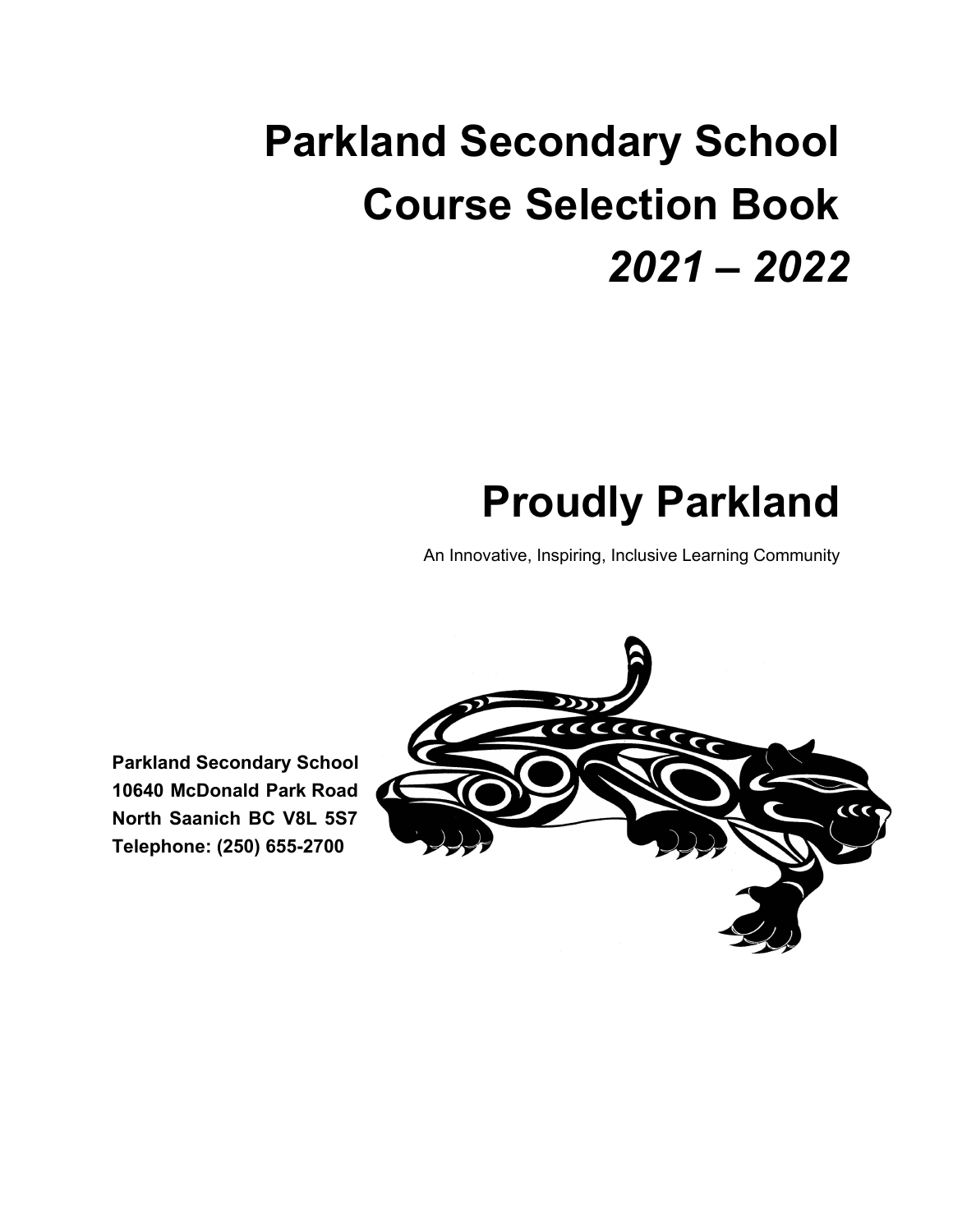| <b>School Contacts</b>                                               | 6              |
|----------------------------------------------------------------------|----------------|
| Who We Are: Our Vision, Our Mission, Our Goals                       | $\overline{7}$ |
| <b>Important Information About Course Selection</b>                  | 7              |
| <b>Graduation Requirements</b>                                       | 9              |
| <b>Provincial Assessments</b>                                        | 9              |
| Career Life 10 (formerly Planning 10)                                | 9              |
| Career Life 12A                                                      | 9              |
| Career Life 12B - Capstone Project                                   | 10             |
| <b>Course Programs with Fees</b>                                     | 10             |
| <b>Parkland Marine Institute</b>                                     | 10             |
| <b>Academies at Parkland</b>                                         | 11             |
| <b>Hockey Academy</b>                                                | 11             |
| <b>Judo Academy</b>                                                  | 12             |
| <b>Sailing Academy</b>                                               | 12             |
| <b>Parkland's Feature Programs</b>                                   | 13             |
| <b>Technology and Innovation</b>                                     | 13             |
| <b>Creative and Performing Arts</b>                                  | 14             |
| Independent Directed Studies (IDS) 10, 11, & 12                      | 15             |
| <b>Career Programs</b>                                               | 15             |
| Work Experience 12A, 12B                                             | 16             |
| <b>Career Programs in Saanich District Schools</b>                   | 16             |
| <b>District Career Programs at Parkland Secondary School</b>         | 16             |
| District Career Programs at Claremont Secondary School               | 16             |
| District Career Programs at Stelly's Secondary School                | 16             |
| District Career Programs at Individual Learning Centre (ILC)         | 17             |
| <b>Camosun College Partnership Programs</b>                          | 17             |
| Secondary School Apprenticeship Opportunities "Youth Work In Trades" | 18             |
| <b>Business Education</b>                                            | 19             |
| Entrepreneurship and Marketing 10, Marketing 11, Marketing 12        | 19             |
| <b>Computer Technology</b>                                           | 20             |
| <b>Technology 9</b>                                                  | 20             |
| Computer Studies 10, Computer Programming 11 & 12                    | 20             |
| <b>Fashion &amp; Textiles</b>                                        | 20             |
| Fashion, Textiles & Design 9                                         | 20             |
| Fashion, Textiles & Design 10, 11, 12                                | 20             |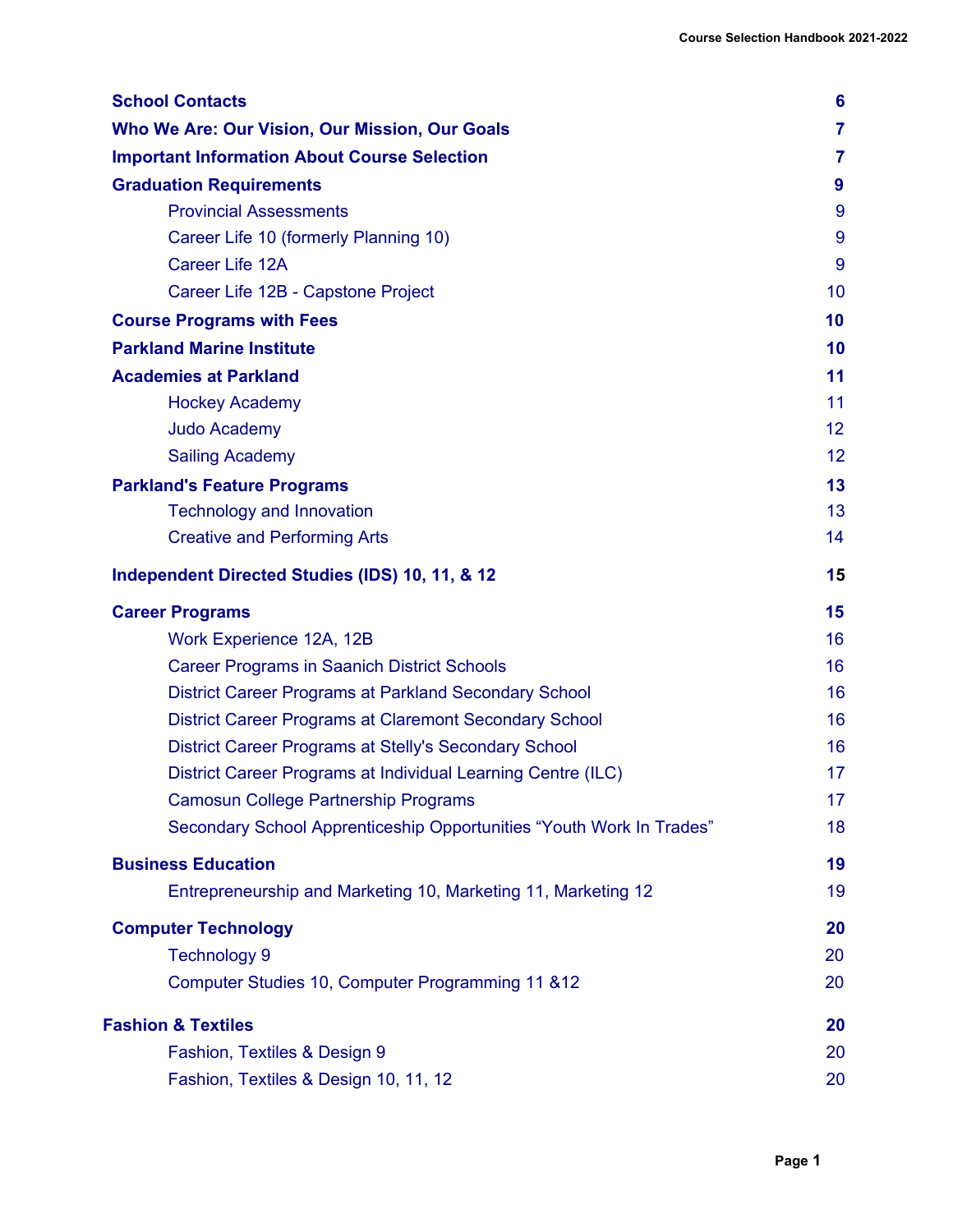|                                                  | 21 |
|--------------------------------------------------|----|
| Concert Band 9, 10, 11, 12                       | 21 |
| Guitar 9, 10, 11, 12                             | 21 |
| Jazz Band 9, 10, 11, 12                          | 21 |
| Musical Theatre Orchestra 10, 11, 12             | 21 |
| Vocal Music 9, 10, 11, 12                        | 21 |
| <b>Foods &amp; Nutrition</b>                     | 22 |
| <b>Foods &amp; Nutrition 9</b>                   | 22 |
| Foods & Nutrition 10, 11, 12                     | 22 |
| Junior Culinary Arts 9 & 10                      | 22 |
| <b>Culinary Arts 11</b>                          | 22 |
| <b>Culinary Arts 12</b>                          | 23 |
| <b>Culinary Arts (Advanced) 12</b>               | 23 |
| <b>Human Science - Electives</b>                 | 23 |
| Leadership 9, 10, 11, 12                         | 23 |
| Psychology 11                                    | 23 |
| Psychology 12                                    | 24 |
| <b>Humanities - English</b>                      | 24 |
| English 9, 10, 11                                | 24 |
| English IB Preparation 9, 10                     | 24 |
| English Preparation A, B, C                      | 24 |
| <b>English First Peoples</b>                     | 25 |
| <b>English Studies 12</b>                        | 25 |
| Journalism 10, 11, 12                            | 25 |
| Writing 10-12                                    | 25 |
| <b>Humanities - Social Studies</b>               | 26 |
| Social Studies 9 (18th-19th Century)             | 26 |
| Social Studies 10 (20th Century)                 | 26 |
| Explorations in Social Studies 11 (20th Century) | 27 |
| <b>BC First Peoples 12</b>                       | 27 |
| <b>Comparative Cultures 12</b>                   | 27 |
| <b>Economic Theory 12</b>                        | 28 |
| Human Geography 12                               | 28 |
| <b>History 12</b>                                | 29 |
| <b>Law Studies 12</b>                            | 29 |
| Social Justice 12                                | 29 |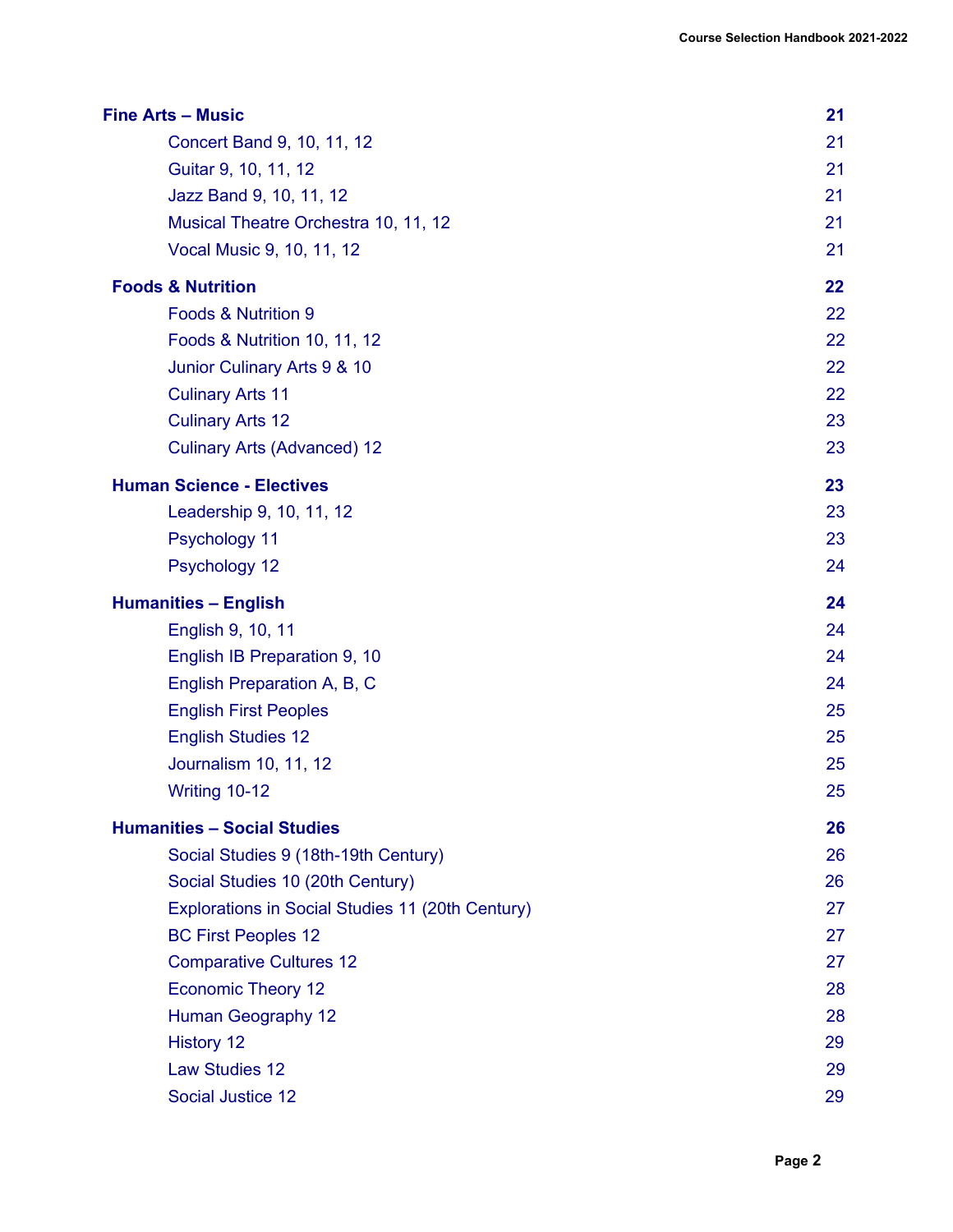| <b>Mathematics Pathways</b>                   | 30 |
|-----------------------------------------------|----|
| Math 9                                        | 30 |
| <b>Math 9 Fundamentals</b>                    | 31 |
| Math 10 Workplace                             | 31 |
| Math 10 Foundations & Pre-Calculus            | 31 |
| Math 11 Workplace                             | 31 |
| <b>Math 11 Foundations</b>                    | 32 |
| Math 11 Pre-Calculus                          | 32 |
| Math 12 Pre-Calculus                          | 32 |
| Math 12 Calculus                              | 33 |
| <b>Modern Languages</b>                       | 33 |
| French 9                                      | 33 |
| French 10                                     | 33 |
| French 11                                     | 33 |
| French 12                                     | 34 |
| Spanish 9                                     | 34 |
| Spanish 10                                    | 34 |
| Spanish 11                                    | 34 |
| Spanish 12                                    | 35 |
| <b>Performing Arts</b>                        | 35 |
| <b>Acting 11, 12</b>                          | 35 |
| Dance (Beginner/Intermediate) 9, 10, 11, 12   | 35 |
| Dance (Intermediate/Advanced) 9, 10, 11, 12   | 35 |
| Drama 9, 10                                   | 36 |
| Musical Theatre 9, 10, 11, 12                 | 36 |
| Theatre Production 9, 10, 11, 12              | 36 |
| <b>Physical Education</b>                     | 37 |
| Physical Health Education 9 and 10 Options    | 37 |
| Fitness Fun 11                                | 38 |
| Health & Wellness (Fitness for Life) 12       | 38 |
| Intramural Athletic Leadership 10, 11, 12     | 39 |
| <b>Outdoor Education 11: Sayward Lakes</b>    | 39 |
| <b>Outdoor Education 12: West Coast Trail</b> | 39 |
| Sport Performance Basketball 10, 11, 12       | 40 |
| Strength & Conditioning 11, 12                | 40 |
| Yoga 9, 10, 11, 12                            | 40 |
|                                               |    |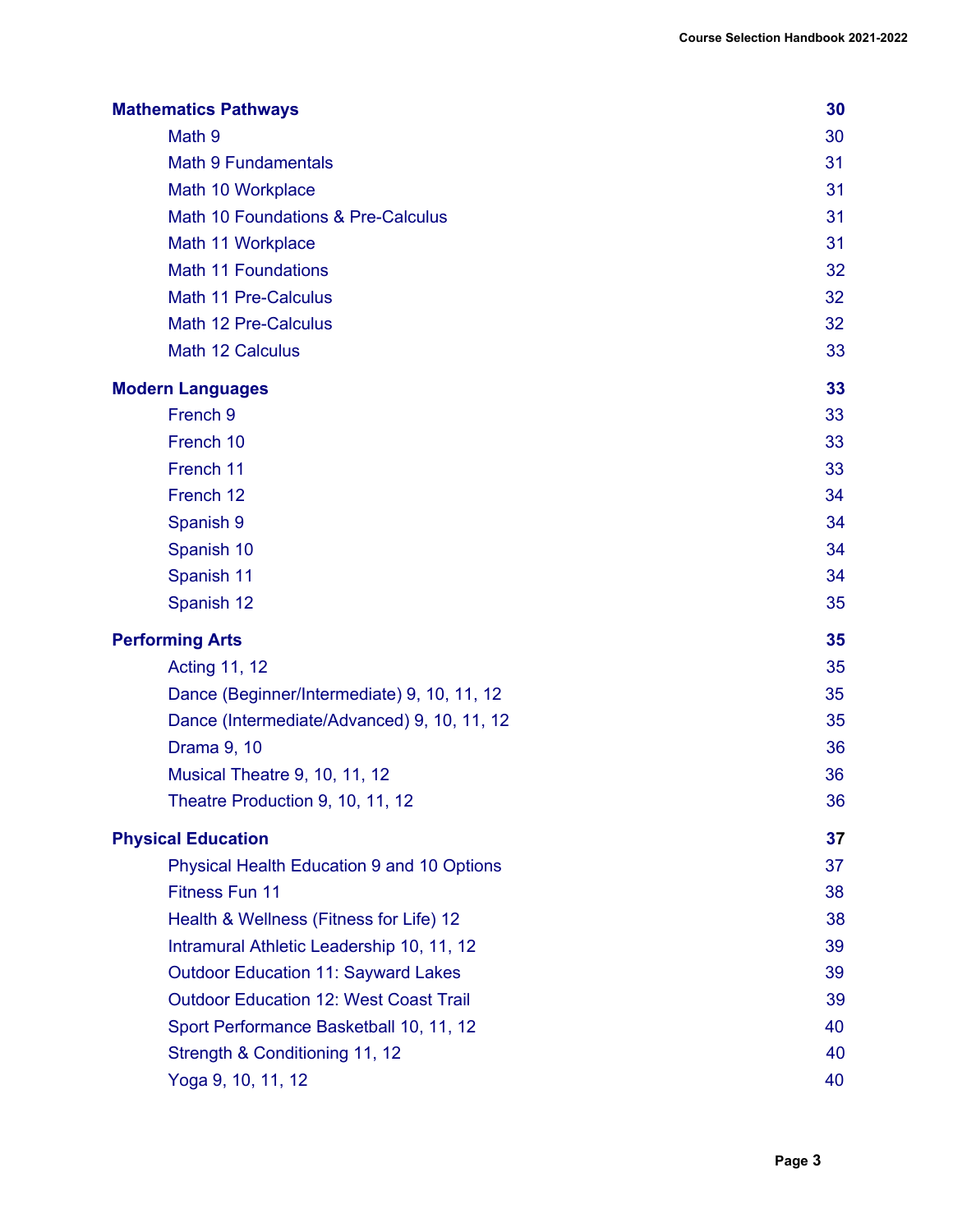| <b>Science</b>                                   | 41 |
|--------------------------------------------------|----|
| Science 9                                        | 41 |
| <b>Marine Science</b>                            | 41 |
| Science 10                                       | 41 |
| Marine Science/PHE 10                            | 41 |
| <b>Marine Biology 11</b>                         | 42 |
| <b>Life Sciences 11</b>                          | 42 |
| <b>Chemistry 11</b>                              | 42 |
| <b>Earth Sciences 11</b>                         | 43 |
| <b>Physics 11</b>                                | 43 |
| <b>Science for Citizens 11</b>                   | 43 |
| Anatomy and Physiology 12                        | 44 |
| <b>Chemistry 12</b>                              | 44 |
| Physics 12                                       | 44 |
| <b>Technology Education - Auto</b>               | 45 |
| Mechanics 9, 10                                  | 45 |
| <b>Auto Technology 11</b>                        | 45 |
| <b>Auto Technology 12</b>                        | 45 |
| <b>Technology Education - Drafting</b>           | 46 |
| Drafting & Design 9, 10                          | 46 |
| Drafting & Design 11                             | 46 |
| Drafting & Design 12                             | 46 |
| <b>Technology Education - Electronics</b>        | 47 |
| Electronics Jr, Sr                               | 47 |
| <b>Technology Education - Marine</b>             | 47 |
| Marine Repair and Restoration 10, 11, 12         | 47 |
| Marine Service Technician Program (MST) 12A, 12B | 47 |
| <b>Technology Education - Metal</b>              | 48 |
| Jewelry & Metal Art 9, 10, 11, 12                | 48 |
| Metalwork 9, 10                                  | 48 |
| <b>Metal Fabrication &amp; Machining 11</b>      | 48 |
| <b>Metal Fabrication &amp; Machining 12</b>      | 48 |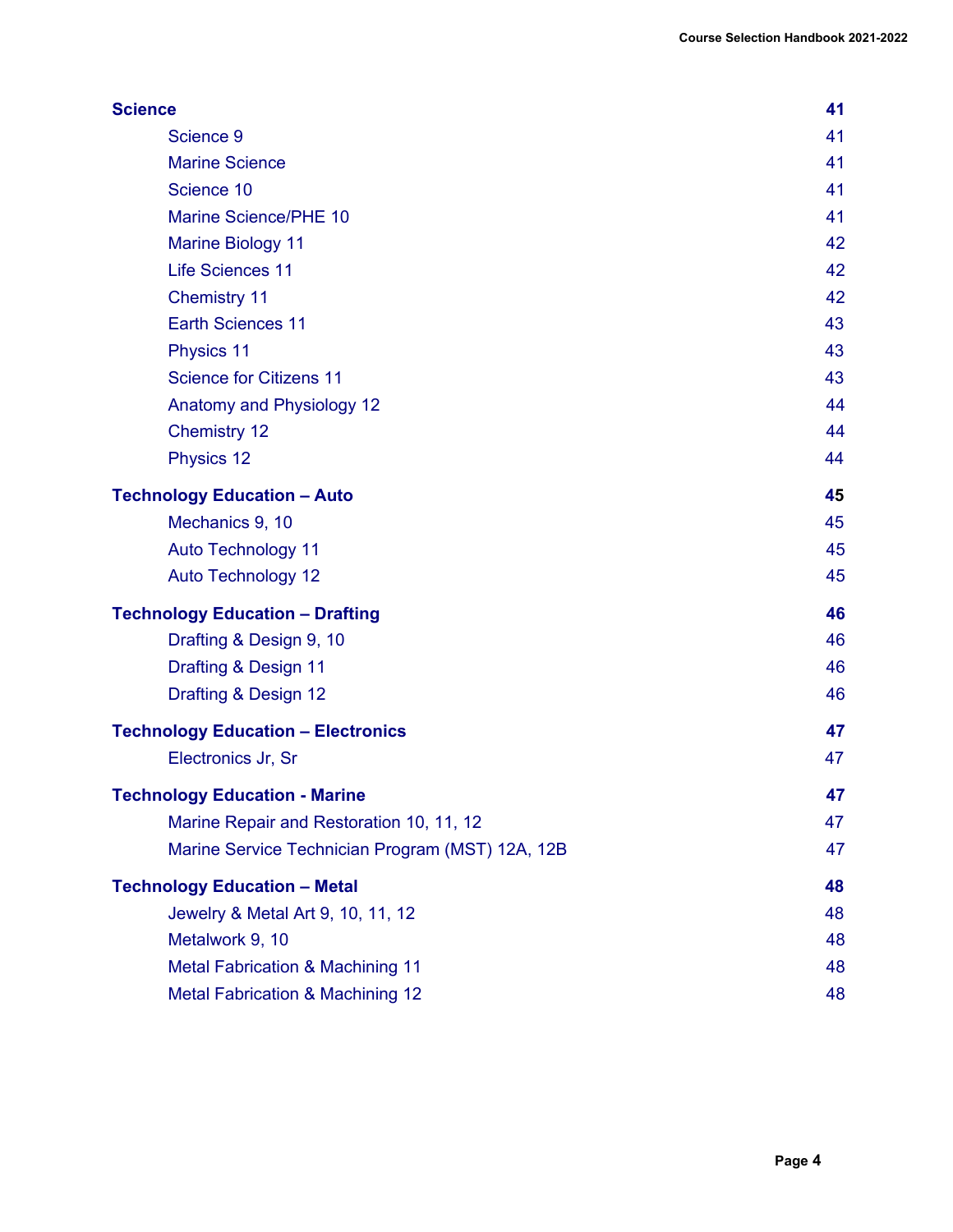| <b>Technology Education - Wood</b>                       | 48 |
|----------------------------------------------------------|----|
| <b>Woodwork 9</b>                                        | 48 |
| <b>Woodwork 10</b>                                       | 49 |
| Carpentry & Joinery 11                                   | 49 |
| Carpentry & Joinery 12                                   | 50 |
| Carpentry & Joinery 12 - Level 1 Apprentice              | 50 |
| Carpentry & Joinery 12 - Cabinetmaking                   | 50 |
| Carpentry & Joinery 12 - Furniture Construction          | 50 |
| Carpentry & Joinery 12 - Residential Construction        | 50 |
| <b>Visual Arts</b>                                       | 51 |
| Art 9                                                    | 51 |
| <b>Art 10</b>                                            | 51 |
| <b>Art 11</b>                                            | 51 |
| <b>Art 12</b>                                            | 51 |
| Ceramics & Sculpture 11 & 12                             | 51 |
| Drawing & Painting 11 & 12                               | 52 |
| <b>Visual Arts - Digital</b>                             | 52 |
| Digital Media 10, 11, 12                                 | 52 |
|                                                          |    |
| <b>Parkland International Baccalaureate Course Guide</b> | 52 |
| <b>DIPLOMA PROGRAM</b>                                   | 52 |
| <b>COURSE PROGRAM</b>                                    | 53 |
| Group 1: Language and Literature (HL)                    | 54 |
| Group 2: French (SL)                                     | 54 |
| Group 3: Psychology (SL)                                 | 54 |
| Group 3: Geography (HL)                                  | 54 |
| Group 3: History (HL)                                    | 55 |
| Group 4: Physics (SL)                                    | 55 |
| Group 4: Chemistry (HL)                                  | 55 |
| Group 4: Biology (HL)                                    | 55 |
| Group 4: Computer Science (SL)                           | 56 |
| Group 5: Mathematics (SL)                                | 56 |
| Group 6: Visual Arts (SL)                                | 56 |
| <b>Core Components</b>                                   | 56 |
| <b>Extended Essay (Diploma Students)</b>                 | 57 |
| CAS - Creativity, Activity, Service (Diploma Students)   | 57 |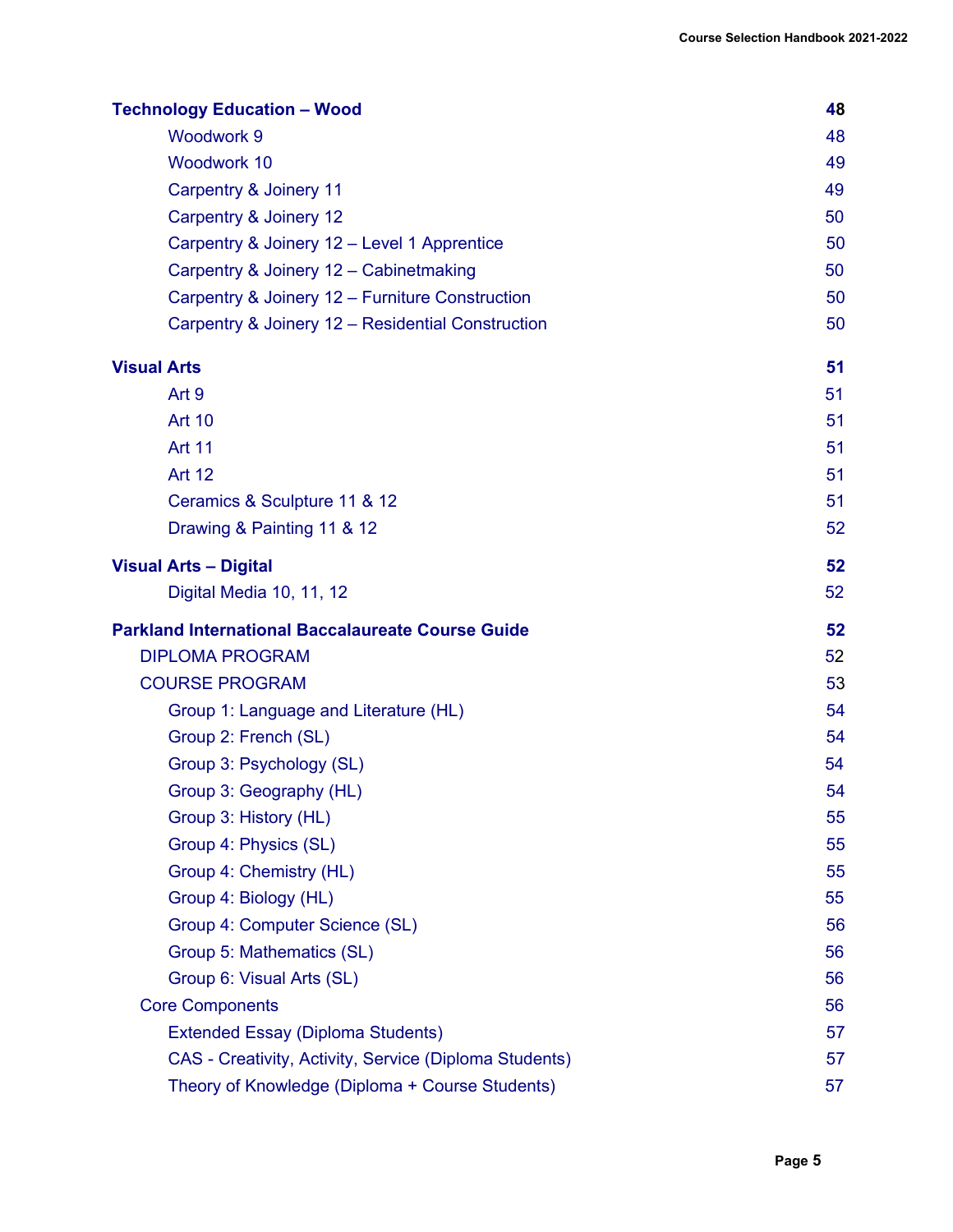## **Welcome to Parkland Secondary School Course Selection for 2021-2022**

## **School Contacts**

| Principal                        | Ms. L. Chicanot | Ichicanot@saanichschools.ca |
|----------------------------------|-----------------|-----------------------------|
| <b>Vice Principal</b>            | Mr. J. Earnshaw | jearnshaw@saanichschools.ca |
| Counsellor/International Advisor | Mr. G. Choo     | gchoo@saanichschools.ca     |
| Counsellor/International Advisor | Ms. W. Anderson | wanderson@saanichschools.ca |
| <b>Career Counsellor</b>         | Ms. C. McNamee  | cmcnamee@saanichschools.ca  |
| <b>Learning Services</b>         | Ms. A. Bancroft | abancroft@saanichschools.ca |
| <b>Administrative Assistant</b>  | Ms. C. Gribling | cgribling@saanichschools.ca |
| <b>Information Services</b>      | Ms. S. Benson   | sbenson@saanichschools.ca   |
| Accounts                         | Ms. C Bennett   | cbennett@saanichschools.ca  |

Click the link below to see a short video that introduces you to our school. https://www.youtube.com/watch?v=DfWOrZSUzR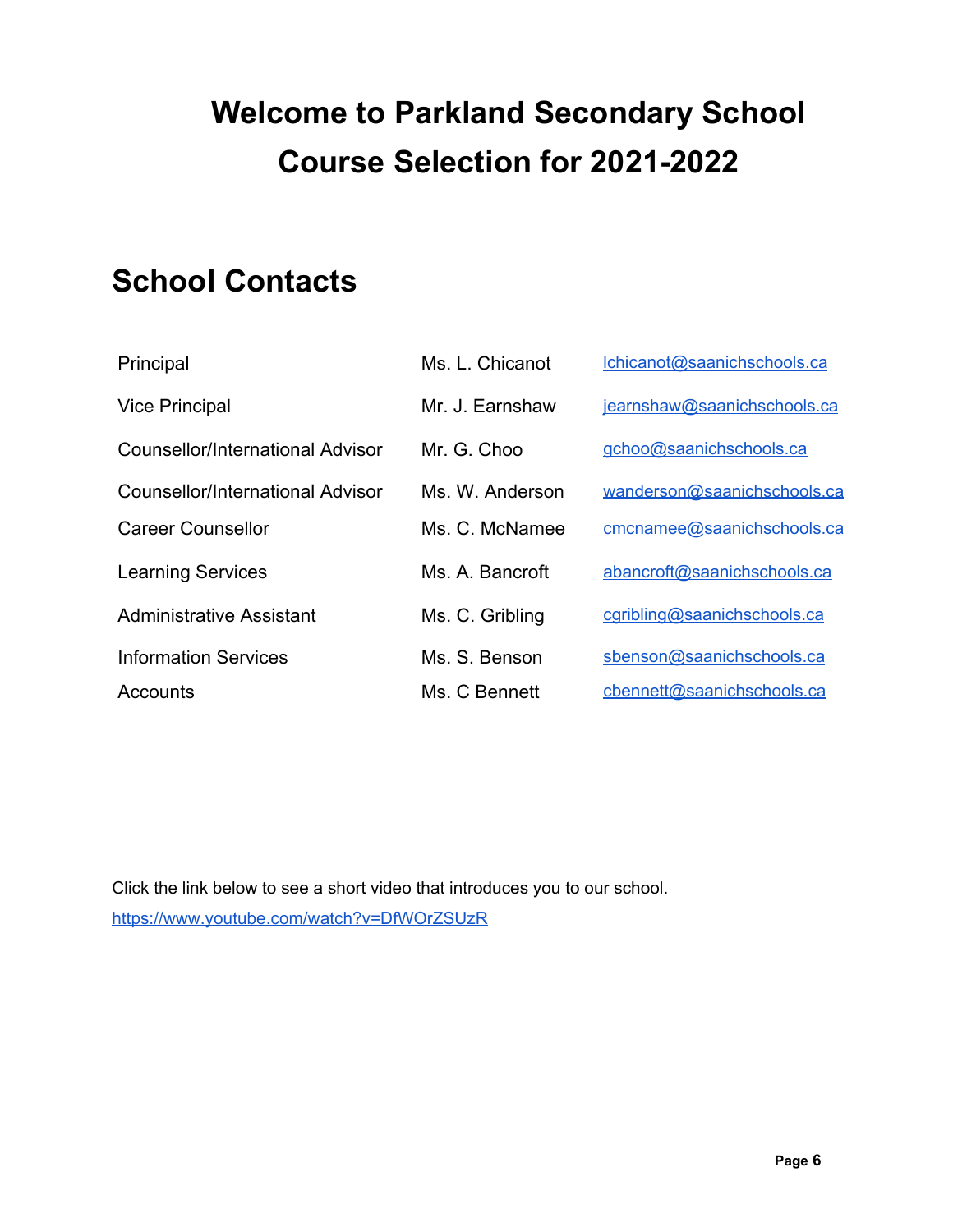## **Who We Are: Our Vision, Our Mission, Our Goals**

#### **Mission Statement:**

Parkland is an innovative, inspiring and inclusive learning community built upon a strong foundation of compassionate and engaging staff. Our goal is to develop graduates who are caring, knowledgeable and socially responsible young adults fully equipped to contribute to our local and global community.

#### **School Goals:**

- 1. Students will demonstrate sound critical thinking skills.
- 2. Students will understand and feel empowered to take action on climate change.
- 3. The mental health of students at Parkland will improve.

Parkland Secondary School is a grade 9-12 school of approximately 550 students. It is a medium sized vibrant high school located in North Saanich serving the municipalities of Sidney, North Saanich and the northern peninsula of Vancouver Island. We are proud to have a number of students from our four First Nations communities attend Parkland.

Staff are welcoming and dedicated and strive to inspire students to achieve their full potential. We work in partnership with our community to develop **healthy, motivated, and responsible students** who are well equipped to be successful in post-secondary endeavours.

## **Important Information About Course Selection**

The selection of courses is an important part of the process leading to graduation and post-secondary training or work. These courses are the stepping stones to your future. We encourage you to discuss options fully with your parents, teachers and counsellors in order that you select the best options for your academic and personal development. A helpful document for all students is the Grad Planner, which can be found on the Ministry of Education - Graduation Information website.

**Your course selections determine the school's schedule for next year – please choose carefully. Changes in September may not be possible. We cannot guarantee all courses in this book will proceed. Courses will be cancelled if there are too few student requests to offer them.**

- The school is obligated to offer a variety of courses that lead to a graduation program, entrance to post-secondary institutions and the world of work. However, not every course may be offered each year. For example, in order for a low enrolment course to be offered, it may be available every other year.
- All Grade 9 10 students must have a full timetable.
- In the event the courses a student has requested cannot be successfully timetabled, alternate courses listed on his/her course selection form will be automatically substituted. Students should take care to list alternate course choices in priority order.
- Students and parents need to be aware that promotion to the next grade level is dependent upon passing required courses. For example, if a student fails Grade 9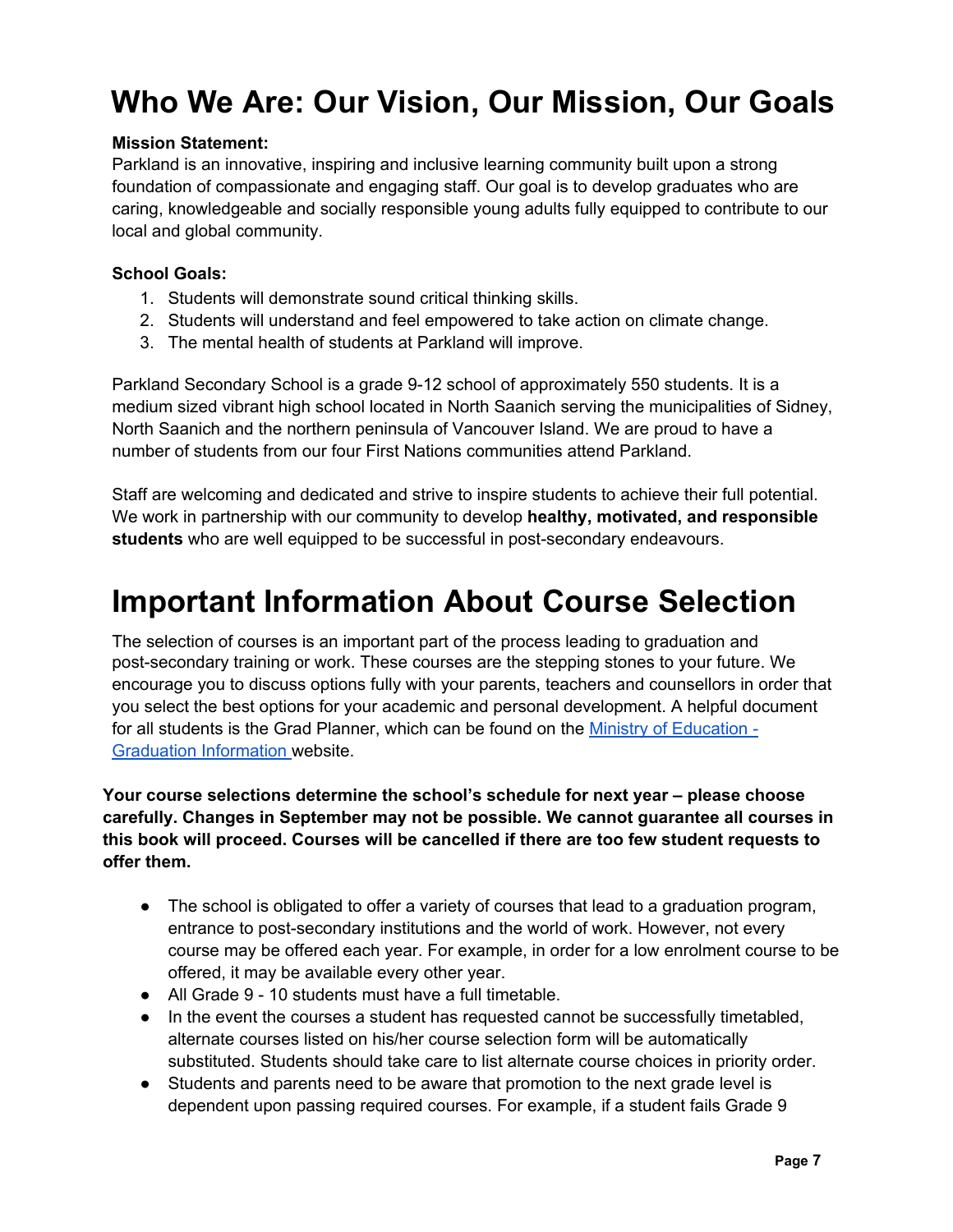English, it must be repeated and passed before he or she can continue in Grade 10 English.

- If a student fails a course, we cannot guarantee there will be space in a class to repeat the course during the same school year. Therefore, we strongly recommend students and parents access other options if a required course is failed. These options include summer school and distance education courses. Counsellors have further information on these options.
- Students in Grade 11 and 12 may be permitted a spare(s) in their timetable. It is recommended, however, that senior students take full advantage of the courses offered at Parkland.

The following **priority** system is in place for loading students into classes (from high to low):

- 1. Priority will be given to grade-appropriate placements. For example, Grade 11 students may not be able to access some Grade 12 courses if all seats are required for Grade 12 students.
- 2. Grade-appropriate first time enrollees;
- 3. First time enrollees who require course for graduation program;
- 4. Course requests based on Career Program or grad transition plan;
- 5. Students repeating a course required for graduation;
- 6. Out of grade first time enrollees;
- 7. Repeating not required for grad but needed for university/college entrance;
- 8. Repeating not required for grad.

We are proud of the quality of learning at our school. Our staff and students have established a very positive reputation which helps motivate us all to maintain a culture that leads to success in a warm, friendly environment. Make the commitment to add your best efforts this year. Start with good choices, and build in the kind of effort that will result in success now and in your future.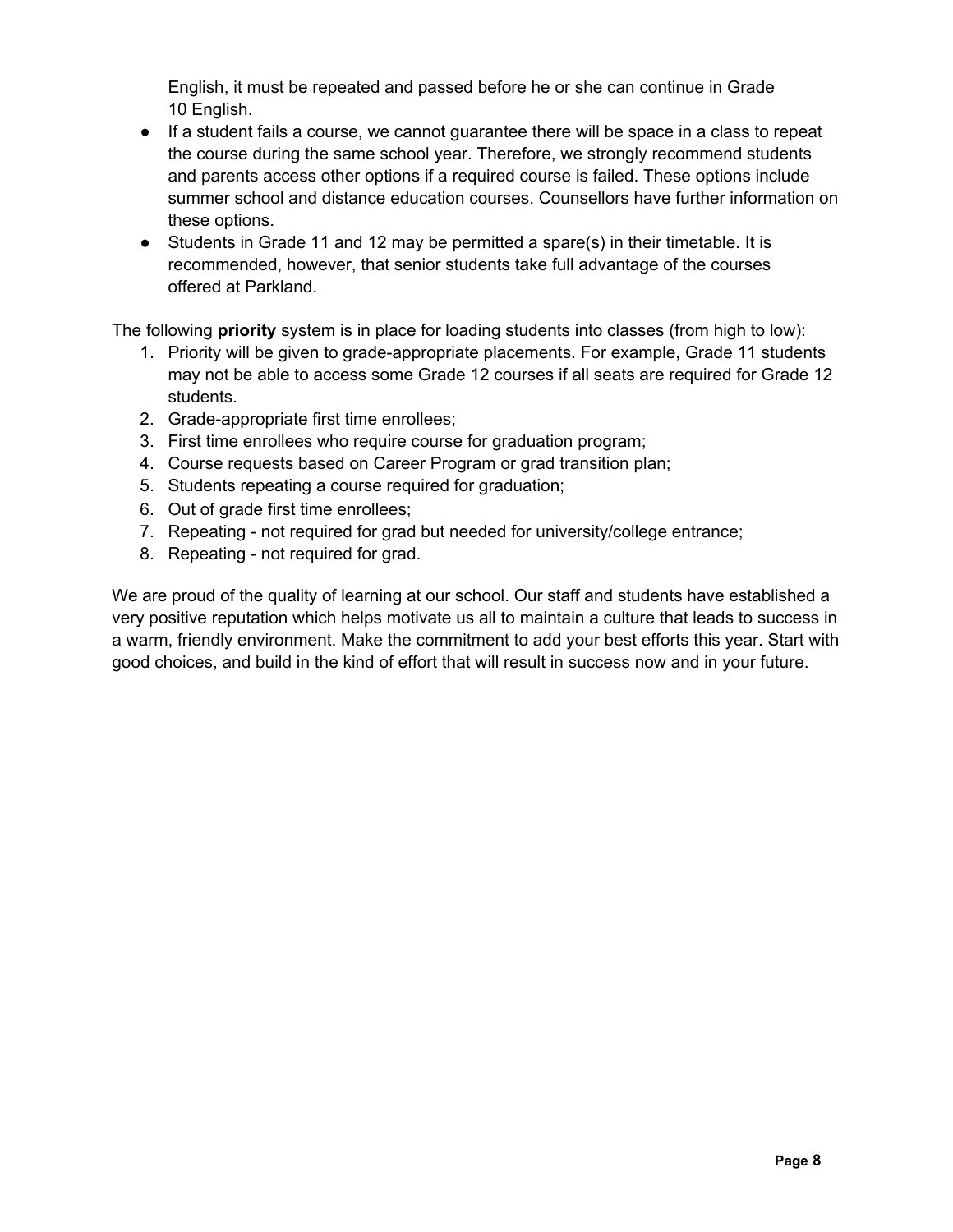## **Graduation Credit Requirements**

Students require a minimum of **80 credits** to graduate.

Of these 80 credits:

- At least 16 credits must be at the Grade 12 level, including a required Language Arts 12
- At least 28 credits must be elective course credits
- 52 credits are required from the following:
	- Career-Life Education (4 credits), and Career-Life Connections (4 credits)
	- Physical and Health Education 10 (4 credits)
	- Science 10 (4 credits), and a Science 11 or 12 (4 credits)
	- Social Studies 10 (4 credits), and a Social Studies 11 or 12 (4 credits)
	- A Math 10 (4 credits), and a Math 11 or 12 (4 credits)
	- A Language Arts 10, 11 and 12 (12 credits total)
	- An Arts Education 10, 11, or 12 and/or an Applied Design, Skills, and Technologies 10, 11, or 12 (4 credits total)

#### **Provincial Assessments**

In addition, students must also complete three new graduation assessments:

- The Grade 10 Numeracy Assessment was introduced in 2018
- The Grade 10 Literacy Assessment was introduced in 2019/20
- The Grade 12 Literacy Assessment will be introduced in 2021/22

#### **Career Life 10 - 4 credits**

Career Life 10 is a course that endeavours to help students make a successful transition to life after high school. Careers, education and travel options are explored. As well, students will develop financial literacy skills that will help with this important transition. Students will participate in the P.A.R.T.Y. program at Victoria General Hospital and will participate in activities and workshops presented by guest speakers. It is recommended that students take this course in grade 10.

#### **Career Life 12A - 2 credits**

Career Life 11 is a two credit course that is mandatory for Graduation. Students at Parkland can elect to take this course through SIDES or as a seminar course after school on Wednesdays. This course is designed to be taken in a student's Grade 11 year and will continue the work done in Career Life 10, with a specific focus on the mentorship and the work experience required to build towards the Capstone Project in Grade 12. Students will be required to follow a program that includes online work using MyBluePrint, regular scheduled meetings with a teacher advisor and attendance and involvement in various seminars & presentations.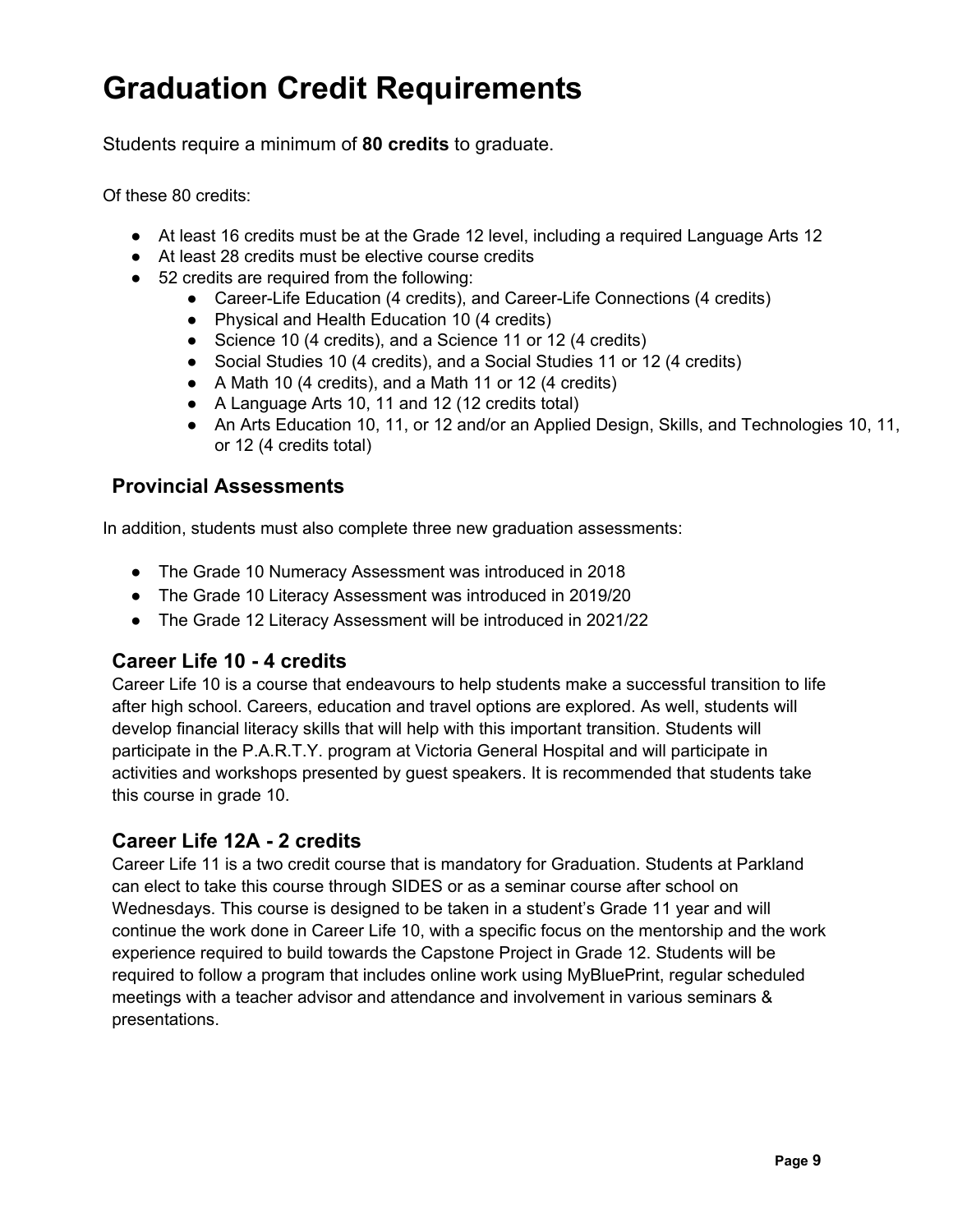## **Career Life 12B (Capstone Project) - 2 credits**

Career Life 12 is the final two credit Careers course that is mandatory for Graduation. This course will be overseen by a teacher advisor who will help guide students in the completion of their final Capstone Project. All students will need to be prepared to present their completed Capstone projects near the end of their Grade 12 year.

## **Course Programs with Fees**

It should be noted that financial hardship should never prevent a student from taking a desired course or program. Flexible payment plans or fee deferrals can be arranged. Please contact Parkland Principal Lizanne Chicanot if you wish to discuss this.

## **Parkland Marine Institute**

Pursue your education with a marine focus in academics, trades, or sailing.

- Focus on one particular pathway or explore a variety of courses
- Work on courses in an interdisciplinary, project-based manner both in the school and in the community
- Earn graduation credits for marine courses
- Earn post-secondary credits and apprenticeships
- Earn credentials and certifications required for work or just to enjoy our local environment recreationally

The Institute will give students a range of opportunities. Those who want to gain some experience on the water or who only intend to be on the water recreationally will be able to gain the necessary skills and qualifications to help them reach these goals. Those who want to focus on sailing and earn graduation credits will be able to join the Sailing Academy.

The students who intend to pursue a career in the marine industry either through an academic or trades pathway will be able to tailor their educational program to meet their needs. By the time they graduate, they will have earned post-secondary credits, credentials and qualifications to make a seamless transition from secondary to post-secondary or to work.

#### **Grade 9**

Students will take both Marine Physical Health Education 9 and Marine Science 9 in their grade 9 year. The courses will be taught with a marine focus in an interdisciplinary, project-based way that will take students from the classroom into the marine environment. Students may be taken on the water in power and sail boats in the Fall and Spring and will learn basic paddling skills in the PHE portion of the course. There will be a variety of local field trips during the year. Students who want to spend more time learning to sail can join the Sailing Academy. Sign up for this pathway on the Course Selection form or download an application from the school's website: Parkland Marine. There may be a cost to students who chose to participate in a variety of local field trips that occur throughout the year.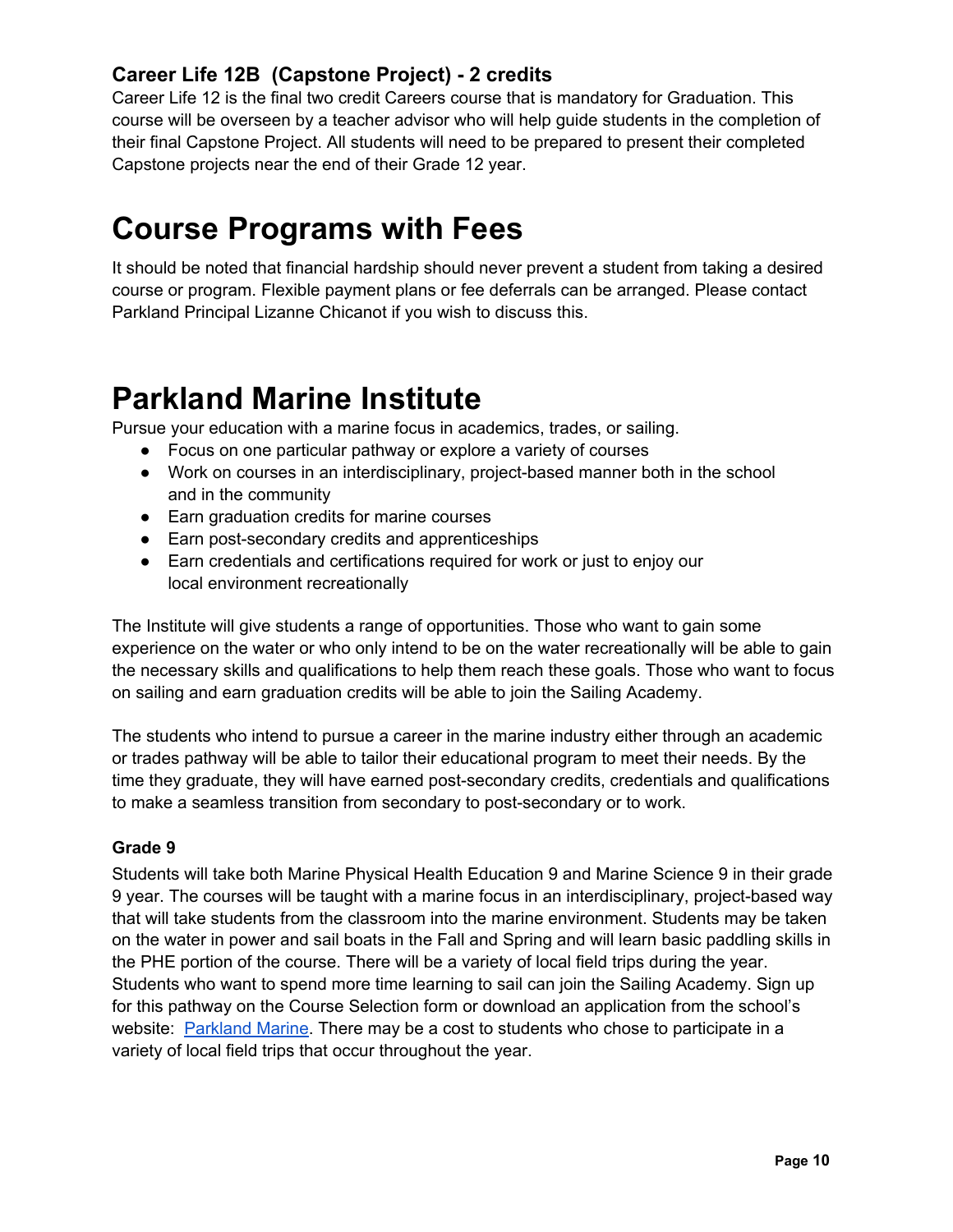#### **Grade 10**

Students will take Science 10 as a linear class paired with Physical Health Education 10 and will receive credit for both courses. The courses will be taught with a marine focus in an interdisciplinary, project-based way that will take students from the classroom into the marine environment. Students will have the option to earn their Pleasure Craft Operator Card and/or complete the PADI Open Water Diver Course and will gain experience on the water by learning to canoe during the PHE portion of the class. There may be a cost to students who choose to participate in a variety of local field trips that occur throughout the year.

#### **Grade 11 and 12**

Students in the senior grades will start to focus on a particular pathway. Students pursuing an academic pathway will select Marine Biology 11. Students interested in the trades will take courses such as Marine Repair and Restoration 11 and 12 in addition to the other elective and required courses. Field trips and certification will be subsidized by the school.

## **Academies at Parkland**

#### **Hockey Academy**

The Parkland Hockey Academy is a year-long course. Upon completion, each Grade 9, 10, 11 and 12 student will each earn 4 credits for Hockey Skills and 4 credits for PHE 9, PHE 10, Strength & Conditioning 11 or Strength & Conditioning 12. The participants will be on the ice at Panorama 3 days per week and at Parkland the other 2 days.

Students wishing to be considered for the Hockey Academy Program are required to complete and submit an application package by **March 12, 2021.** Applications are available online at www.parklandhockeyacademy.ca or from Parkland School's main office. Applications received after the March deadline will be waitlisted for consideration after the other applicants have been processed.

All students interested in the Parkland Hockey Academy must submit an application *each year.* In the application process, students and parents will be requested to indicate their reasons for applying to the program. Applicants will also be asked to provide the names of two references specific to hockey. A subsequent interview may also be requested. Program staff will review all applications.

#### **Hockey Academy Fees**

The fee to participate in the Hockey Academy is \$1,700 per year. The fee covers the cost of ice, transportation back to school, various equipment, and coaching. The students will be required to provide their own hockey gear. Academy students will also be required to participate in one fund raising activity to help supplement the cost of the program.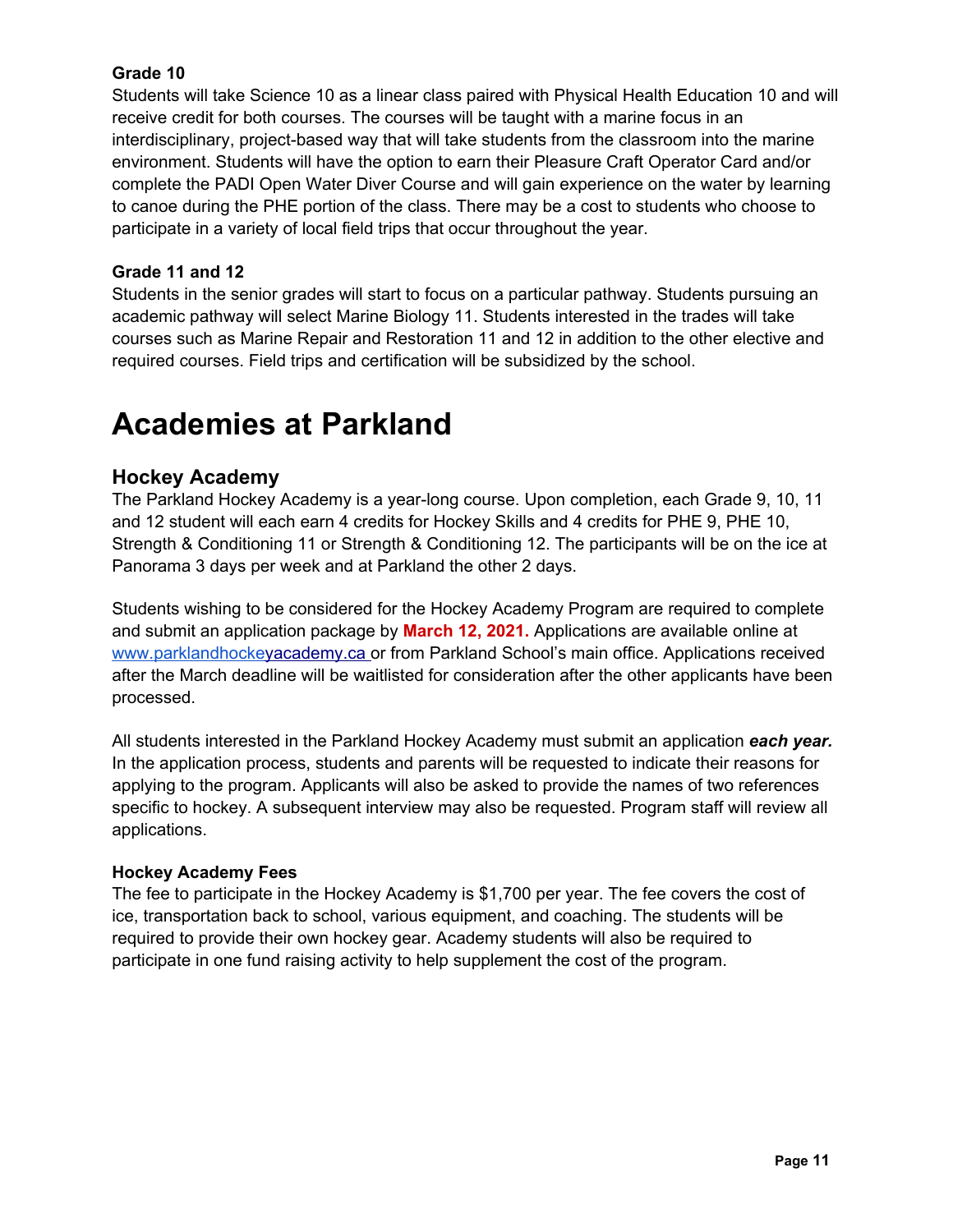#### **Judo Academy**

The Parkland Judo Academy is a year-long course designed for the beginning, intermediate or advanced Judo practitioner. The Parkland Judo Academy will offer participants opportunities not only to learn the sport of Judo but to improve and develop themselves physically and mentally. Students with either competitive or recreational goals are encouraged to join.

Upon completion, each student will earn 4 credits for Judo in addition to 4 credits for PHE (e.g. PHE 9, PHE 10, Strength & Conditioning 11 & Strength & Conditioning 12.) Participants will spend at least 3 days per week on the mats in addition to one or two days of classroom instruction and/or conditioning.

Students wishing to be considered for the Parkland Judo Academy are required to submit a complete application package by **March 12, 2021.** Applications and further information are available online at http://parklandjudoacademy.ca/. Applications can also be obtained at Parkland's main office. All potential participants will have their applications reviewed by administration and program instructors.

#### **Academy Fees**

The fee to participate in the Judo Academy is \$600 per year. This fee goes toward supporting additional instruction as well as arranging for guest coaches and visiting athletes. Included within this amount is a Judo BC membership cost of \$75. Note this fee does not cover the cost of a Judo suit. If there are any financial questions or concerns, please contact administration.

#### **Sailing Academy**

The Parkland Sailing Academy will give students with an interest in, and a passion for, sailing the opportunity to develop their sailing knowledge and skills and to earn credits towards graduation. Students will:

- have opportunities to train for recreational and competitive sailing at the local yacht club;
- develop the attributes of problem solving, critical thinking, teamwork and collaboration;
- connect positively with members of the community.

#### **Program Overview**

All students in the Academy will receive on-the-water training and experience outside the regular timetable at the Sidney-North Saanich Yacht Club. Students will also be able to participate in the Lower Vancouver Island School Sailing League and compete with other school teams in a safe and fun environment. Students will receive 2 credits for completing the Fall Sailing and 2 credits for completing the Spring Sailing program.

#### **Academy Fees**

The fee to participate in the Sailing Academy will be \$200 for Fall sailing and \$300 for Spring sailing. The fee includes the cost of boat rentals and instructors. Students will be required to provide their own appropriate clothing (see application package for clothing recommendations).

#### **Registration**

Any interested student will be able to register for the Sailing Academy. There are no prerequisite courses and prior experience is not necessary. Interested students should attend an information session and sign up for the course through the usual course selection process. Students in the Academy will be expected to maintain a positive academic record and manage themselves appropriately and responsibly at school and on the water.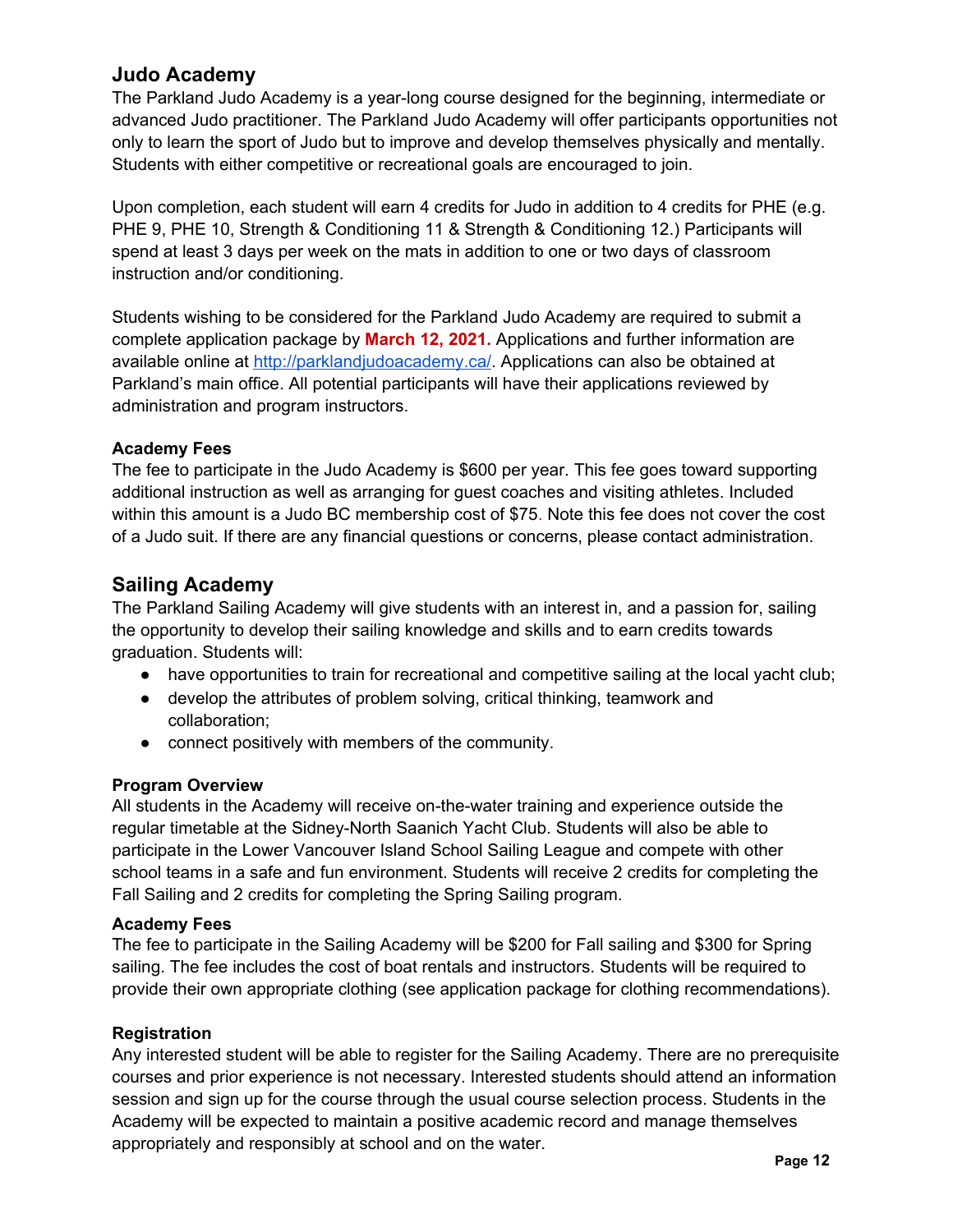Updated information can be found by the links on the school website: Parkland Marine.

## **Parkland's Feature Programs**

#### **Technology and Innovation**

Parkland's technology and innovation programs offer students a wide range of opportunities to engage with computers, electronics and more. Digital literacy and computer science continue to be important and growing elements of our modern education and economy, and these programs help to foster and build pathways for Parkland's students.

**Technology 9:** An introduction to computer programming and computer sciences. Students get an overview of the history of technology and where the modern computer is going. Introductory programming skills allow students to develop games and read basic code.

**Computer Studies 10:** Students cover a wide range of topics dealing with modern computing. From hardware to software students build essential skills in computing and develop more advanced skills in programming. In addition, topics such as big data, ethics in computing and societal impacts of computing are discussed.

**Computer Programming 11 & 12:** Computer programming skills are developed at the senior levels to help students grasp challenging design problems and prepare for common workplace issues in technology settings. Students will learn to manage complexity, be provided with documentation and design opportunities, and will work to create software ranging from games to research simulations. Foundational skills in computer programming 11 and 12 provide a key start for students interested in STEM careers or studies. Computer Programming 12 is considered an academic grade 12 course and can be used as such in applying to post secondary institutions.

**Theatre Production 9-12:** set design and building, lighting, sound booth, backstage theatre production.

**Electronics Jr and Sr**: circuit designing and building, programming and constructing Vex Robots both joystick controlled and autonomous.

**Digital Media**: digital manipulation of photographs, art work, video production.

**Tech Club:** LAN parties, gaming, tech support for school.

**Technology Education courses:** including Wood, Drafting and Metal - design on the computer and then have computer-controlled machines create your design using CAD, CAM and CNC.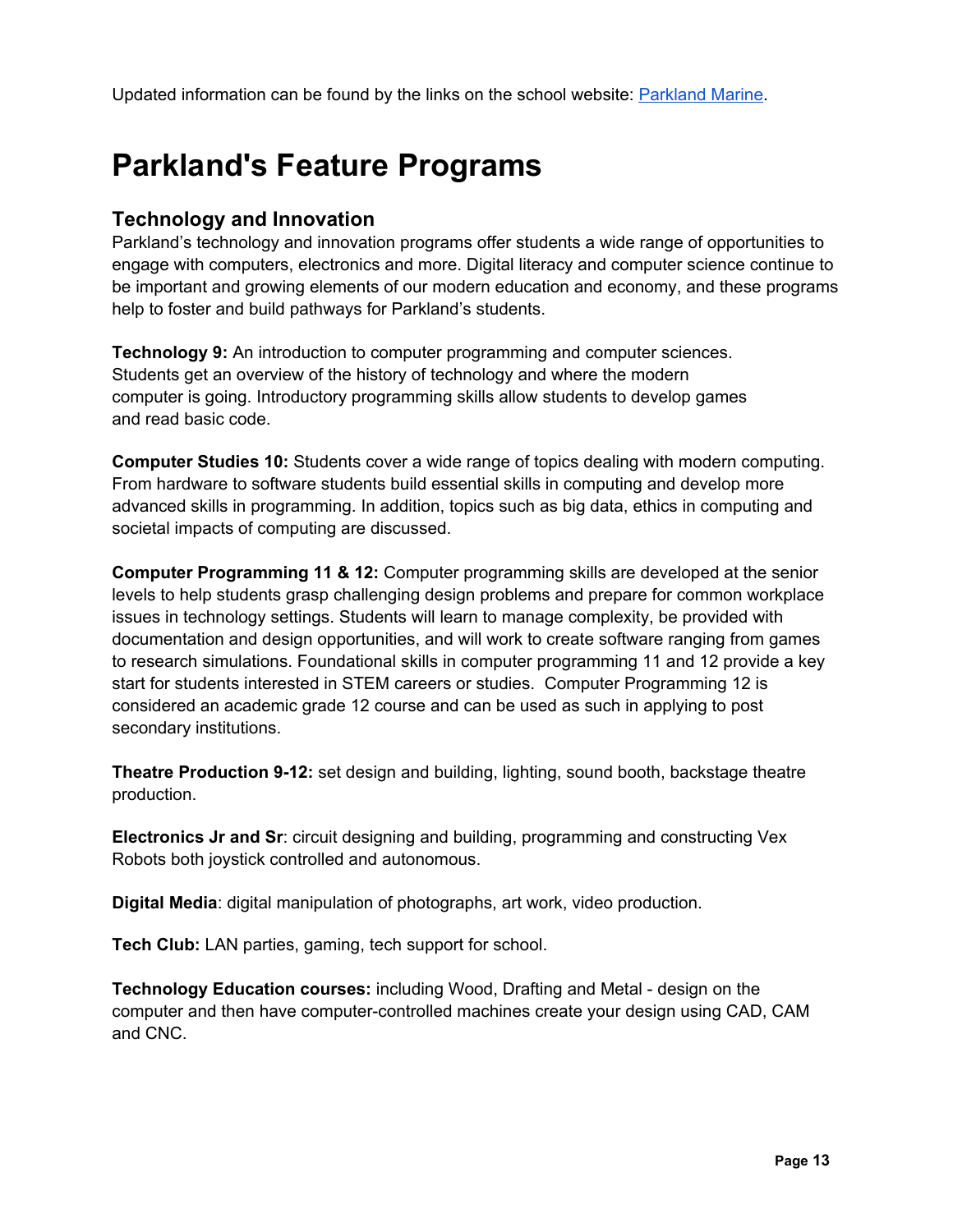### **Creative and Performing Arts**

Parkland has a long history of providing exceptional creative and performing arts opportunities for students. Our Musical Theatre production in semester one involves up to 90 students in all aspects of the show and typically runs four nights of sold out shows. Parkland is a relatively small school which means that any student wishing to participate in performing and creative arts will find a place here. We offer:

**Musical Theatre**: A fabulous adventure for students who love to be on stage to sing, dance, and act. Four months of rehearsals result in a highly polished and resourced professional quality performance for the school and community.

**Theatre Production 9-12:** Students collaborate with the performers to produce the set for the musical production. Students form the technical and production crew for the major productions at Parkland.

**Drama 9/10:** Develop the fundamentals of acting through creative means. Experiment with pantomime, improvisation, playwriting, scene building, character development.

**Acting 11/12:** Explore vocal work, styles of acting, directing, auditioning, film and makeup. The semester culminates in a public performance.

**Dance Beginner, Intermediate, and Advanced 9-12**: Courses are offered at every level and involve work in jazz, hip hop, contemporary, tap. There are opportunities for public performances throughout the semester as well as a semester end showcase.

**Guitar 9-12:** This is a Parkland specialty. Students at every level are encouraged to register. Coffee houses run every Friday and there are opportunities to perform at lunch hour concerts as well as at our annual talent show.

**Concert Band 9-12:** This course sustains and extends students' musical abilities and is part of a strong community of musical performers at Parkland. In addition, there are opportunities for numerous performances and special trips.

**Jazz Band 9-12:** Learn new styles, develop improvisation skills, and learn jazz theory basics. You will have lots of fun in this tight knit ensemble.

**Musical Theatre Orchestra 10-12:** Learn to play orchestra music for the Musical Theatre Production and experience a real life orchestra experience.

**Vocal Music 9-12:** Students will be given a variety of musical genres to learn from and be given many opportunities for performance.

**Art 9/10:** Art history, drawing, painting, clay, printmaking, graphic design are all components of this creative course.

**Art 11/12:** Students will produce images in a number of different artistic media and can explore their own art style in more depth.

**Ceramics and Sculpture 11/12 and Drawing and Painting 11/12:** Opportunities are provided to work in greater detail in these focus areas. **Page 14**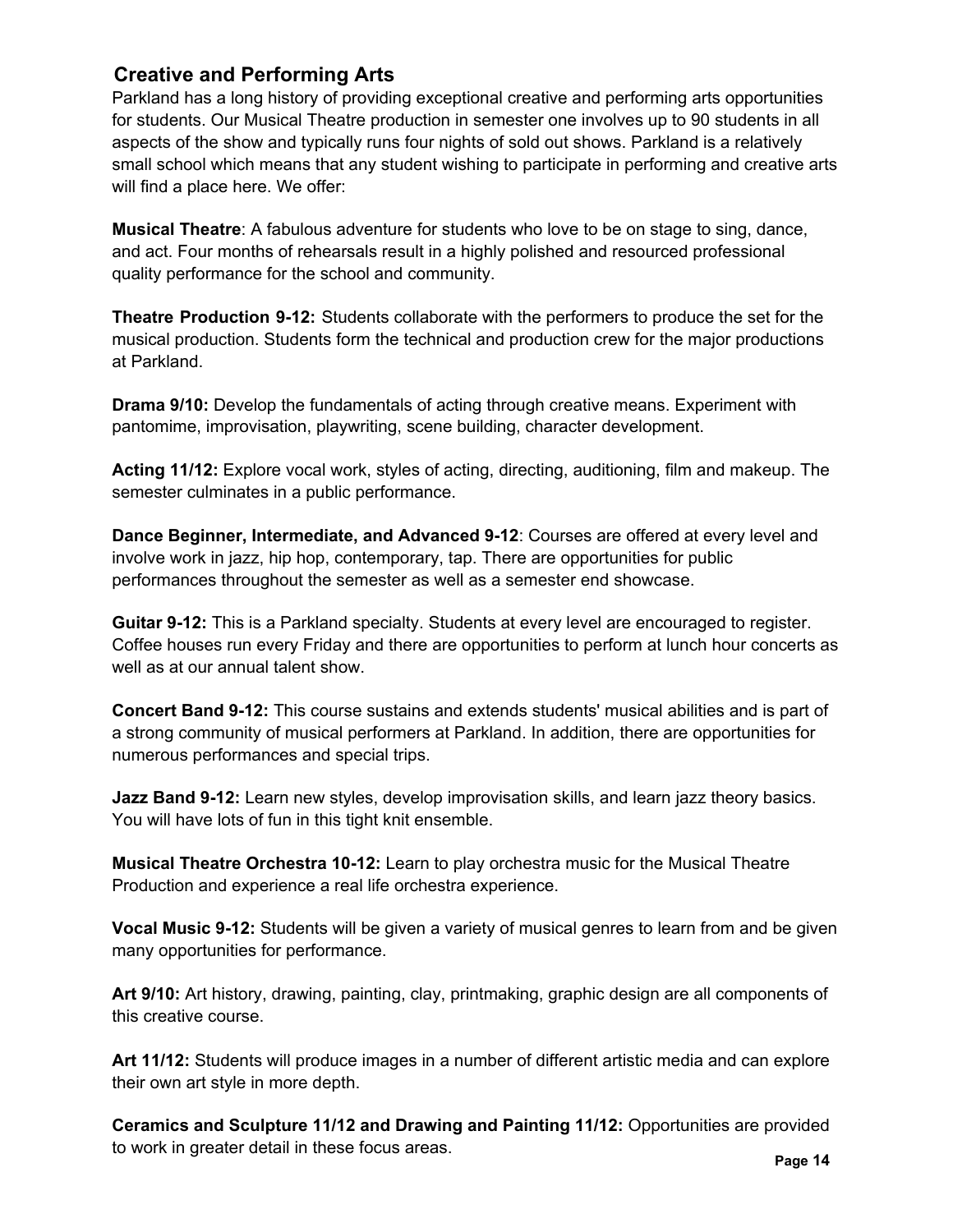## **Independent Directed Studies (IDS) 10, 11, & 12**

This is an exciting and unique opportunity for Parkland students to participate in their own learning project. A number of subjects are available to study. A Parkland IDS will allow you to direct your learning in your own area of interest. This new option is designed for motivated, capable and committed grade 10, 11, and 12 students who have demonstrated school and course work success. It will give students the opportunity to initiate and propose their own areas of study and to receive credit towards graduation.

Almost every subject or topic/area of interest is possible for an IDS credit (2,or 4 credits): however, IDS may only be used to satisfy elective requirements.

#### **How It Works**

Students consult with a counsellor or administrator and then begin the process of discussing their proposal/idea with the Teacher Librarian. At times a mentor-teacher is involved. The student will develop an IDS proposal in consultation with the Teacher Librarian and/or mentor teacher. After the proposal has been approved, the student would be enrolled in the IDS course and Google Classroom page. IDS teachers and students develop the plan which includes:

- Course outline, goals, credits and a plan for learning and assessment.
- Student commences research and coursework.
- Formal midterm assessment and evaluation of learning/progress.
- Refine IDS and continue coursework.
- Complete IDS.
- Formal Presentation/Teacher Evaluation and Assessment.
- Grade and credit issued.

## **Career Programs**

#### **Work Experience 12A, 12B**

Long-term work experience is open to **Grade 10, 11 or 12** students who have an interest in pursuing any career field. In Work Experience 12A and 12B, a student spends **100-240 hours training** at **one or more** work sites. By doing this, skills are learned and questions answered before career decisions are made. Students either choose work according to their current interests or a focus area as listed previously. Work can be paid or volunteer work. Students usually work during the evenings or weekends, but may also work during the regular school day depending on their program and class meeting schedule.

The benefits of Work Experience are:

- resume and covering letter creation
- pre-employment job training
- making valuable industry contacts
- apprenticeship opportunities
- some paid work experience placements
- discover skills and interests
- opportunity to explore an employment area of interest
- opportunity to gain credit toward grad for learning that happens outside the school

Completion of WEX 12A or WEX 12B satisfies the "30-hour Work Experience" requirement of the Grad Transition Program.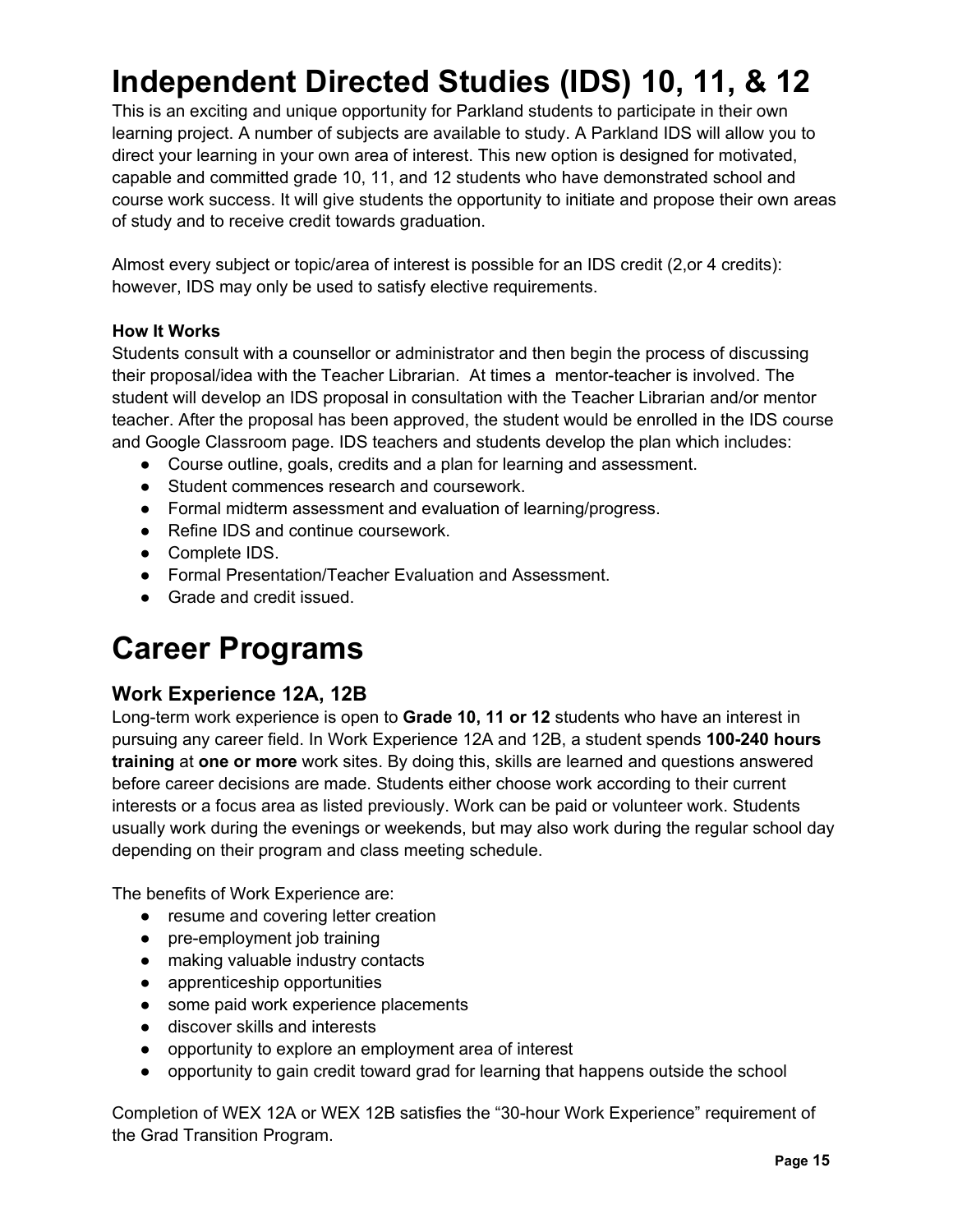## **Career Programs in Saanich District Schools**

The programs below are offered in school and you receive both high school credit and post-secondary credit. They are called **Dual Credit Programs**. Some of these programs are primarily in schools; others are in the schools and post-secondary institutions.

### **District Career Programs at Parkland Secondary School**

- Marine Service Technician Quadrant Marine Partnership
- Joinery Camosun/BCIT Partnership

#### **Marine Service Technician Program (MST) 12A, 12B**

This program introduces the student to the marine environment through:

- exposure to the actual workplace sites and situations
- classroom orientation to all aspects of the marine industry
- introductions to the key trades and occupations
- and introduction to the equipment, tools and materials.

The program reviews all aspects of repair maintenance and construction of light commercial and pleasure yachts. Topics in the curriculum include safety in the workplace, vessel terminology, docking, mooring, hauling and blocking in the boatyard, principles of boat design and propulsion, surveying and insurance issues, marine business practices and employer expectations.

Students will receive hands-on exposure to the basic boat repair and building trades, including composites (fibreglass) construction and repair, wood boat building and joinery, systems installations and troubleshooting.

#### **Important details:**

- Program runs from September to May.
- This will also include a 2-week unpaid practicum placement/work experience.
- The program is two semesters in length; classes are one night a week at Quadrant Marine.
- Students are eligible to receive up to 4 credits for technical training and a further 4-24 credits for courses in the Parkland timetable, work-based training through Work Experience and Secondary School Apprenticeship courses.
- Students choose MST 12A and MST 12B to be run in Semester Two at Parkland, Blocks 3 and 4.
- School District 63 is delivering the program in partnership with Quadrant Marine Institute.
- It is open to **Grade 11 and 12** students.

#### **District Career Programs at Claremont Secondary School**

● TEX (Trade Sampler: Welding, Carpentry, Plumbing, Electrical) – Camosun Partnership

#### **District Career Programs at Stelly's Secondary School**

● Professional Cook – Camosun Partnership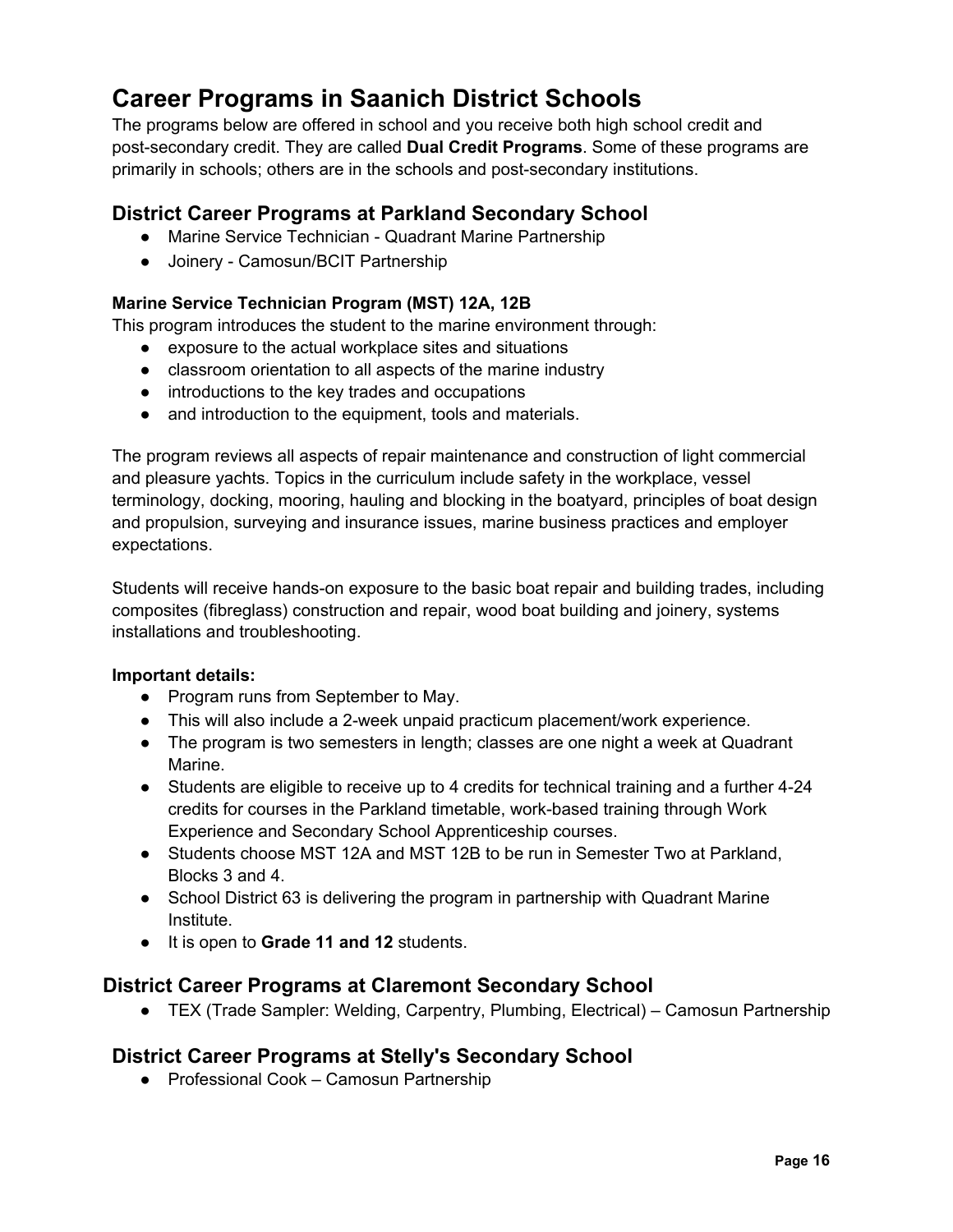### **District Career Programs at Individual Learning Centre (ILC)**

- Hairdressing/Cosmetology Program Vancouver Island University
- TASK (Trade Sampler: Carpentry, Joinery, Plumbing, Electrical, Drywall, Paint, Sheet Metal) – Camosun Partnership.
- Carpentry-Camosun Partnership

### **Camosun College Partnership Programs**

A partnership exists between Camosun College and Vancouver Island University and the South Island School Districts (Districts 61, 62, 63, 64 and 79) to provide post-secondary training programs.

The "Youth Train in Trades" programs offered at Camosun and Vancouver Island University or secondary schools offers students some of the following options:

- earn (between 4 and 48 high school credits) towards both graduation and trades qualifications;
- complete level 1 apprenticeship technical training or write Level 1 apprenticeship exam in their chosen trade;
- involve coursework at high school and/or college, and include a work experience component;
- provide full-time 5 to 7 month program (college/ITA certification);
- accommodate Secondary School Apprenticeship students;
- are open to Grades 11 and 12 students;
- provide students training through a 15 to 40 week foundation program or a 4 to 10 week apprenticeship program;
- allow students to complete a 6 week apprenticeship program;
- free tuition for programs.

Available Program Areas:

- Automotive
- Carpentry/Joinery
- Electrical
- Heavy Duty/Commercial Transport Mechanic
- Health Care Assistant
- Community Support and Educational Assistant
- Metal Fabrication
- Plumbing, Refrigeration and Piping
- Professional Cook 1
- Sheet Metal Level
- Welding

Other programs offered through partnerships with other Post-Secondary institutions:

- Hair Dressing with Vancouver Island University
- Meat Cutter with Thompson River University
- Machinist with British Columbia Institute of Technology
- Dairy Production Technician with Green Belt Veterinary
- Marine Service Technician Foundation with Quadrant Marine Institute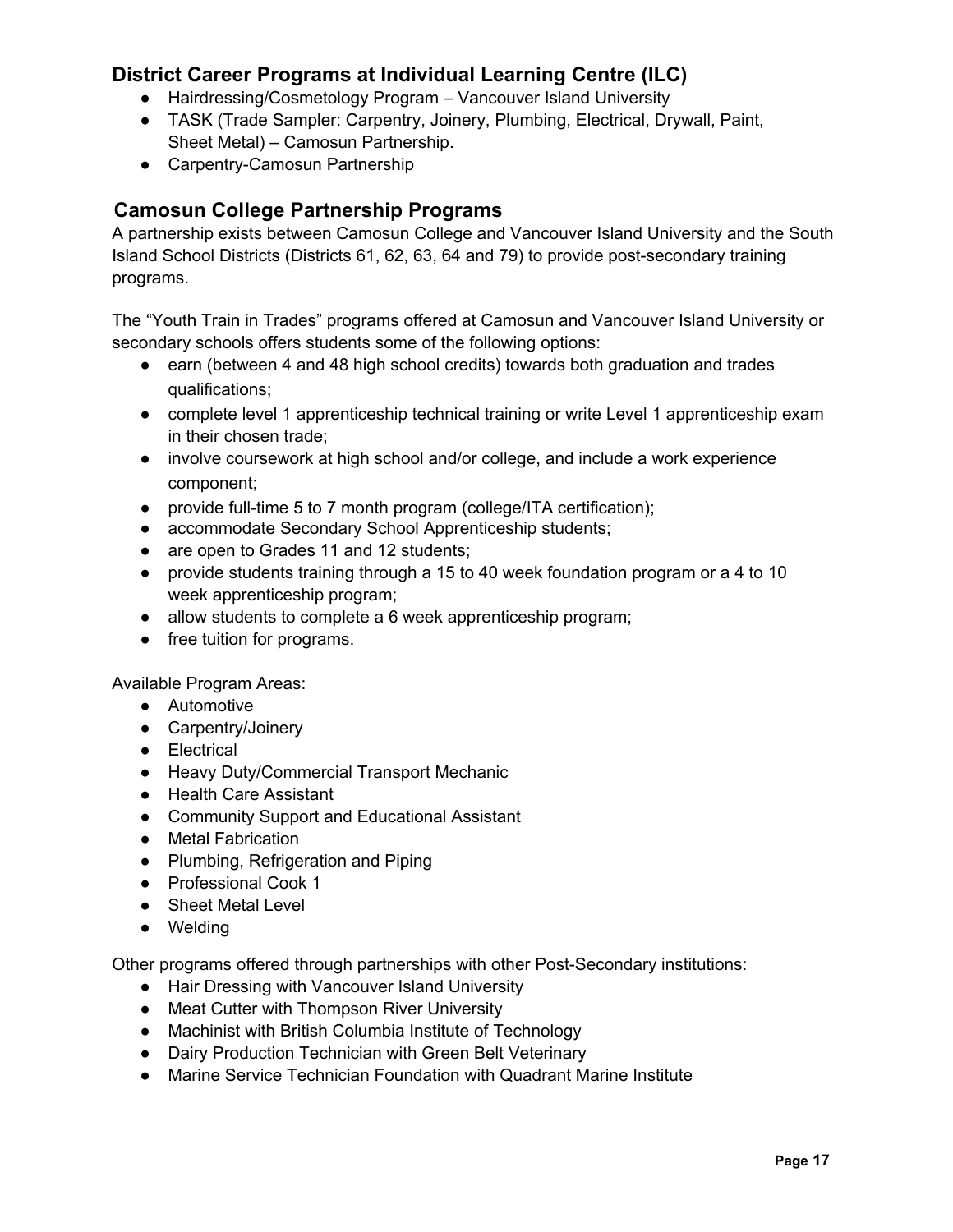#### **IMPORTANT NOTES:**

- Students must meet with the Career Counsellor--Ms. McNamee--to understand the duration and prerequisites of each program and establish an educational plan.
- Tuition costs for all Technical Training Programs is paid by the Saanich School District (SD 63).
- More information can be found on our website, https://careered.sd63.bc.ca/, in the Career Centre section and on the Camosun College website, http://camosun.ca/learn/south-island-partnership/

#### **Secondary School Apprenticeship Opportunities "Youth Work In Trades"**

What is a secondary school apprenticeship? Secondary school apprenticeship is a formal arrangement that allows high school students to become official apprentices registered to industry employers who, in turn, provide work-based training opportunities. SSA is open to Grade 10 to 12 students, 15 years of age or older, who are motivated to gain hands-on training in a designated trade.

The goal is to provide a seamless transition from school to work and give students a head start in employment training in the skilled trades to fill a predicted significant shortfall of qualified workers in various industry sectors.

The Secondary School Apprenticeship "Youth Work In Trades" will allow you to:

- begin a career while still in secondary school;
- strengthen employment skills through on-the-job training;
- develop maturity in an adult-based program and environment;
- earn while you learn;
- receive both secondary school graduation credits (16 units) and credit hours in the first year of apprenticeship (480 hours);
- become eligible for a scholarship to assist in the technical training component of the apprenticeship.

Examples of Secondary School Apprenticeships: Auto body repair, Carpenter, Professional Cook, Electrician, Glazier, Electrician, Hairdresser, Meat Cutter, Painter, Plumbing and Piping, Welder, Heavy Duty Commercial Transport Mechanic, Joiner/Cabinet Maker, Sheet Metal Worker, Machinist, Auto Service Technician, Horticulture, Metal Fabrication, Marine Service Technician.

#### **A student must meet all of the requirements of the program and meet with Career Counsellor Ms. McNamee to qualify.**

To be eligible:

- Be enrolled in Grade 10 through 12 and age 15 years or older;
- Demonstrate a suitable level of maturity and interest in the trades;
- Identify an employer who is trades-qualified and willing to provide employment and register you as an apprentice in the desired occupation;
- Each specific program has unique prerequisites determined by the post secondary institution providing the training.

Visit the Industry Training Authority website, www.itabc.ca, for more information.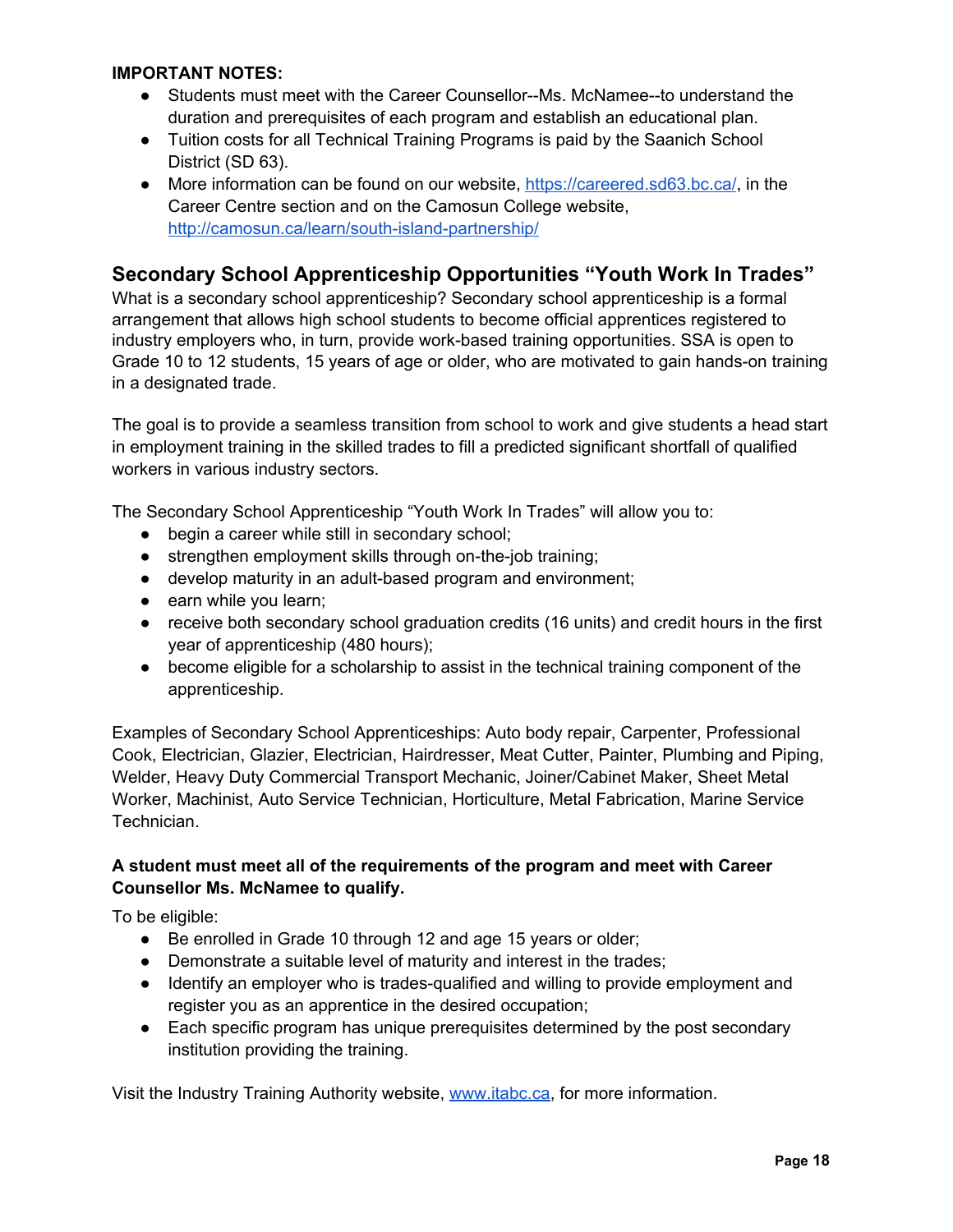## **Business Education**

## **Entrepreneurship and Marketing 10, Marketing 11, Marketing 12**

Senior Marketing is open to all Grade 10, 11 and 12 students looking to explore the world of Marketing. If taking Marketing for a second time, students will have to work closely with the teacher to develop an individualized, project based learning plan. It is also suggested that Marketing students with a keen interest in the world of business explore the Senior Entrepreneurship course.

Marketing 12 is an information research-based course which places a strong emphasis on the development of analytical thought, creative problem solving, and research. Students involved in this course should have strong independent work habits, mature self-discipline and strong reading and writing skills. This course will help students:

- Focus on essential issues that are shaping contemporary marketing practices
- Understand the elements of contemporary marketing
- Develop a knowledge of marketing research and consumer buying behaviour
- Gain insight into strategic marketing planning
- Explore the essentials of marketing as it pertains to advertising, public relations, sales promotion, personal selling, event marketing and sponsorships
- Understand internet marketing, social networking, non-profit marketing, and global marketing
- Achieve a clear knowledge of the required fundamentals in creating a successful business venture
- Fully understand the burgeoning field of Neuromarketing

Students in Marketing will be encouraged to explore the various elements which make up the business of marketing as it relates to the various commercial aspects of retail and wholesale buying, globalization, and internet marketing. We will also explore concepts such as not-for-profit marketing, the role of public relations, media planning, forms of advertising and its accompanying strategies. In order to accomplish these objectives, the class will listen to a number of guest speakers, visit a wide array of online company sites, be actively involved in real-life marketing case studies and individually visit and interview specific companies and their employees.

The course is designed for serious students who may be interested in going into some aspect of the marketing business after graduation, and as an introduction to students who may attend post secondary marketing and business course.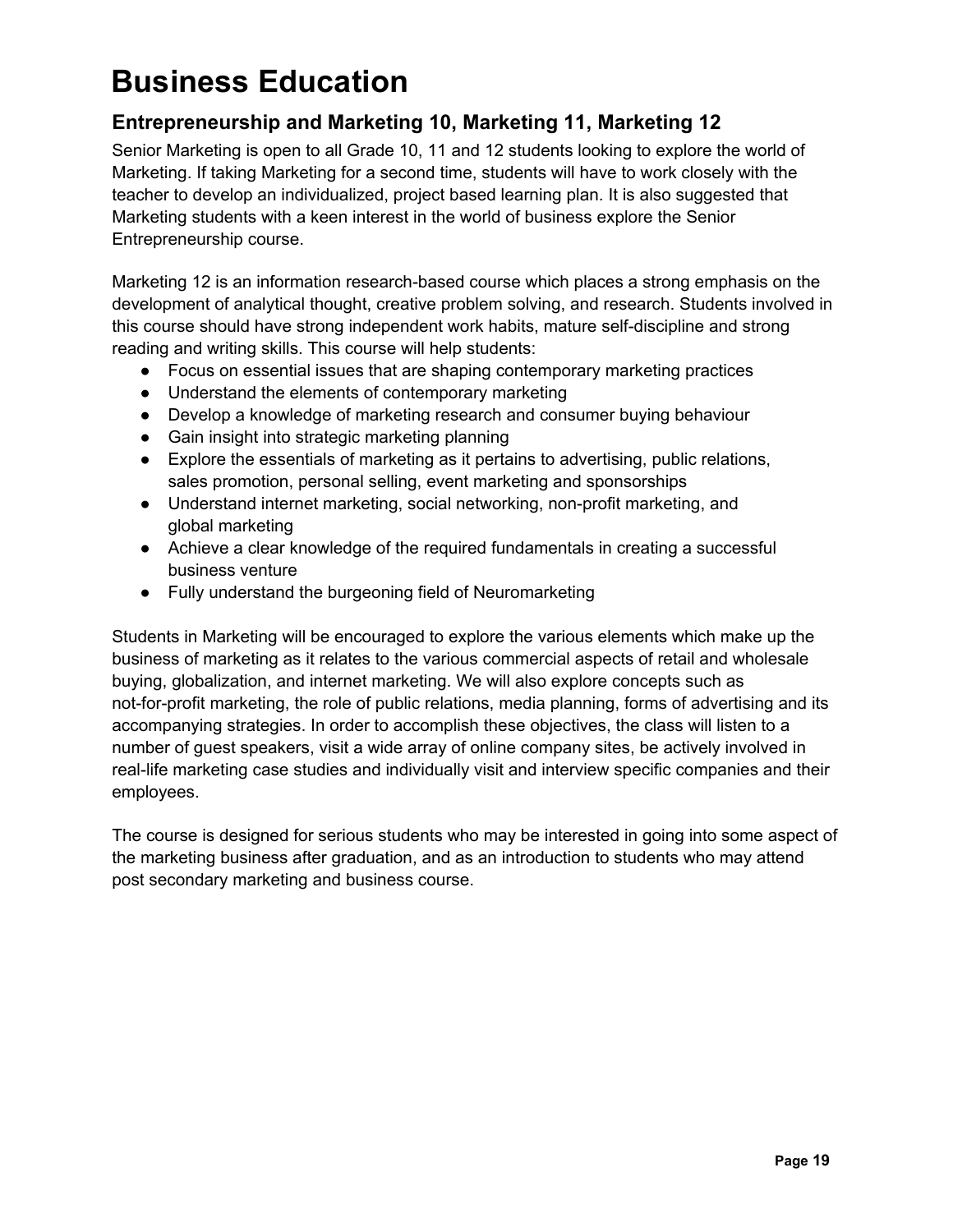## **Computer Technology**

#### **Technology 9**

This course provides students with an introduction to computer programming and computer sciences. Students will get an overview of the history of technology and where the modern computer is going. Introductory programming skills will allow students to develop games and read basic code. Students are introduced to computer sciences, are provided hands on time with hardware and will learn to assemble computers. Guest presenters and special projects are a feature of this course.

#### **Computer Studies 10**

Students cover a wide range of topics dealing with modern computing. From hardware to software students build up essential skills in computing and develop more advanced skills in programming. In addition, topics such as big data, ethics in computing and societal impacts of computing are discussed.

#### **Computer Programming 11 & 12**

Computer programming skills are developed at the senior levels to help students grasp challenging design problems and prepare for common workplace issues in technology settings. Students will learn to manage complexity, be provided with documentation and design opportunities, and will work to create software ranging from games to research simulations. Foundational skills in computer programming 11 and 12 provide a key start for students interested in STEM careers or studies. Computer Programming 12 is considered an academic grade 12 course and can be used as such in applying to post secondary institutions.

## **Fashion & Textiles**

#### **Fashion, Textiles & Design 9**

No previous experience is necessary. This course is designed for those students wanting to learn the basics of sewing, and gain an understanding of the world of fashion and textiles. The basics of sewing include hand sewing, machine sewing and commercial pattern reading. Students may also choose to explore a variety of textile-based activities including knitting, crochet, or embroidery through personal projects.

Students will participate in projects appropriate to their sewing ability and work at their own pace. Students may provide their own materials for projects or choose from donated materials.

#### **Fashion, Textiles & Design 10, 11, 12**

Building on skills and knowledge from Fashion, Textiles and Design 9, students will be challenged to further their creative development through a variety of personalized learning projects and design activities.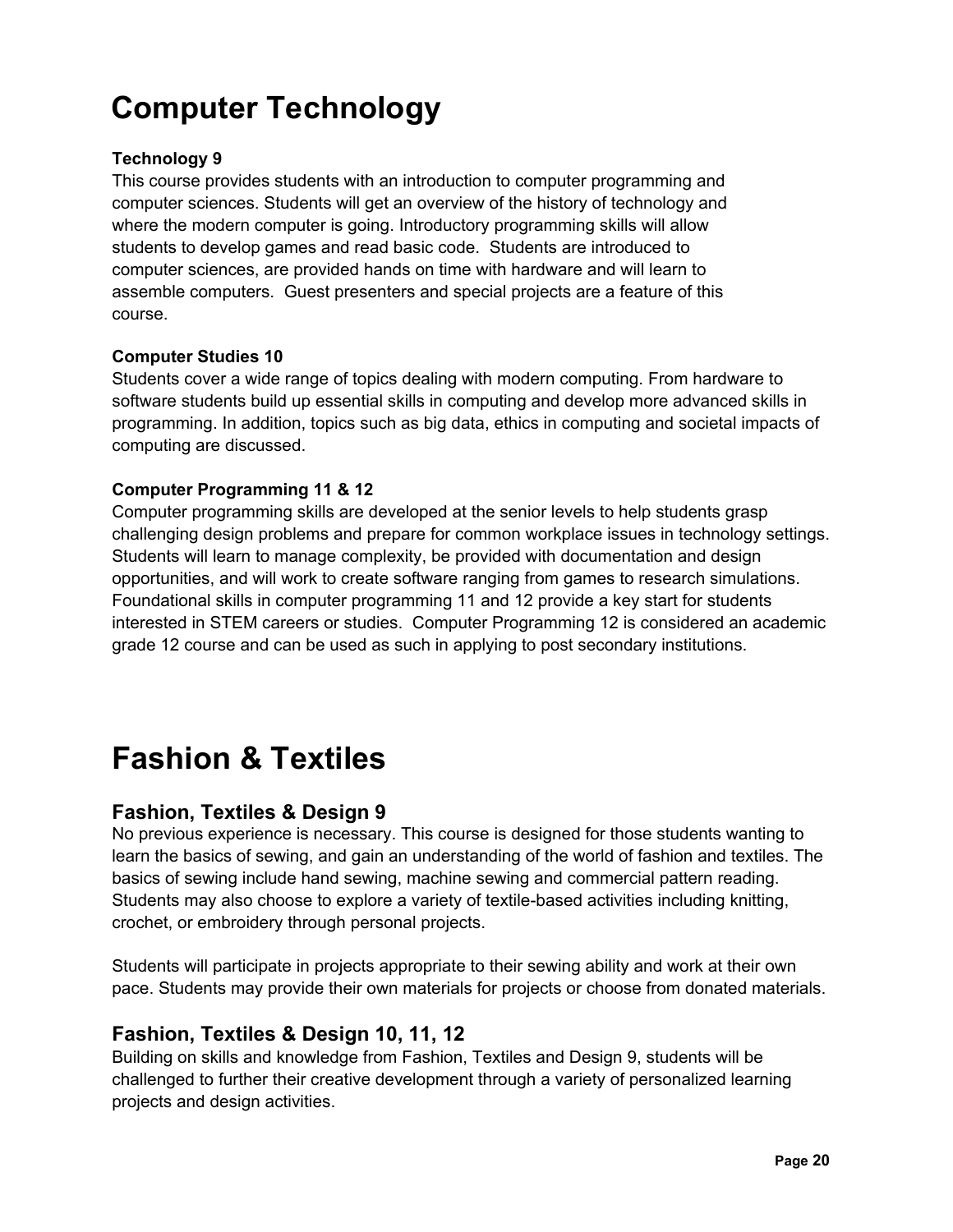## **Fine Arts – Music**

### **Concert Band 9, 10, 11, 12**

The concert band will meet twice a week all year outside of the school timetable (Tuesdays & Thursdays, 7am to 8:15am.) The concert band is geared toward students who have prior experience in an ensemble, want to challenge their musical knowledge, develop their skills, and have the opportunity for numerous performances throughout the year. An emphasis will be placed on technique, listening, and balance which develop and heighten each student's musical ear and aural skills.

#### **Guitar 9, 10, 11, 12**

This course is open to students of all grade and skill levels. The guitar course will give beginning students the opportunity to learn common guitar chords, simple techniques, chord changes, and the ability to read tab and chords on the music. An emphasis will be placed on theory.

The intermediate guitarists will use the class for further developing their skills in reading music as well as creating their own pieces. New songs will be provided daily so the students are able to practice new techniques every day.

Advanced guitarists can use the class for their own musical development. They can use the time for composition and performance preparation. Helping the less advanced students with their music reading and creation will also give them the chance to view music from a teaching standpoint. Teaching skills to less experienced guitarists will undoubtedly help refine and master their own skills.

## **Jazz Band 9, 10, 11, 12**

Jazz band is a year-long course that runs twice a week outside of the timetable (Mondays & Wednesdays 7am to 8:15am). This ensemble gives the students the opportunity to learn new styles, develop their improvisation skills, and learn jazz theory basics. Students are encouraged to learn a different instrument for this ensemble if they do not play an instrument that is common to jazz bands. Because it is a smaller ensemble, students will have opportunities to play out in the community throughout the year. Students who are interested in Jazz band are required to be in Concert Band as well unless they have approval from Ms. Sousa.

## **Musical Theatre Orchestra 10, 11, 12**

This course runs inside the timetable and is only open to grade 10-12 students. The first few months are used to get the students familiar with the show's music, and the singers slowly begin rehearsing with the orchestra. Orchestra music is very challenging and requires a great deal of commitment and dedication. The final exam for the course is a successful show run in February.

## **Vocal Music 9, 10, 11, 12**

The vocal music course is offered to students from grade 9-12. It is a credit course that will run outside of the timetable all year (Fridays 7am to 8:15am). Students will be given a variety of music to learn from a wide range of genres. Students will work toward performances during the year inside the school as well as out in the community.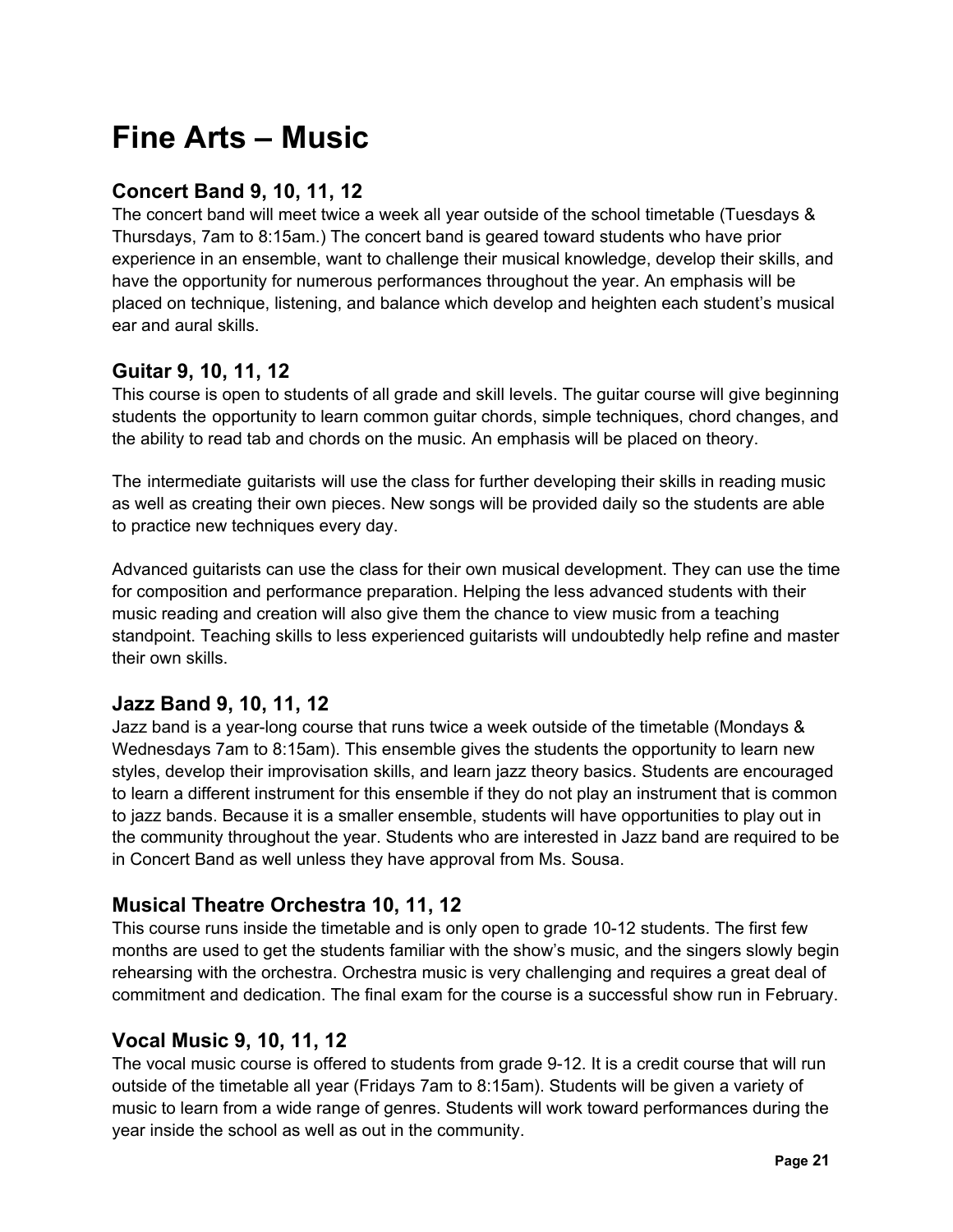## **Foods & Nutrition**

### **Foods & Nutrition 9**

This is a fun and participation-based course designed to create interest and skill in cuisine. Students will focus on nutritious breakfasts, lunches and dinners, grains, soups and international cuisine. Safe food handling, use and safe care of kitchen equipment, resource management and basic life skills are developed. Students work in teams and as individuals on projects and assignments.

## **Foods & Nutrition 10, 11, 12**

This course builds on the skills acquired in Foods 9 and expands knowledge and application of kitchen skills, etiquette and responsible lab behaviour.

Students develop various skills from planning menus to presenting attractive meals and increasing their knowledge of the nutritional, social and economic factors that affect food selection and preparation. Students work in a team setting to learn and practice the skills needed to be successful in various situations. An emphasis will be placed on developing healthy, nutritional eating habits, appreciating international cuisine, teamwork and responsible lab behaviour.

#### **Junior Culinary Arts 9 & 10**

Junior Culinary Arts is an introductory course in commercial food preparation and service. This busy and enjoyable course emphasizes the value of teamwork, positive attitudes and responsibility. Junior Culinary Arts students will obtain the Food Safe Level 1 course. Baking, cooking, portion control and presentation skills will be taught through preparation and sale of food for the Parkland cafeteria. As well, students will develop skills in receiving goods, safe and organized storage techniques, operation of the selling area, pricing, sanitation, customer service and use of commercial and home equipment. Students will also investigate career opportunities in the culinary arts.

## **Culinary Arts 11**

This course offers students an opportunity to further develop their food skills in a restaurant setting. Students will rotate through preparing main dishes, baking, and service to prepare goods for the Parkland cafeteria.

Included in this course will be:

- receiving and storage of goods
- customer service
- operation of the selling area
- portion control
- use of commercial equipment
- sanitation
- safe food handling techniques.

In Culinary Arts 11 students will learn more of the theory and terminology used in commercial food service. This course emphasizes teamwork, responsibility, time management and a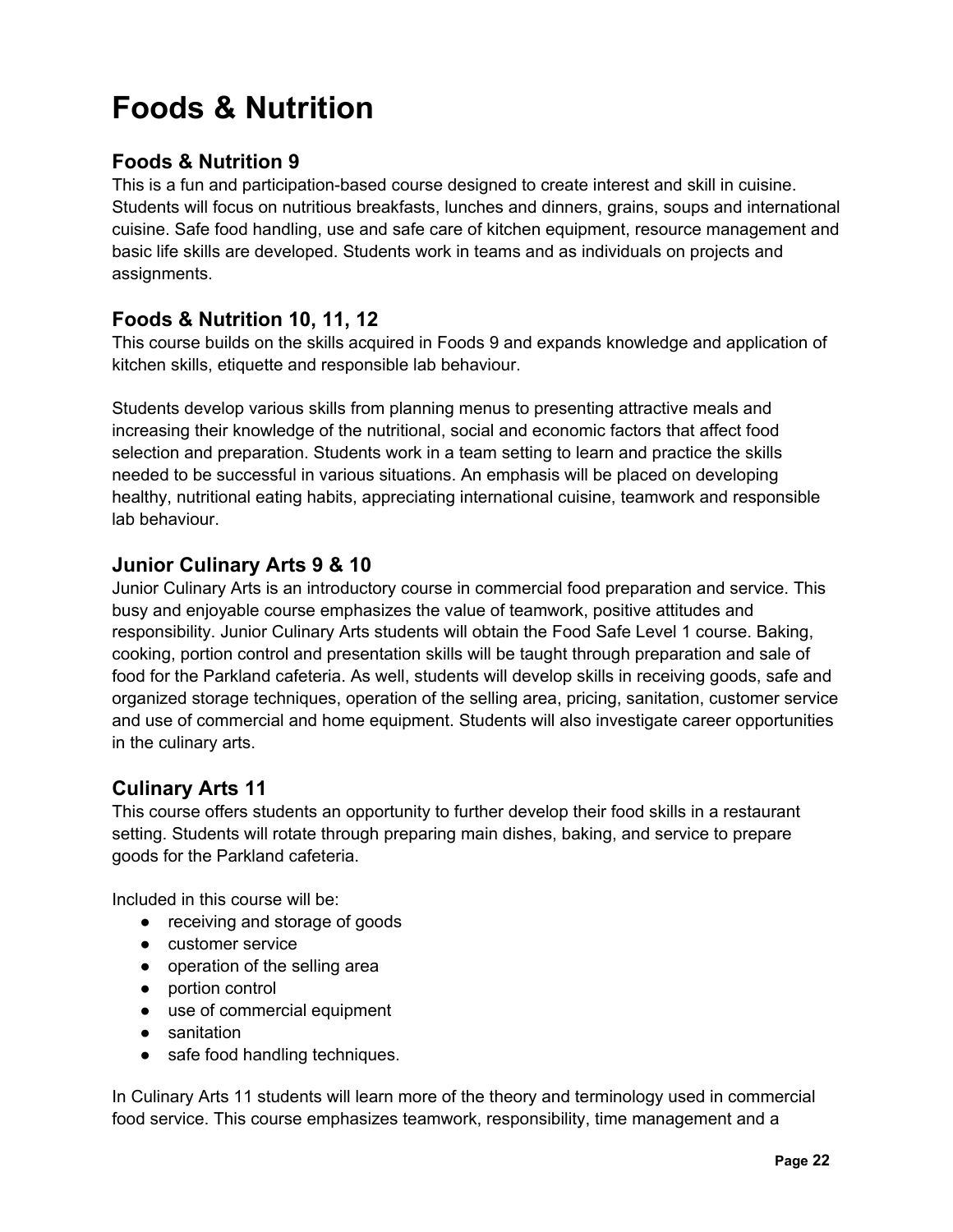positive attitude. Students will complete a major meal project. Students will obtain the Food Safe Level 1 course.

## **Culinary Arts 12**

This is a course in commercial food preparation and service. The course also emphasizes the value of teamwork, a positive attitude and responsibility. You will obtain the skills, attitudes and behaviours necessary for employment in the food service industry. Students will obtain the Food Safe Level 1 course, if they haven't done so already.

More complex baking and cooking skills will be taught through the preparation and sale of goods for the Parkland cafeteria. Menu planning for entertaining, recipe selection, grocery shopping and food storage, food preparation, time management and organization, recipe costing, table setting and service are all part of a comprehensive major project which each student will complete. This project requires research and investigation into the cuisine of another culture and the customs surrounding food for that particular culture.

## **Culinary Arts (Advanced) 12**

This class is designed for the student with a wide experience in foods. This course will provide a 'behind the scenes' look at how a food operation is run as well as an opportunity to learn specialty techniques. Students will learn organizational, time management, customer relations, team building and practical math skills through the daily set-up of the school cafeteria. Activities will include weekly menu planning and compiling a portfolio to show potential employers.

## **Human Science - Electives**

## **Leadership 9, 10, 11, 12**

This year-long course is designed to provide students with opportunities to develop their leadership skills and to both lead and participate in a number of school and community-based activities. Students enrolled in Leadership will develop a Leadership portfolio over the course of the school year that will include evidence of enhanced skills in organization, management, goal setting, decision-making, planning, public relations, communication, working with people, and public speaking. The course will be a combination of seminars that develop leadership skills and hands-on activities that provide students opportunities to plan and organize events.

Leadership students will have the opportunity to plan school dances, fundraisers, Spirit Days, assemblies, and play an important role in creating a positive school culture at Parkland.

This course is open to all grade levels. It is a 4-credit course and will run outside the timetable, primarily at lunch hour. Students will be required to meet 1-2 days per week as a class and then work on projects and events outside the regularly scheduled meetings.

#### **Psychology 11**

Do you wonder what makes people act the way they do? Are you interested in knowing the different ways people learn, grow and develop? If yes, then this course is for you! Psychology 11 is open to all grade 11 and 12 students and is an introduction to the concepts, methods and history of modern psychology.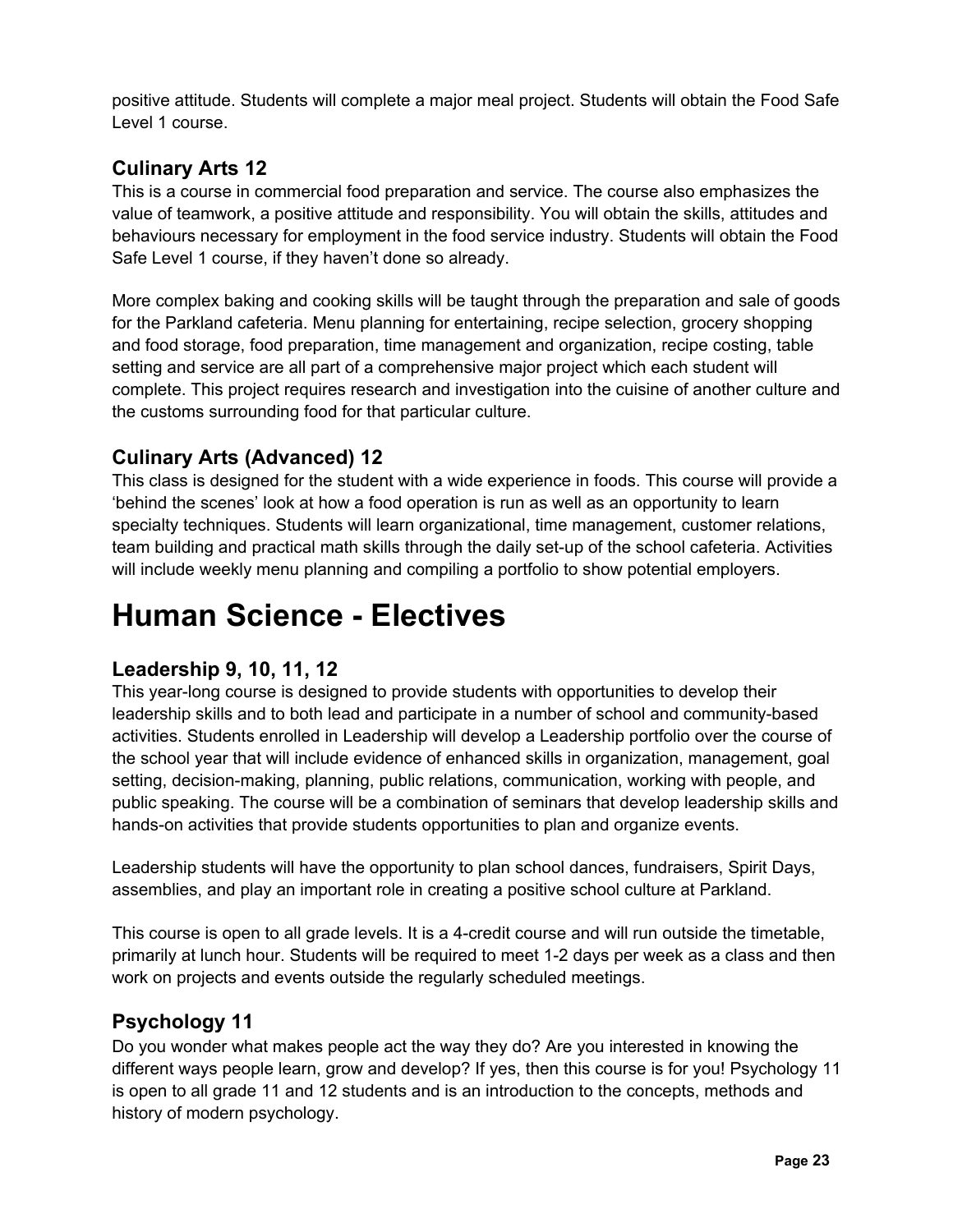Topics include perception, motivation, frustration and social behaviour. This course also includes psychology experiments and demonstrations of selected topics (IQ testing, surveys, "behaviour" experiments, discussions on dealing with conflict, field studies, memory tests, etc.)

### **Psychology 12**

Building on the foundations established in Psychology 11, students will begin to explore topics surrounding human adjustment and breakdown. Students will explore the topics of stress: the causes, our psychological and physiological reaction to stress, and coping mechanisms. Students will also investigate the causes, symptoms, and treatments of several psychological disorders. Focus will be placed on mood disorders, anxiety disorders, and other interesting psychological abnormalities. The class will participate in a deeper exploration into psychological therapies and their governing theories.

Students will explore the field of social psychology with a specialization in social interactions, group dynamics, and the mob mentality. Students will also examine, through case studies and current events, topics such as sociopathy, antisocial personality disorder, grief and loss, and developmental disorders.

## **Humanities – English**

English classes at Parkland are designed for students to reach their individual potential. We recommend that students choose courses to match their strengths, interests and goals. Students will be required to successfully complete a Provincial English Language Assessment prior to graduation.

## **English Language Arts 9, 10, 11**

The Parkland English Department offers programs for all students. Using oral, written, visual and digital texts, students will work individually and collaboratively to develop their core competencies in thinking, communicating, and developing social awareness and responsibility. At each level, students are encouraged to foster lifelong literacy skills through independent reading. The English Department is dedicated to teaching grammar, vocabulary, critical thinking, and analytical skills through various units such as Poetry, Short Stories, Media/Film Studies, Dramas, Novel Studies, Creative Writing, and Essay Writing.

## **English IB Prep 9, 10**

These courses are designed for students who are enthusiastic and engaged with their English studies, along with those looking to enter into the International Baccalaureate program. Students will study a wide variety of texts, working collaboratively and independently to gain a stronger understanding of concepts critical to higher level analysis. Special focus will be placed on developing academic writing to help students prepare for their senior level IB classes.

## **English Preparation A, B, C**

These courses are for students whose primary language is not English. The emphasis is these courses is on increasing proficiency in English in each of the four main communication skills (reading, writing, listening and speaking). In addition to frequent reading and writing assignments, there will be ongoing grammar instruction, vocabulary building, pronunciation practice, and regular speaking and listening activities to improve the student's ability to communicate effectively in English.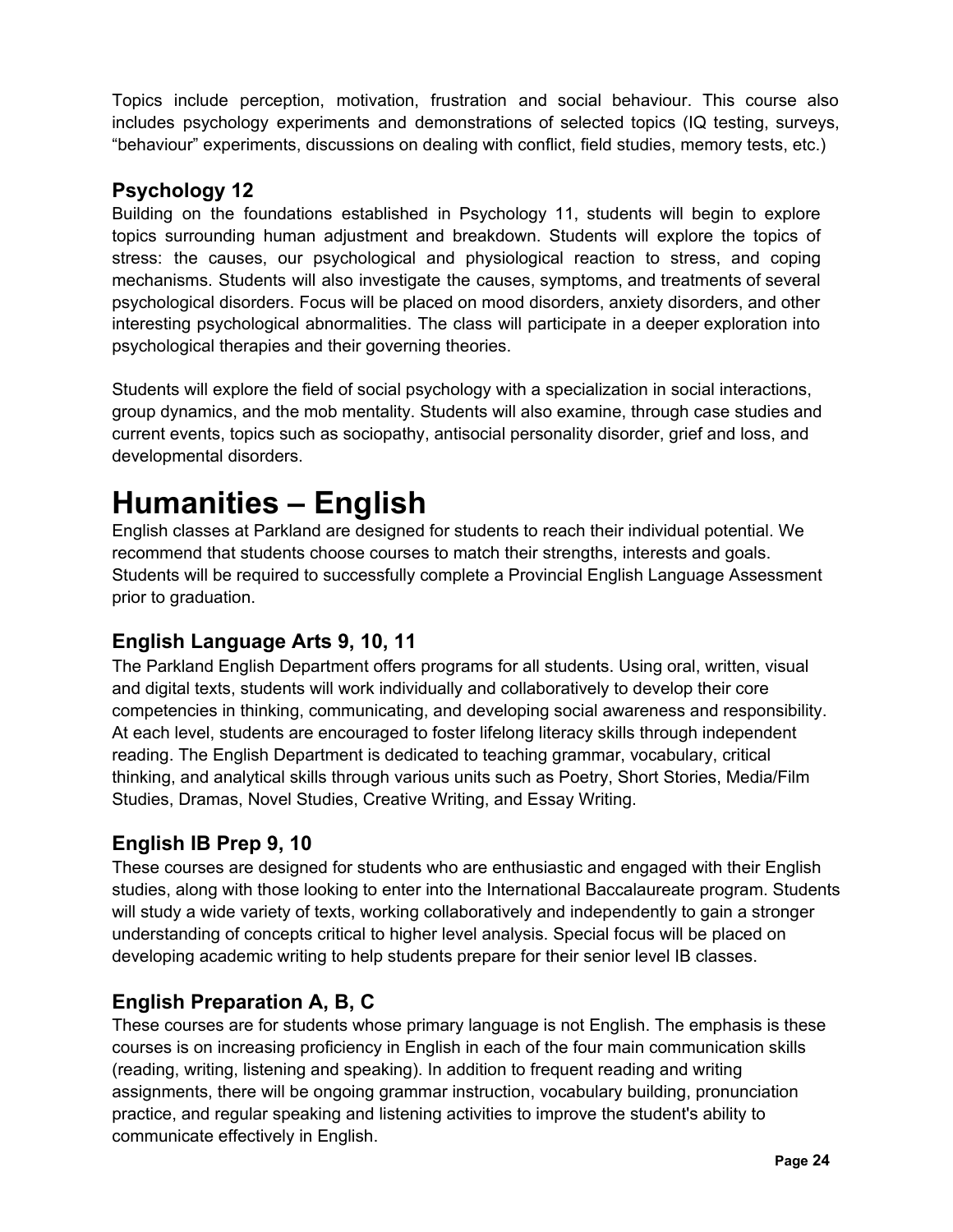## **English First Peoples 12**

This course will introduce local and non-local indigenous authors to students. English First Peoples is based entirely on the study of "texts" representing authentic First Peoples Voices ("texts" is referring to oral, audio, visual, film and other media as well as written literature) in order to develop their core competencies in thinking, communicating, and developing social awareness and responsibility. This course incorporates First Peoples principles of learning in the curriculum content and applies that to the resources covered. This course will aim to bring in a variety of resources for students to interact with including but not limited to elders and local knowledge keepers. English First Peoples focuses on acknowledging the significance of culture in language and communication. The English Department is dedicated to teaching grammar, vocabulary, critical thinking, and analytical skills through various units such as Poetry, Short Stories, Media/Film Studies, Dramas, Novel Studies, Creative Writing, and Essay Writing.

## **English Studies 12**

The required English Studies 12 course builds on and extends students' previous learning experiences in their English Language Arts 10 and 11 courses. It is designed for all students, and provides them with opportunities to refine their ability to communicate effectively in a variety of contexts, think critically and creatively about the uses of language, explore texts from a variety of sources, and deepen their understanding of themselves and others in a changing world. Additionally, students must complete their Graduation Literacy Assessment by the end of their grade 12 year.

#### **Journalism 10-12**

This 4-credit project-based course offers students a unique opportunity to work as a part of a creative team. The focus is on the production of the school yearbook but students will also learn editorial, photojournalism and reporting skills. The students will learn the craft of interviewing, how to write an article, the art of taking photos, design and layout, how to use publication programs and various styles of journalism. This course is sometimes scheduled outside the timetable and requires a commitment of attending school functions and attending lunch and/or afternoon meetings.

This course fosters a great deal of leadership and school spirit and allows students from a number of grades to work together. In addition to covering school events, students will be exploring magazine layout and design. Students must be able to meet deadlines as the course will be run as an Editorial Board with specific assignments and publication deadlines. If you want to see concrete results at the end of the school year with a great yearbook, then this is the course for you.

#### **Writing 10-12**

This course is for students who want to hone the craft of writing and to explore literature from a more creative perspective. Class involves daily writing activities, group discussions about style, genre, and good storytelling, and a chance to work collaboratively through peer-editing and writing workshops. Students will develop writing portfolios that showcase their progress along with their selected best works. Regardless of whether you are a closet poet or heading towards a career in business, if you seek to enhance your creative thinking and expression this class has something to offer you. This course is open to grade 10-12 students.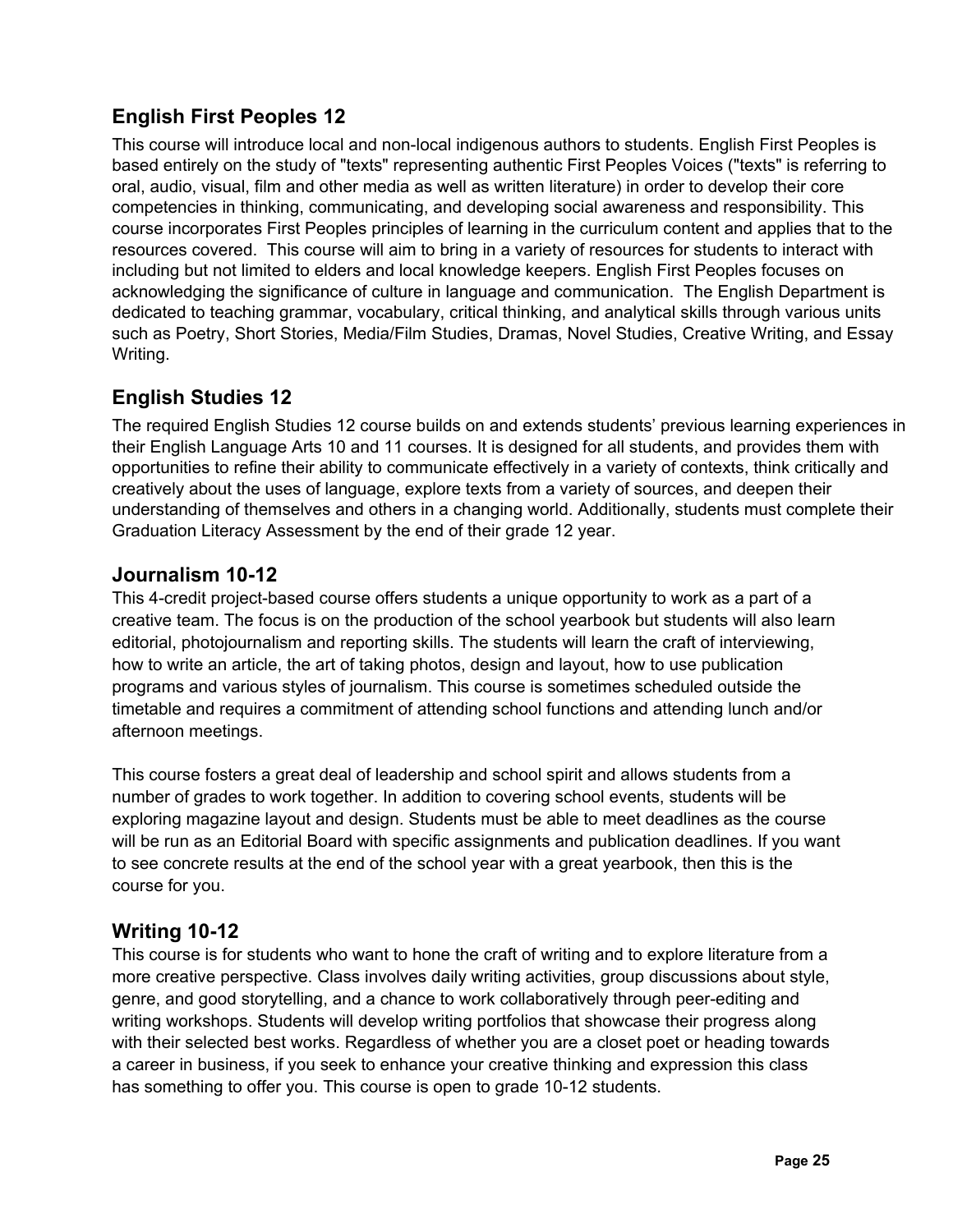## **Humanities – Social Studies**

The Social Studies Department requires students in grades 9 to 11 to complete specific exercises to develop information literacy skills.

#### **In Grade 9, students learn how to:**

- Locate and use a variety of resources, both print and media
- Evaluate internet sites
- Use strategies such as two column note taking and summarizing to read effectively
- Record bibliographic information accurately in different styles and formats
- Produce reports or representations to demonstrate learning

**In Grade 10***,* students reinforce the skills they learned in grade 9 and learn how to:

- Quote, paraphrase and cite their references
- Use strategies such as two column notes, quote notes, summarization, and marking text to read effectively
- Write an in-class research essay that includes an introduction, body and conclusion; thesis development; and quotes with citations
- Produce reports or presentations to demonstrate learning

**In Grade 11***,* students reinforce the skills they learned in grades 9 and 10 and learn how to:

- Write a formal research essay with an introduction, body and conclusion; thesis development; and quotes with citations
- Produce reports or representations to demonstrate learning
- Find, select, and use primary and secondary sources

#### **Social Studies 9 (18th-19th Century)**

The Growth of Nations - Grade 9 Social Studies builds on the ideas developed in grades 7 and 8 that distinctive cultures are developed in response to a variety of influences. A Canadian strand is introduced, including the geographic setting of North America prior to exploration and significant historical developments, both in Canada and Europe, up to 1919.

Pursuant to the new curriculum, Socials 9 students will learn about:

- political, social, economic, and technological revolutions,
- the continuing effects of imperialism and colonialism on indigenous peoples in Canada and around the world,
- global demographic shifts, including patterns of migration and population growth, nationalism and the development of modern nation-states, including Canada,
- local, regional, and global conflicts,
- discriminatory policies, attitudes, and historical wrongs, and
- physiographic features of Canada and geological processes.

#### **Social Studies 10 (20th Century)**

Canada and the World: Social Studies 10 will focus on the time period from 1919 to present day in both Canada and the world. Students will learn how global and regional conflicts have been a powerful force in shaping our contemporary world and identities. They will also examine how the development of political institutions is influenced by economic, social, ideological, and geographic factors. Students will use inquiry processes and skills to learn about worldviews and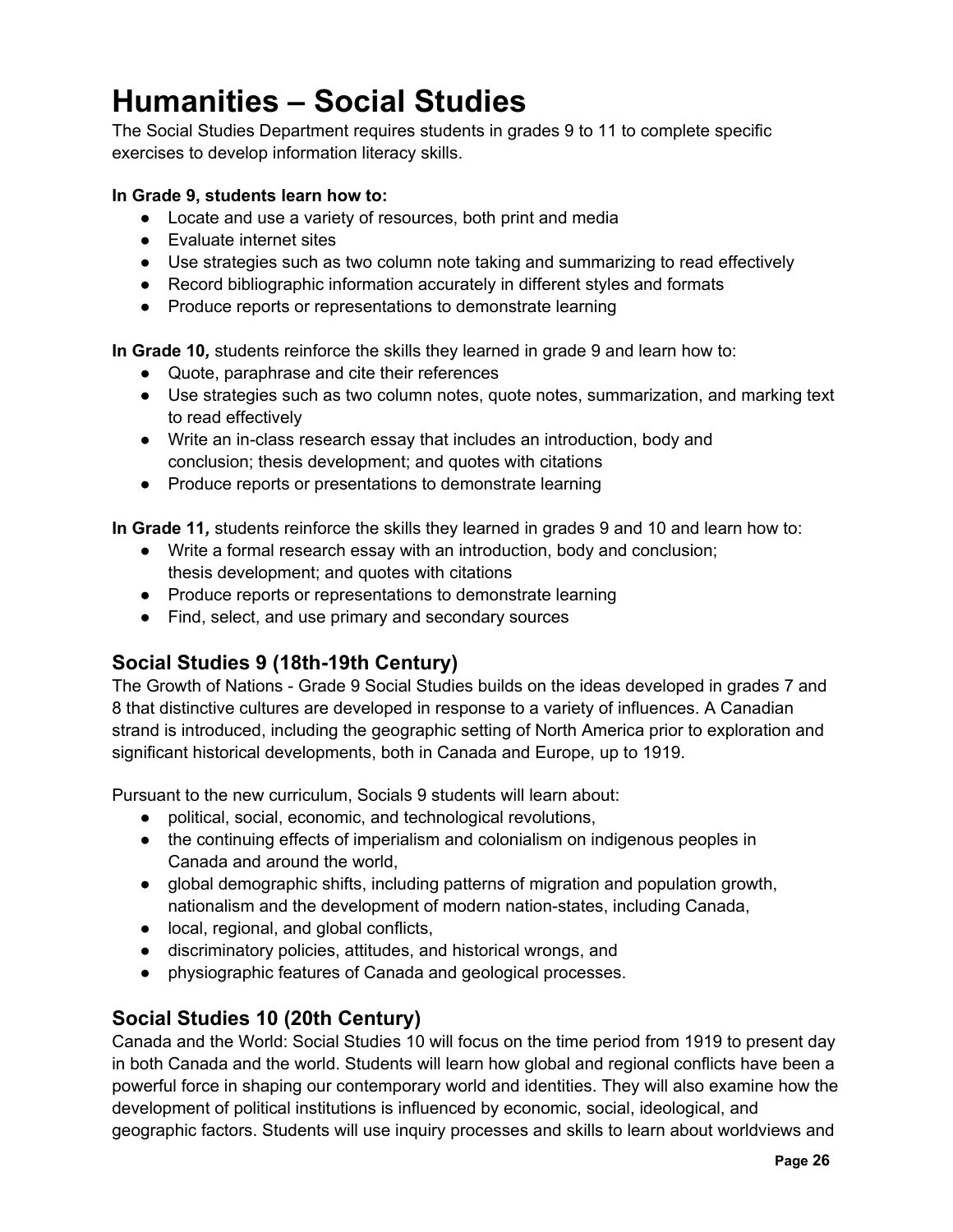how they can lead to different perspectives and ideas about developments in Canadian society as well as be able to communicate those findings. Social Studies 10 is meant to prepare students for the future as thoughtful, responsible, and active citizens of Canada.

## **Explorations in Social Studies 11 (20th Century)**

Contemporary Canada and World Affairs: The overall theme of Social Studies 11 is one of developing responsible citizenship. Students will study a variety of different topics including: identity, cultural expressions, world history, politics, current events, social justice, and global development from a number of different backgrounds. Students will submerge themselves in a number of subjects using inquiry processes and skills to ask questions; gather, interpret, and analyze ideas; and communicate findings and decisions. They will be asked to think critically on how and why events, people, cultures, laws and politics of the world matter, and how they can become a more informed citizen by understanding their absolute importance to the Canadian ideal.

### **BC First Peoples 12**

The BC First Peoples 12 course has been designed as a provincially prescribed elective course suitable for all students. The course is primarily BC-focused. The aim of this course is to enable all learners to understand and respect the traditions, values and beliefs of First Nations peoples within historical, contemporary and future contexts, as well as to appreciate the importance of First Nations languages.

Students will have opportunities to develop an understanding of, and an appreciation for, First Nations values and beliefs, communication, customs and traditions, social, economic, and governance systems, as well as exploring First Nations art as a total cultural expression. Students will also develop co-operative decision-making skills through the exploration of historical and contemporary events or issues, and through consideration of future possibilities.

**NOTE:** This course provides students with an academic grade 12 credit and fulfils the Social Studies 11 requirement for graduation. It can be taken instead of Explorations in Social Studies 11 for this purpose.

## **Comparative Cultures 12**

This course examines cultures and societies from around the world. The course emphasizes cultural rather than political history and in it, students will also study various aspects of cultures including painting, sculpture, architecture, music, and dance. Students will learn that understanding the complexity of one culture enhances our understanding of others. During this course, students will be expected to demonstrate the following:

- $\triangleright$  definitions of culture and how these have changed over time
- $\triangleright$  the belief systems, social organization, languages and artistic expressions of cultures
- $\triangleright$  how geographic and environmental factors influenced the development of cultures
- $\triangleright$  how value systems and beliefs systems shape cultures
- $\triangleright$  the system or power, authority, and governance of various cultures
- $\ge$  conflicts within and between cultures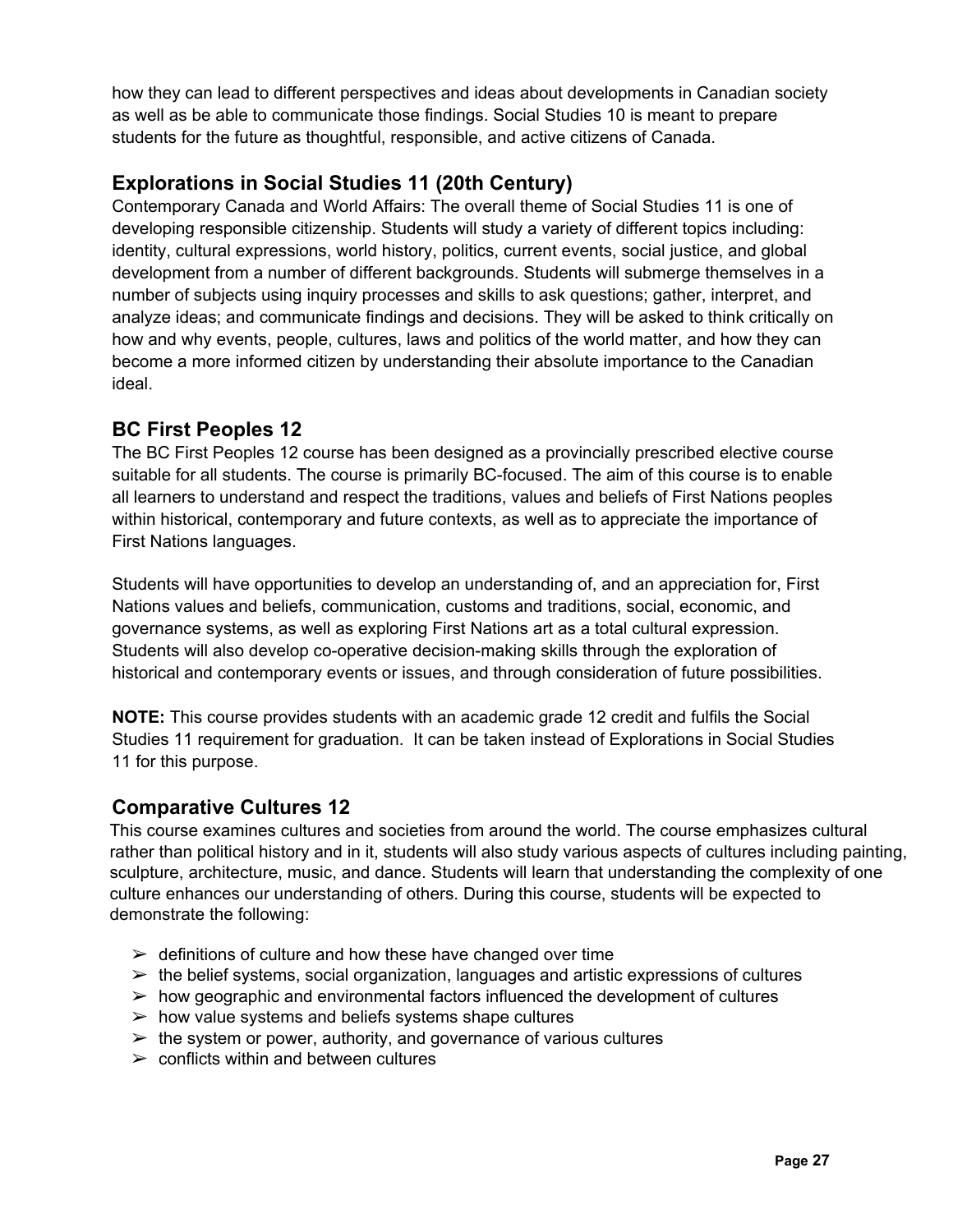**NOTE:** This course provides students with an academic grade 12 credit and fulfils the Social Studies 11 requirement for graduation. It can be taken instead of Explorations in Social Studies 11 for this purpose.

#### **Economic Theory 12**

Economic Theory 12 is based on three major components of study:

- 1. "Financial and economic literacy promotes the financial and economic well-being of both individuals and businesses."
- 2. "Business creates opportunities to enable change."
- 3. "Tools and technologies can be adapted for specific purposes."

(BC Curriculum Website)

Within this course, students will examine human behaviour within the confines of finances and business. Further, students will explore global financial systems and both micro and macro economic theory. As economics is a multidisciplinary study, an exploration into governmental and social policies will provide two lenses of analysis. Economic activities as they relate to labour practices, global markets, trade, and consumer behaviour form the backbone of this course. Students will develop a historical and cultural understanding of various economic systems. In order to comprehend historical complexities, students will delve into the rise of Communism in the 1920s, the global depression in the 1930s, and the collapse of international markets in the 2010s. As students study the economics of daily life they will gain an appreciation for how game theory applies to our competitive search for resources to satisfy needs and wants. Content will be both theoretical and practical.

**NOTE:** This course provides students with an academic grade 12 credit and fulfils the Social Studies 11 requirement for graduation. It can be taken instead of Explorations in Social Studies 11 for this purpose.

## **Human Geography 12 (May be combined with IB Geography)**

Do you care about and want to learn more about global issues such as poverty, global food access, women's rights, refugees, urban planning, climate change, and global trade policies? Are you interested in learning about positive steps forward on these issues internationally and in our own community? Students in this course will be empowered through inquiry-based learning to not only engage with global sustainability issues from an environmental and social perspective but also take on an active role in shaping our shared future. Using current and relevant examples from a variety of global sources, students will identify and assess how human and environmental factors and events influence each other. Students will make reasoned ethical judgments about controversial actions in the past or present, and determine whether we have a responsibility to respond and will examine relationships between natural resources and patterns of population settlement and economic development.

Any student interested in travelling or working internationally would benefit from this course. This course is a solid foundation in understanding the larger world for university study in both humanities and environmental studies.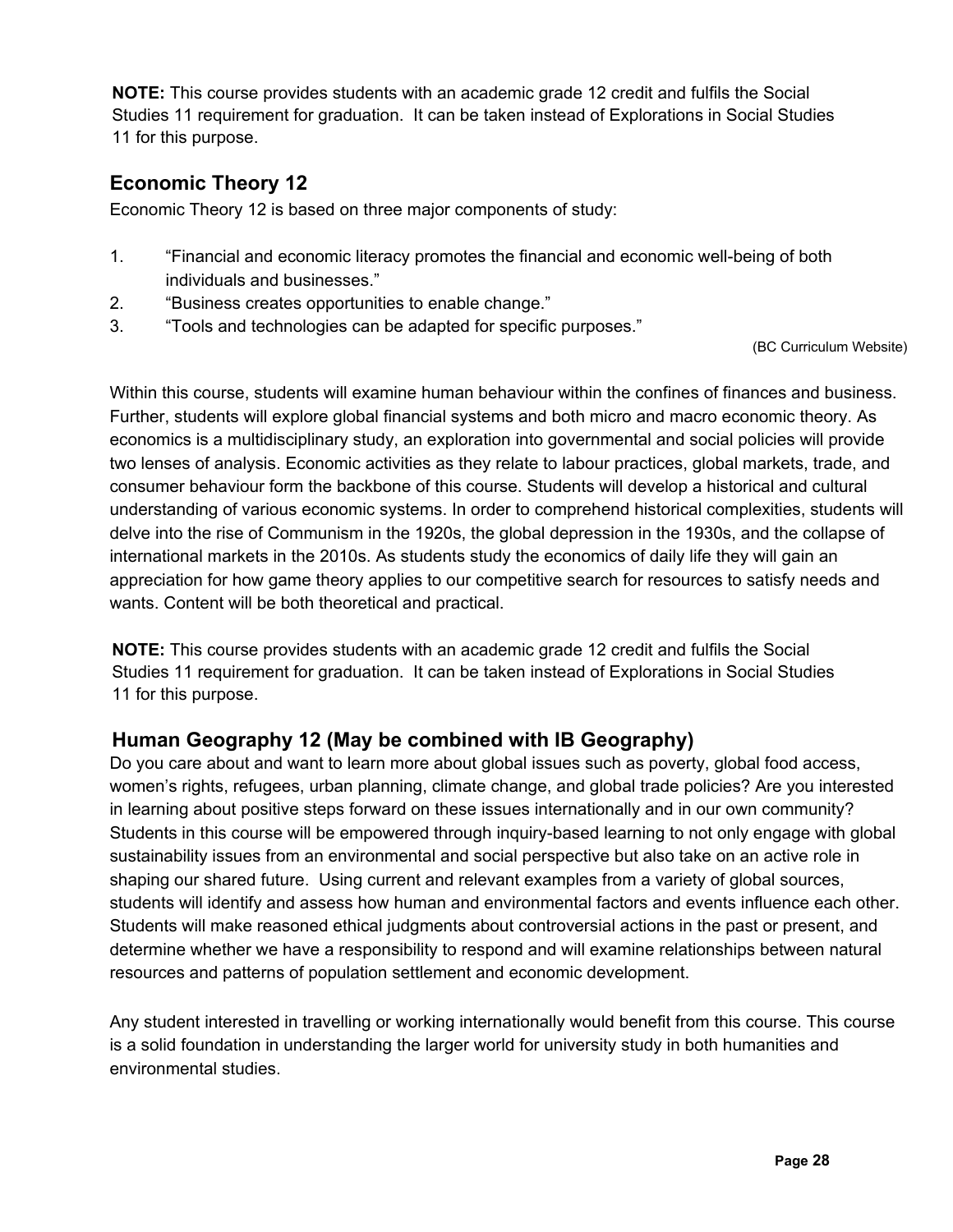**NOTE:** This course provides students with an academic grade 12 credit and fulfils the Social Studies 11 requirement for graduation. It can be taken instead of Explorations in Social Studies 11 for this purpose.

#### **History 12 (May be combined with IB History)**

This course examines major 20th century issues and events which include the Russian and Chinese Revolutions, the two World Wars, the Cold War, the Vietnam and Korean wars, the Middle East, and the evolution of human rights in **the 20th century**. This course is designed to provide opportunities to develop skills which increase student understanding of contemporary life as global citizens and prepares students for further study in history, the social sciences and humanities. History 12 builds on the foundation of knowledge, skills and understanding acquired in earlier Social Studies courses.

The curriculum introduces students to the discipline of history as part of a broader education and provides opportunities to apply the methods of historical inquiry and problem solving for further use when critically evaluating major 20th and 21st century issues.

This is an interesting and relevant course for students who are interested in learning about the issues that shape the world in which they live through discussion, debate, reading, and media.

**NOTE:** This course provides students with an academic grade 12 credit and fulfils the Social Studies 11 requirement for graduation. It can be taken instead of Explorations in Social Studies 11 for this purpose.

#### **Law Studies 12**

This course is designed to be an informative and applicable approach to the legal system in Canada. Classes are made up of various topics of interest to students and are delivered through lectures, informal discussion, video presentations, and guest speakers. One of the highlights of the course is the observation of court cases at the Victoria Provincial Law Courts.

Topics include an introduction to law, criminal law and process (including Young Offenders law), legal rights, the Charter of Rights and Freedoms, Human Rights, and civil law (property, negligence, contracts, employment, family, etc.).

This is a general interest course which will be valuable to all students in their future professional and personal lives as law affects everyone in many different ways throughout their lives.

**NOTE:** This course provides students with an academic grade 12 credit and fulfils the Social Studies 11 requirement for graduation. It can be taken instead of Explorations in Social Studies 11 for this purpose.

#### **Social Justice 12**

The course focuses on a wide variety of social justice issues. It will move students through three stages of social engagement. Initially, awareness of social justice issues is developed as students begin to explore issues from various perspectives. Next, students analyze issues to gain a more thorough understanding of them. Finally, students pick specific issues to focus on and develop their own personal action plans for making change in an area they feel passionate about. In this way, they progress from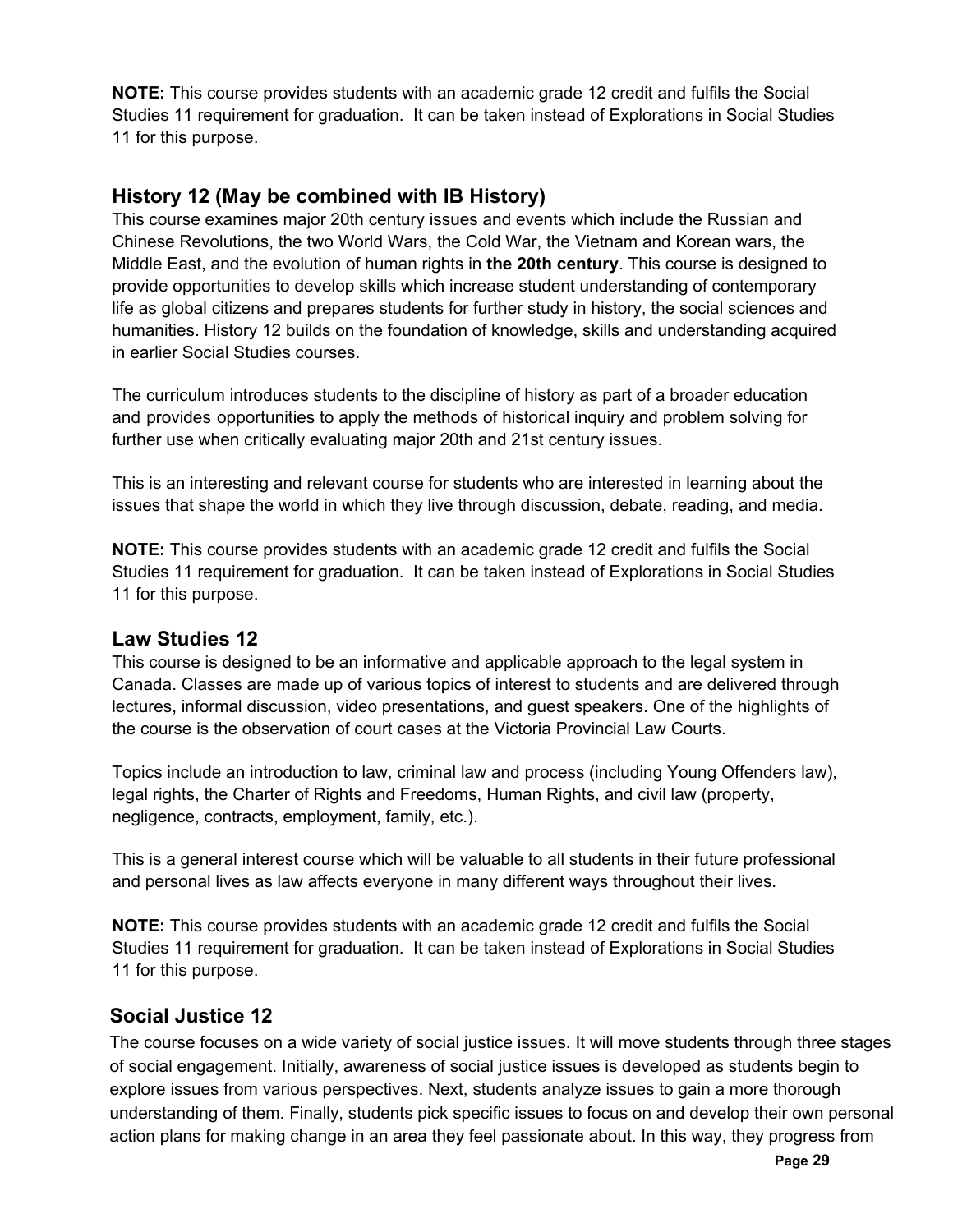awareness to analysis and action on a social justice topic of their choice. Students will develop ethical reasoning skills as they explore issues of oppression and injustice in a Canadian and Global context. They will be asked to define personal and social responsibility when examining oppression based on ability, age, ethnicity, religion, sex, sexual orientation, socio-economic status, marital and family status and the intersectionality between these. Students will analyze both the causes and consequences of injustice and explore viable solutions by understanding how social change has occurred in the past. This is a case study and research based course. There is no final exam, but a final action project will be required of all students. The course is an excellent opportunity for students to become agents of change regarding relevant social justice issues that affect their lives and communities.

**NOTE:** This course provides students with an academic grade 12 credit and fulfils the Social Studies 11 requirement for graduation. It can be taken instead of Explorations in Social Studies 11 for this purpose.



## **Mathematics Pathways**

## **Math 9**

This course is the foundation for subsequent math courses. The big ideas for the course are:

- The principles and processes underlying operations with numbers apply equally to algebraic situations and can be described and analyzed.
- Computational fluency and flexibility with numbers extend to operations with rational numbers.
- Continuous linear relationships can be identified and represented in many connected ways to identify regularities and make generalizations.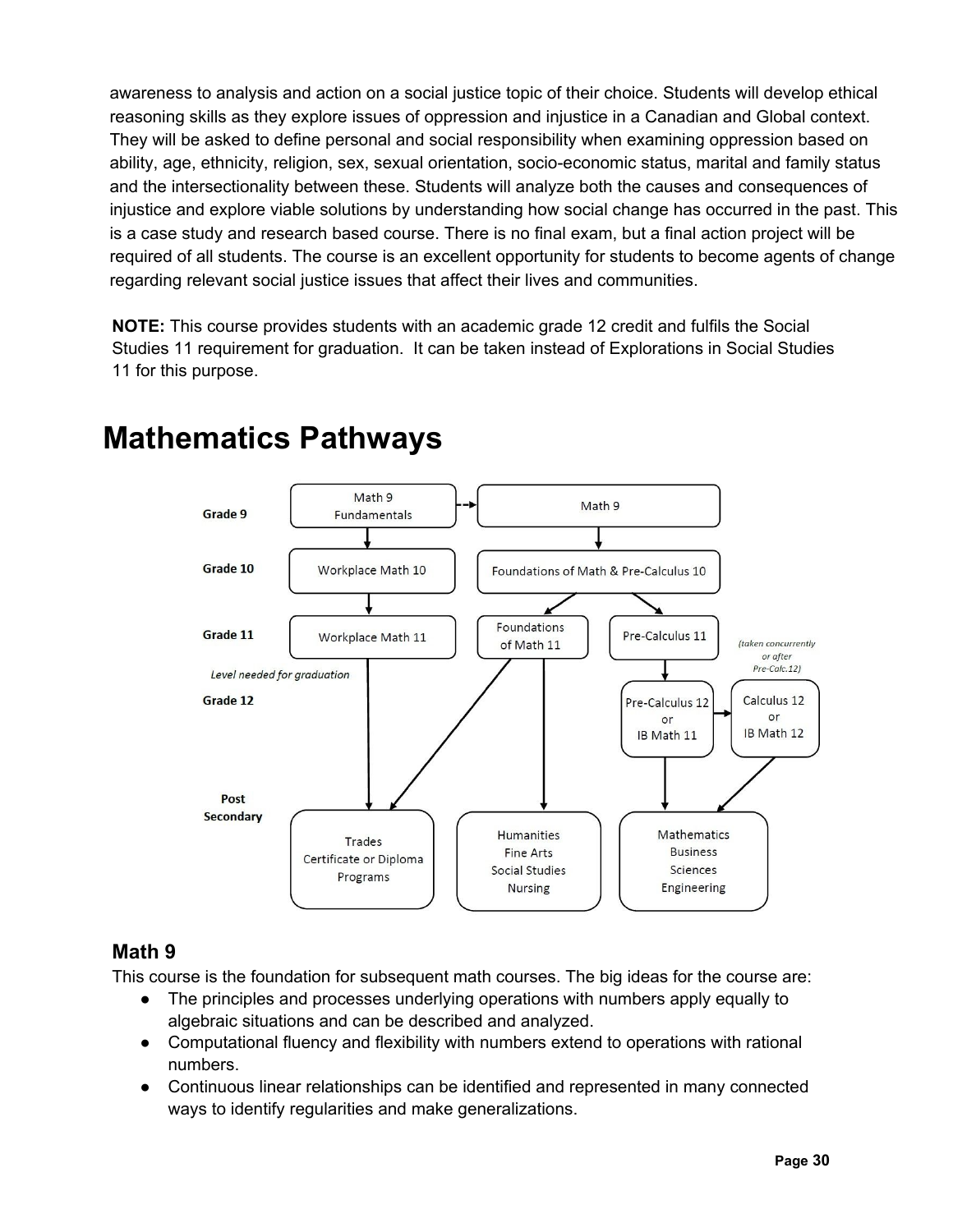- Similar shapes have proportional relationships that can be described, measured, and compared.
- Analyzing the validity, reliability, and representation of data enables us to compare and interpret.

#### **Math 9 Fundamentals**

This course is designed for students who require extra support in math. Upon completion of Math 9 Fundamentals, students can either move to Math 9, or to Workplace Math 10. Students are referred to Math 9 Fundamentals by their grade 8 math teacher.

#### **Workplace Math 10**

Recommended Prerequisite: Math 9 or Math 9 Fundamentals This course is designed to provide students with mathematical understandings and critical-thinking skills identified as necessary for entry into the majority of trades and for direct entry into the workforce.

The big ideas for the course are:

- Proportional comparisons can be made among right triangles, using trigonometry.
- Understanding operations helps when working with formulae and unit conversions.
- Many relationships can be modelled and interpreted using graphs.
- Varying the transversal allows us to notice angle relationships.
- Analyzing simulations and data allows us to notice trends and relationships.

#### **Foundations of Math and Pre-Calculus 10**

Recommended Prerequisite: C+ or higher in Math 9

A common Grade 10 course is the starting point for both the Foundations of Mathematics pathway and Pre-Calculus pathway. Each topic area requires that students develop a conceptual knowledge base and skill set that will be useful to whichever pathway they choose. The topics covered within a pathway are meant to build upon previous knowledge and to progress from simple to more complex conceptual and abstract understandings.

The big ideas for the course are:

- Proportional comparisons can be made among right triangles, using trigonometry.
- The meaning of each operation, including powers, extends to algebraic expressions.
- Rate of change is an essential attribute of linear relations, and has meaning in the different representations, including equations.
- Operations between polynomial expressions are connected and allow us to make meaning through abstract thinking.
- Analyzing simulations and data allows us to notice trends and relationships.

#### **Workplace Math 11**

This course is a continuation of the basic math skills taught in Workplace Math 10. The big ideas for the course are:

- Scale diagrams and rates of change are ways of showing a proportional relationship.
- Mathematics helps us to make informed financial decisions in many situations.
- Spatial relationships can help us describe and represent our real-world experience.
- A statistical analysis allows us to notice trends and relationships.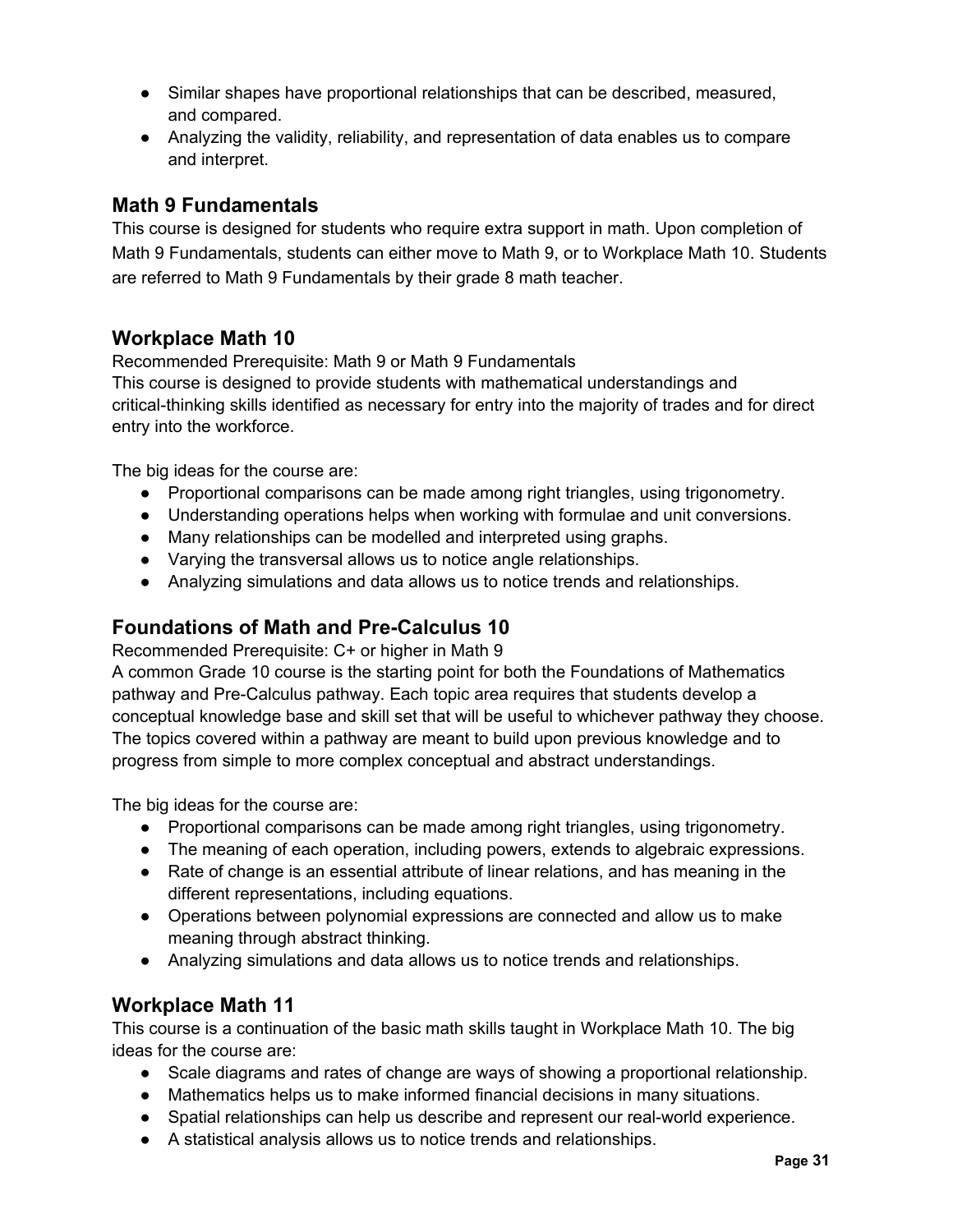## **Foundations of Math 11**

Recommended Prerequisite: Foundations of Math and Pre-Calculus 10 with a mark of at least 60%.. The course is designed to provide students with the mathematical understandings and critical-thinking skills identified for post-secondary studies in programs that do not require the study of theoretical calculus, and is accepted as a prerequisite for most college programs and university faculties of Social Science, Humanities, and Fine Arts.

The big ideas for the course are:

- Proportional comparisons can be made among triangles and angles.
- Quadratic functions and systems of equations can be represented in many connected ways.
- Logical reasoning helps us discover and describe mathematical truths and counter-examples.
- A statistical analysis allows us to notice trends and relationships.

### **Pre-Calculus 11**

Recommended Prerequisite: Foundations of Math and Pre-Calculus 10 with a mark of at least 75%. This pathway is designed to provide students with the mathematical understandings and critical-thinking skills identified for entry into post-secondary programs that require the study of theoretical calculus, such as science, engineering, math, and business.

The big ideas for the course are:

- Proportional comparisons can be made among triangles and angles on a coordinate plane, using trigonometry.
- The meaning of each operation, including rational exponents and radicals, extends to algebraic expressions.
- Functions allow us to model contextualized situations, including financial ones.
- Operations between algebraic expressions equations are connected and allow us to make meaning through abstract thinking.

#### **Pre-Calculus 12**

Recommended Prerequisite: Pre-Calculus 11 with a mark of at least 75%.

This course is a common prerequisite for admission into university programs in the faculties of science, engineering, math, and business.

The big ideas for the course are:

- Analyzing the characteristics of functions allows us to solve equations, and model and understand relationships.
- Many functions are related through inverse operations.
- Transformations of shapes extend to functions in all of their representations.
- Geometrical thinking and visualization can be used to explore conics and functions.

Common prerequisite for admission to university faculties of Business, Engineering, and Science.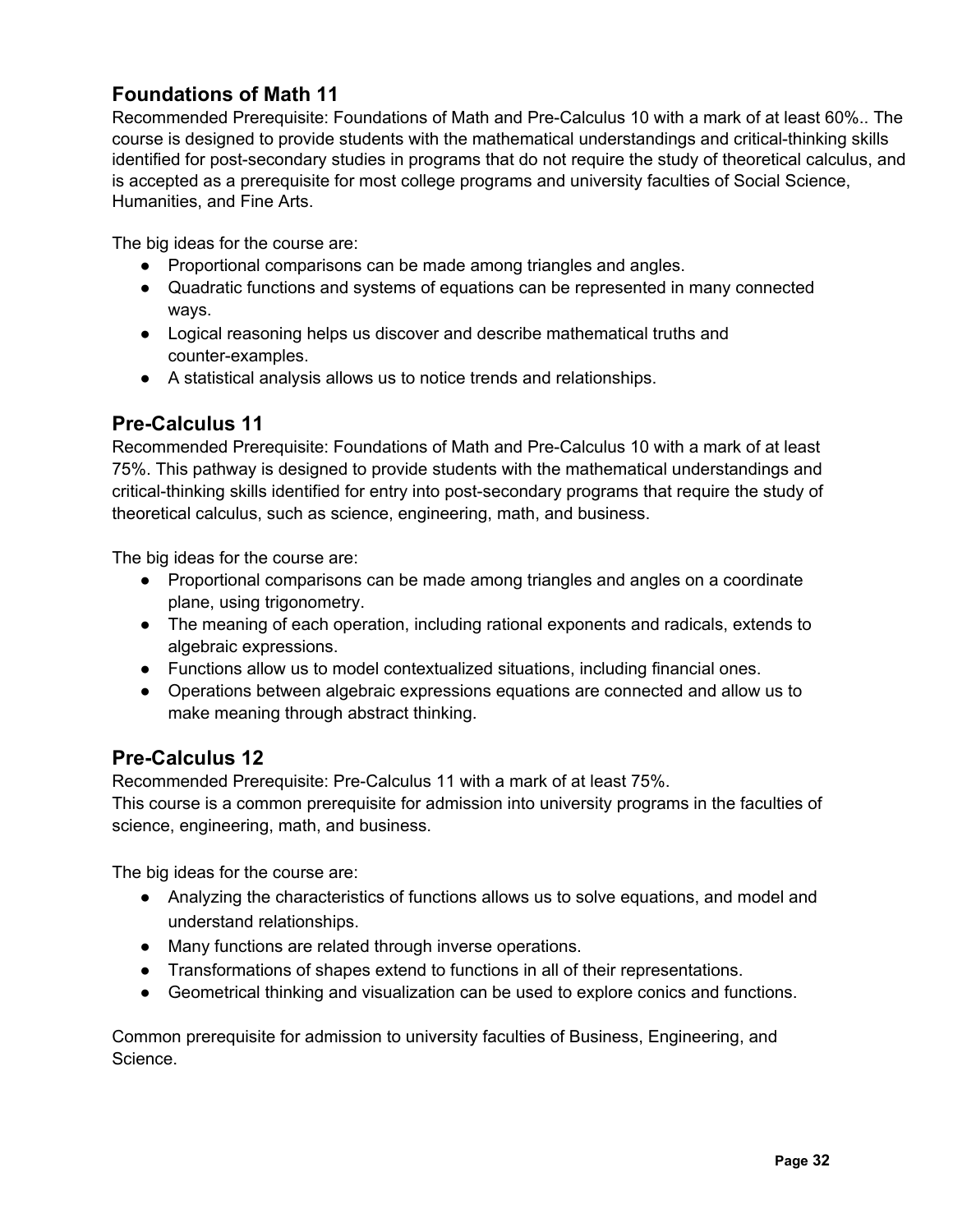## **Calculus 12**

Recommended Prerequisite: Pre-Calculus 12 with a mark of at least 75%. This course could also be taken concurrently with Pre-Calculus 12. This course is suited to students who intend to go on to post-secondary education and who plan on taking a first-year university mathematics course.

The big ideas for the course are:

- The concept of a limit is foundational in developing calculus.
- Differential calculus develops the concept of instantaneous rate of change of one quantity in relation to another.
- Integral calculus develops the concept of finding the sum of an infinite series.
- Derivatives and integrals have an inverse relationship

As many students find the first year math courses at university very difficult, this course will put them on a strong footing in the first semester of post-secondary education.

## **Modern Languages**

## **French 9**

The program used at this level is communicative and emphasizes the development of effective communication skills in French. The students will improve their speaking skills, their understanding of the spoken language and their reading and writing skills. Students will become acquainted with the cultures of the Francophone world. In order to be successful, students must accept that almost all of the class will be in French and they must participate actively in class. Students will present dialogues, complete research assignments, and make group and individual presentations and take part in communicative games in French.

#### **French 10**

In this communicative course, students will further develop their skills to communicate effectively in order to be able to express their ideas and opinions in French. As in French 9, the students will improve their speaking skills, their understanding of the spoken language and their reading and writing skills. Students will develop a deeper understanding of the cultures of the Francophone world. In order to be successful, students must accept that almost all of the class will be in French and they must participate actively in class. They will present dialogues, complete authentic reading and written assignments, complete research assignments, and make group and individual presentations and take part in communicative games in French.

## **French 11**

In this communicative course, the students will use a variety of authentic materials to improve the sophistication of their communication in French and will begin to express more abstract ideas in French. The students will further improve their speaking skills, their understanding of the spoken language and their reading and writing skills. Students will write and present more complex assignments in French. Students will continue to develop an in-depth understanding of, and appreciation for the cultures of the Francophone world. Students will study a variety of creative works including music, film, extracts from novels and poems and will present their responses to these creative works in a variety of ways.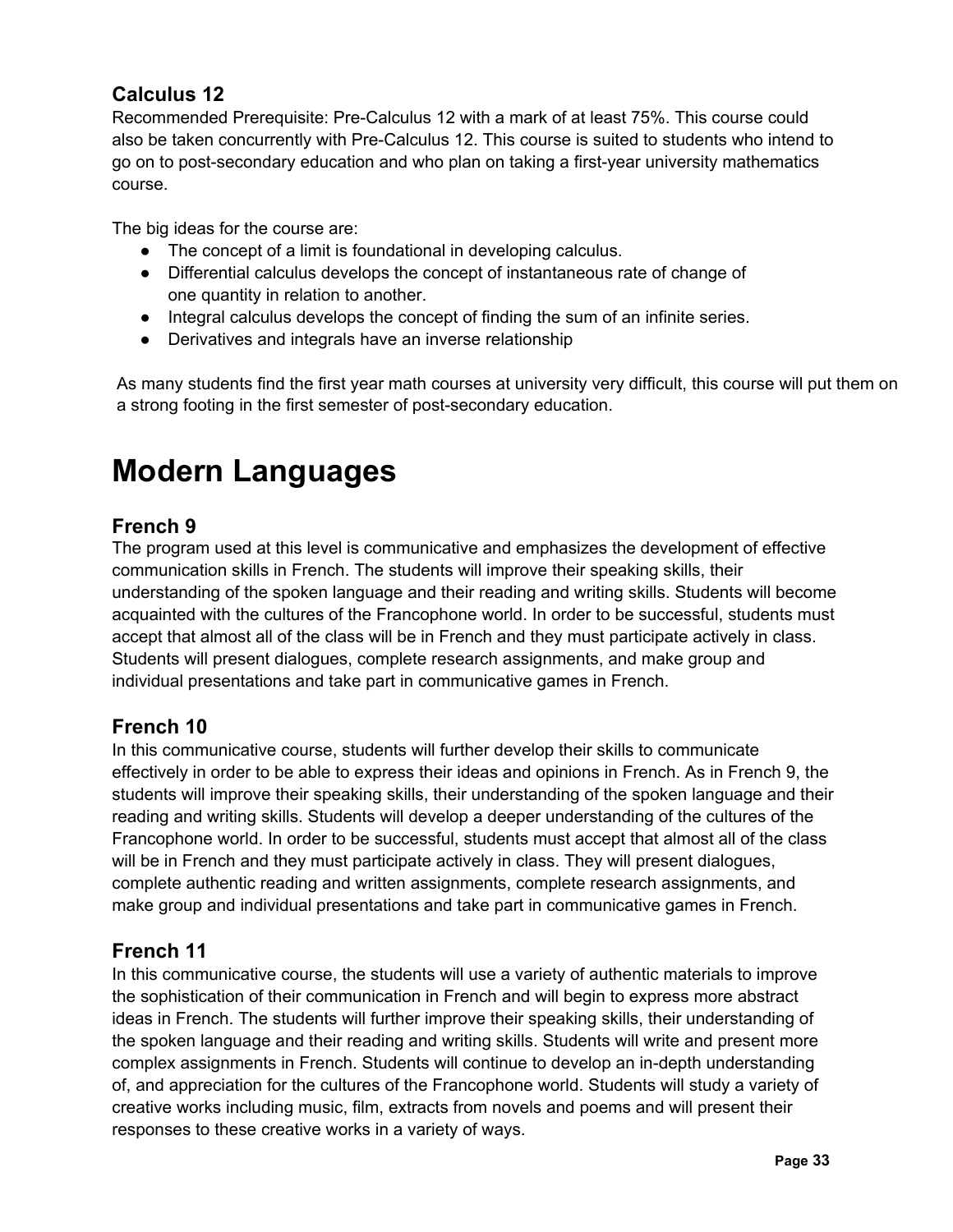In order to be successful, students must accept to be immersed in French and they must participate actively in class. They will present dialogues, complete authentic reading and written assignments, complete research assignments, make group and individual presentations and take part in communicative games in French.

#### **French 12**

In this communicative course, students will be immersed in French and will continue to develop the sophistication of their communication skills, both oral and written, as well as their ability to communicate abstract ideas. They will be expected to complete reading and written assignments independently on a weekly basis, as well as complete in-class assignments. Students will study a variety of creative works including poetry, extracts from novels, film and music, and they will complete assignments in response to these creative works. Students will complete research projects and make regular presentations in French. Students will continue to increase their understanding and appreciation for the cultures of the Francophone world. Students will complete a major research assignment at the end of the course.

Students' speaking, reading, writing and listening skills will be evaluated throughout the course and will form part of their course mark.

#### **Spanish 9**

This course is an introduction to the Spanish language and culture. Students will learn vocabulary and verb tenses in order to communicate in a variety of different situations. Emphasis will be on communication (listening, speaking, reading, and writing) and, through it, the grammar needed to express themselves effectively. Students will be exposed to Latin American and Spanish culture and customs. This course is meant for beginners as well as for students planning to take Spanish 10. The true key to success in this course is motivation to learn and a willingness to participate orally.

#### **Spanish 10**

Spanish 10 builds and extends the knowledge and skills learned in Spanish 9. The communicative approach to learning continues to be utilized, focusing on developing the student's skills to communicate successfully orally and in writing. In order to experience success in this class, students must be motivated to learn about different cultures and be willing to participate actively in the classroom.

**NOTE:** With the permission of the instructor, extremely motivated students with strong language skills may take Spanish 10 without Spanish 9. These students must effectively complete two semesters of Spanish in one semester and meet all requirements for Spanish 10.

#### **Spanish 11**

Spanish 11 students continue to build on learning from previous courses. This is a communicative course and students must be prepared to be immersed in Spanish. Students will learn a greater variety of expressions, develop more confidence in their command of written Spanish, deepen their knowledge of Hispanic cultures and develop a higher level of fluency in oral communication. Students are expected to participate actively in classroom activities.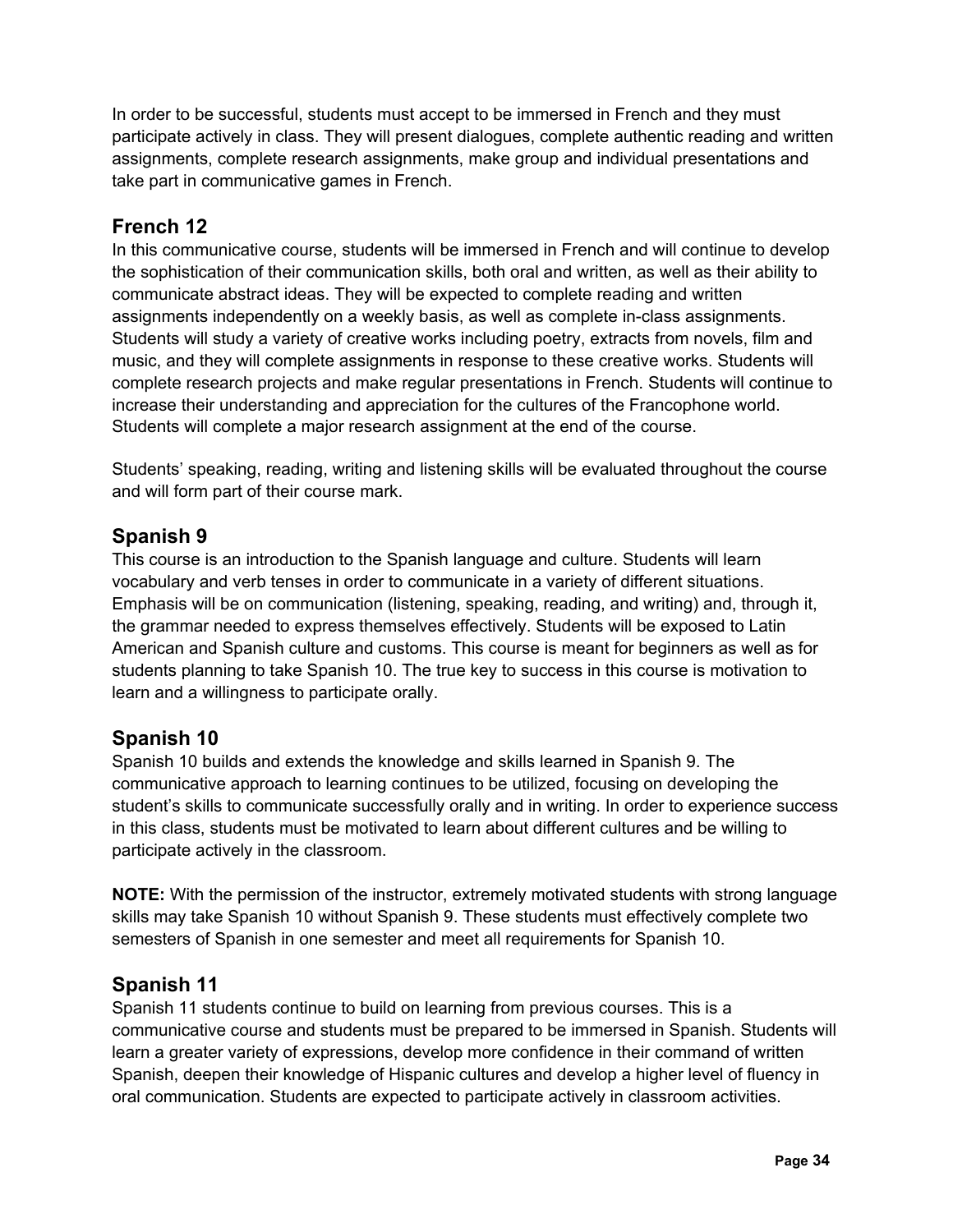## **Spanish 12**

Spanish 12 is an academic language program extending the skills developed in Spanish 11. Students will learn to express themselves fluently both orally and in writing; they will develop the language skills to express opinions, abstract ideas and emotions. They will make class presentations in Spanish and deepen their knowledge of Hispanic cultures. Students will be exposed to a variety of learning materials in class and should be prepared to be completely immersed in the language and to participate actively in classroom discussion.

**NOTE:** These courses are dependent on interest. In many instances, a multi-level classroom environment will exist.

## **Performing Arts**

## **Acting 11 & 12**

Designed to challenge the Acting student, these senior courses are specifically geared towards students who have a strong interest in theatre but allows room for any Parkland students to get involved! Units include improvisation, script analysis and development, character development and analysis, vocal work, styles of acting, directing, auditioning, film and make-up. Students will be involved in public theatre productions over the course of the semester.

## **Dance (Foundations) 9, 10, 11, 12**

This course is designed for both the beginner *and* the intermediate dancer. No experience is necessary or, if you have taken dance before but want a comfortable learning environment to sharpen your dance skills, then this course is for you! Dance Foundations is for students who want to learn or continue to learn and improve their dance technique, vocabulary and choreography in the core areas of dance including, jazz, hip-hop, contemporary and tap. Students will also learn about and appreciate other forms of dance, such as ballet, as well as dance styles from other cultures.

It is also a great course for athletes, musical theatre students and anyone interested in living a healthy and active lifestyle. Students must be open to daily participation in *all* dance styles, have a positive attitude, good work ethic and be willing to perform in a public performance at the end of the semester. Students will need dance/exercise clothing. Tap shoes will be provided as needed.

## **Dance (Advanced) 9, 10, 11, 12**

Previous completion of Dance Foundations or a background in dance is recommended.

This course is for the dancer who has at least 2-4 years of dance experience and wishes to develop further as a dancer and explore choreography, vocabulary and technique in the core areas of dance, including jazz, hip-hop, tap and contemporary. Students will be introduced to creating their own choreography and will continue to refine these skills by taking on challenges appropriate to their individual ability level. Students will also learn about and appreciate other forms of dance, such as ballet, as well as dance styles from other cultures.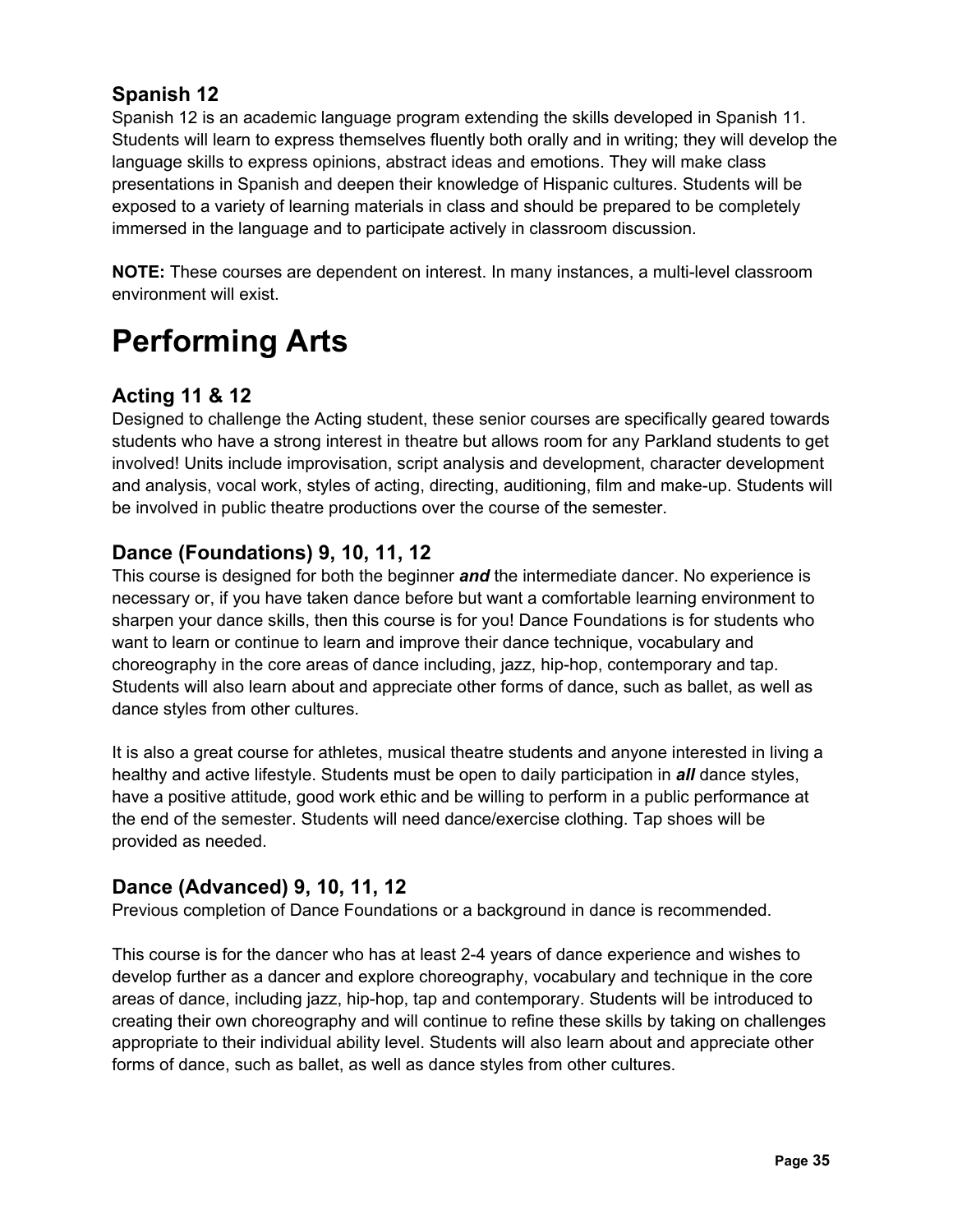Students must be open to daily participation in *all* dance styles, have a positive attitude, good work ethic and be willing to perform in public performances at the end of the semester. Students need dance/exercise clothing and footwear. Tap shoes will be provided as needed.

### **Drama 9 & 10**

Drama 9 & 10 is a great class which develops many skills that transfer to other courses and situations. Also, Drama is fun! This is a course for those wishing to learn about and develop the fundamentals of acting through creative means. This course is open to Grade 9 or 10 students taking a drama class for the first time and, where possible, should be taken before Acting 11.

This course contains units in pantomime, scene building (both individual and within a group), playwriting, improvisation, character development and scripted performances. Students taking this course should enjoy collaborating in both small and larger groups, be able to give and accept feedback, and feel comfortable performing in front of peers. There are many opportunities for students to take leadership roles with directing and filming as well. Due to the nature of this subject, it is never the same course twice!

### **Musical Theatre 9, 10, 11, 12**

This is an enriched performing arts course open to students who are passionate about singing, dancing, and acting for large audiences. Musical Theatre runs in the first semester and is dedicated to the staging and production of a famous Broadway musical script and score. Early in the semester, students will audition for roles so a strong understanding of characterization and stage presence is essential for students coveting a speaking part. In preparing for the production, students will learn group choreography, makeup application, and costuming.

This course requires an enormous level of commitment, dedication, and energy, especially in January for rehearsals outside of school hours, and in early February for four public evening performances. It's a fabulous adventure for students who love to be on stage.

## **Theatre Production 9, 10, 11, 12**

In this exciting "hands on" course, students get to develop a variety of skills and collaborate as part of a team to create sets for Parkland productions. The majority of the course is designed for students who enjoy scenic painting, construction and decorating props for the theatre performance and musical theatre productions. Students who enroll in this course should be hardworking and willing to contribute to the team.

Members of this class form the technical and stage crews for the major productions. Students who show an aptitude and interest for lighting and sound will be trained in this art and help with various shows and technical needs both in and out of school hours. A high level of motivation and commitment is required in this course.

This course runs inside the school timetable but a number of after-school hours are also required.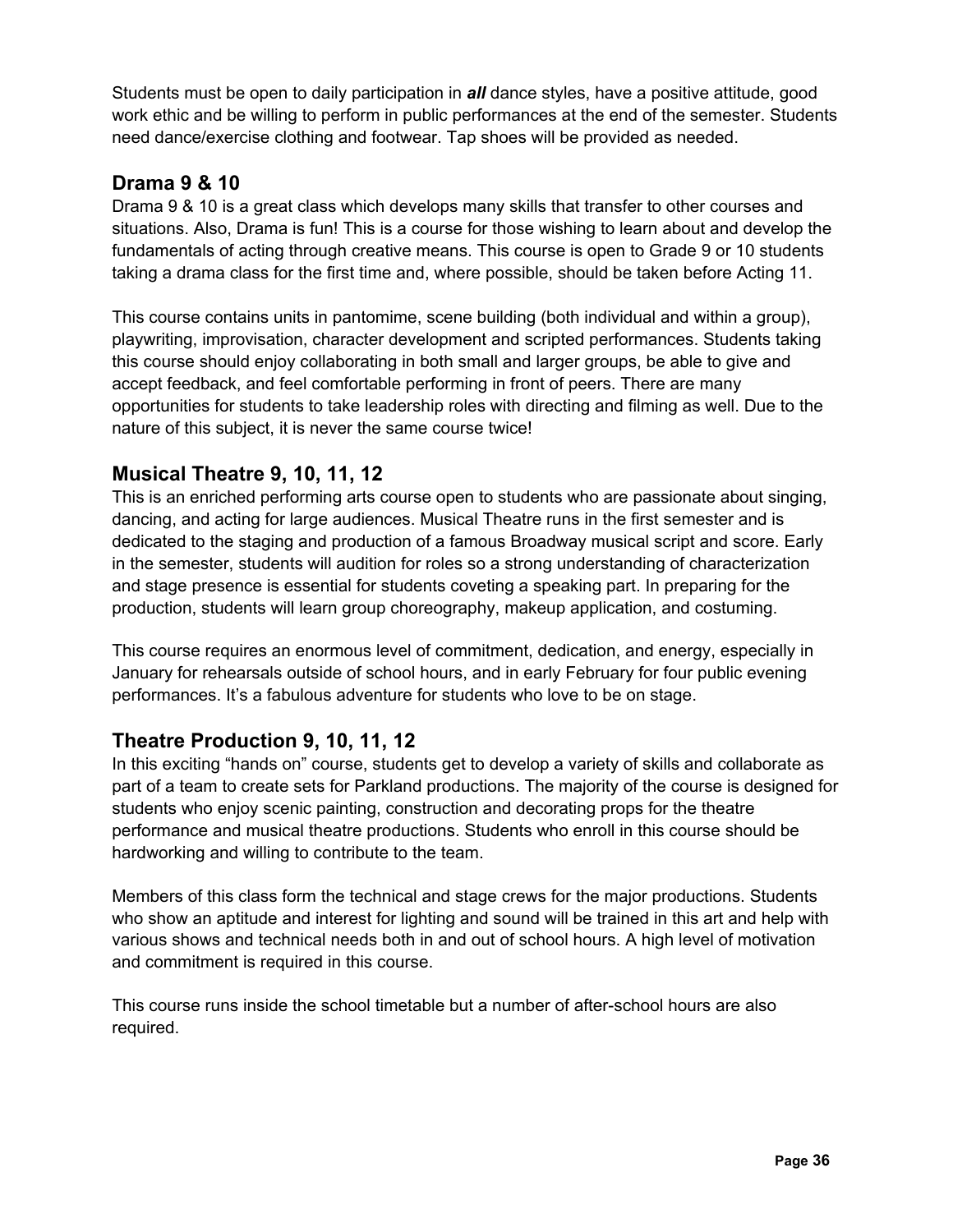## **Physical Education**

#### **Physical Health Education 9 – Boys / Girls**

The aim of this course is to enable all students to enhance their quality of life through active living. The physically educated person has the knowledge, skills, and attitudes necessary to incorporate physical activity into regular routines, leisure pursuits, and career requirements throughout life. Striving for an active, healthy lifestyle fosters personal growth and the ability to meet the challenges of society.

The new BC curriculum for Physical and Health Education 9 includes the following big ideas:

- Daily participation in different types of physical activity influences our physical literacy and personal health and fitness goals.
- Lifelong participation in physical activity has many benefits and is an essential part of a healthy lifestyle.
- Healthy choices influence our physical, emotional, and mental well-being.
- Healthy relationships can help us lead rewarding and fulfilling lives.
- Advocating for the health and well-being of others connects us to our community.

Students in this course will learn these topics through exposure to a diversified program of physical activities, the development of knowledge and understanding of the principal rules of sport and recreational games, various group activities, guest speakers, goal setting and reflection, and enquiry projects. Students will also receive CPR instruction in alternating years (either in PHE 9 or PHE 10).

#### **Physical Health Education 10 – Boys / Girls**

The course will build on the big ideas and concepts introduced in Physical Health Education 9 with an emphasis on personal choices and lifelong learning as it relates to a student's overall health. Particular concentration will be on achievement of higher fitness levels and student participation in areas of interest.

Lifetime and leisure-oriented sport activities are introduced giving students a range of opportunities to experience physical activities beyond team sports. This class will also give students an opportunity to work with others as part of a team, develop leadership skills, and expand their physical literacy in a variety of movement activities.

Students will also have the opportunity to learn about boat safety and complete their Pleasure Craft Operator Card (required by anyone 16 years or older who wishes to operate a motorized water vessel in Canada). Students will also receive CPR instruction in alternating years (either in PHE 9 or PHE 10).

#### **Other Health and PE 9 and 10 Options**

Students at Parkland can also complete their PHE 9 and 10 requirements by completing any of the following courses: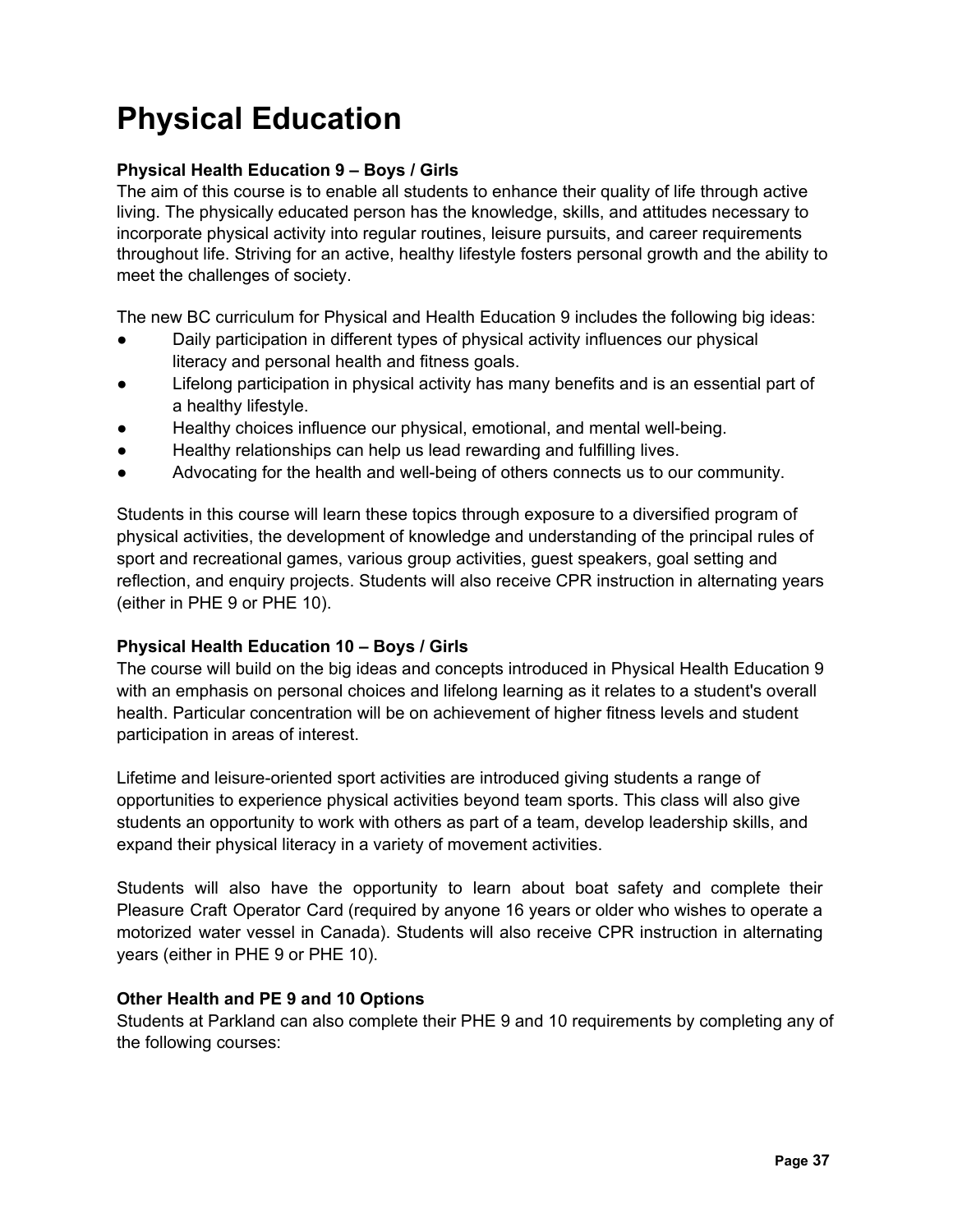- Judo Academy 9 and 10
- Hockey Academy 9 and 10
- Marine PHE 9 and 10
- Yoga 9 and 10

### **Fitness Fun 11**

The aim of Fitness Fun 11 is to provide students the opportunity to experience a wide variety of non-traditional sports and activities that can be found within our community. This co-ed course is aimed at introducing as many activities as possible to the students in the hopes that they will find a recreational pursuit or interest that will be continued throughout their life and promote lifelong healthy living. Students will be introduced to activities found within our own community such as: golf, curling, bowling, Judo, skating, swimming, karate, self defence, rock climbing, yoga and much more.

This course will allow students to become active and be successful in Physical Education as talent and ability alone do not mean a high grade. The purpose of this course is to provide students with the opportunity to become physically active in a wide variety of activities with the emphasis being on participation, goal setting, personal bests and improvement (subjective assessment). In Fitness Fun 11, teachers work with students to develop a program to meet the students' needs and interests in a balance of activities found in our community. Transportation to and from all activities are to be provided by students, parents, public transportation and district bus.

**NOTE:** Students will be required to **pay a fee** for this course to cover enhancement field trips, guest instructors and transportation.

## **Health & Wellness (Fitness for Life) 12**

This exciting course is now offered as part of the District Partnership Program with Camosun College. Students who successfully complete the course with a mark of 80% or higher can apply for discretionary credit for Camosun's Fitness for Life course when they register in the college's sport and exercise programs.

The main themes covered will be healthy living, lifelong activities and personal wellness. Emphasis is placed on personal health and fitness, nutrition, stress management and personal wellness planning. Students will be encouraged to develop their own goals around strength, endurance, flexibility, body image, nutrition and wellness and incorporate them into their lives.

Learning outcomes for this course will be met through a variety of means, including:

- Lifelong activities such as yoga, swimming, Pilates, strength training, group fitness classes, bowling, skating, martial arts and preparing a variety of meals in the Foods room.
- Healthy living activities such as nutritional planning, fitness journals, strength training plans, body composition analysis and human anatomy and physiology.

This course is designed to accommodate all students who wish to learn about healthy living as the primary goal and engages learners in all of the activities to the best of their abilities and to motivate them to be actively involved in the health and wellness of their lives. Students in Grade 11 and 12 are welcome to take this course.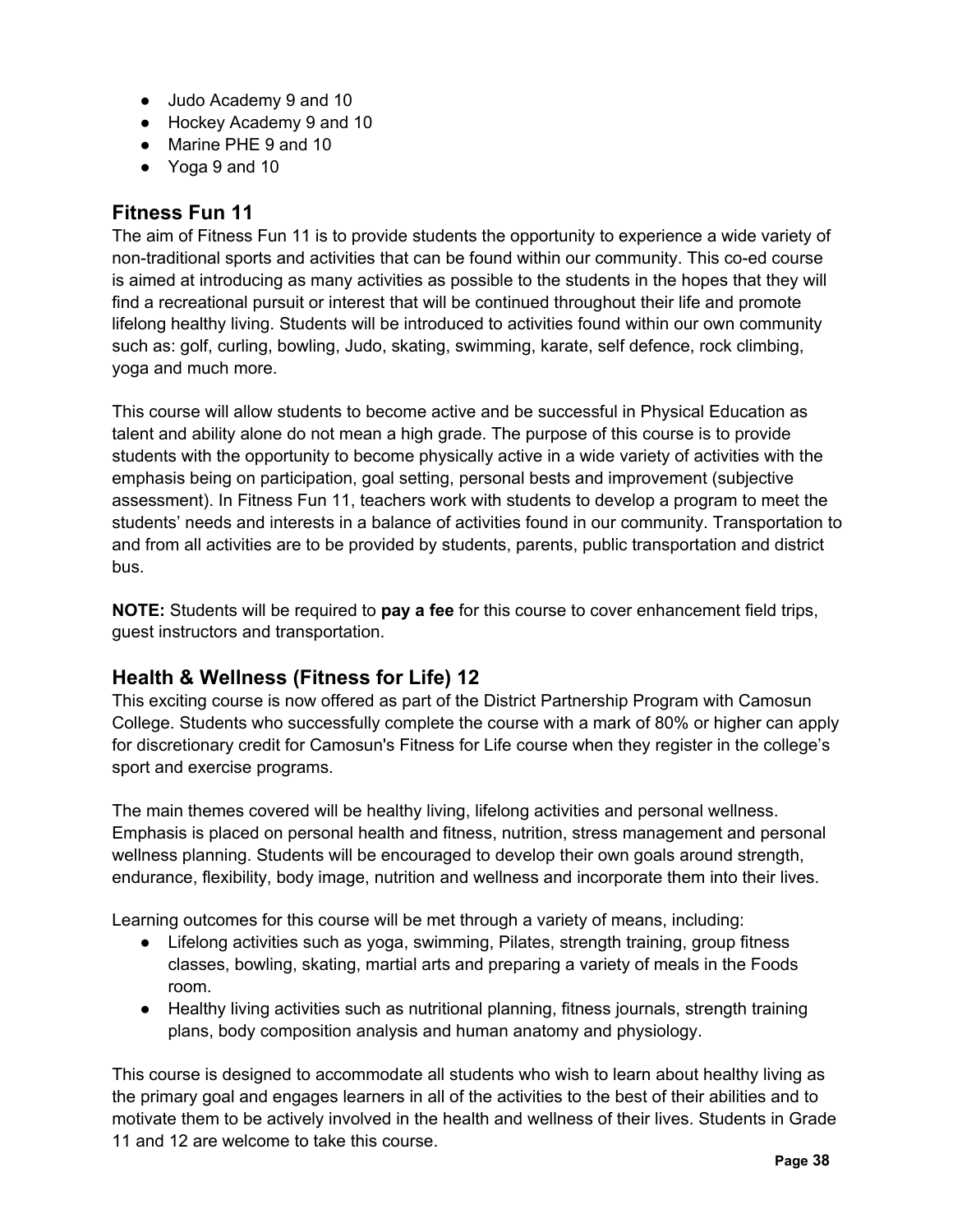**NOTE:** Students will be required to pay a fee for this course to cover enhancement field trips, food supplies and transportation.

## **Intramural Athletic Leadership 10, 11, 12**

The focus of this class is to provide a year-round intramural program to service the Parkland student body. Students will be responsible for organizing, advertising, refereeing, managing and participating in the year-round intramural program. Intramural play days usually occur from Mondays through Thursdays. Students will be required to play and clean up one day and to officiate and score keep on another day. Students will also be required to make posters to advertise the events as well as tally the results and record results on the results board.

The intramural program usually follows this format: Term 1 – volleyball; Term 2 – basketball; Term 3 – handball; Term 4 – indoor soccer. The class will also put on special events such as school badminton, tennis and outdoor volleyball tournaments. The class will also help out with the year-end athletic banquet. Attributes to be developed in this course are leadership, organizational skills, physical activity, fitness, marketing and advertising, understanding of tournament and round robin draws, record keeping, and officiating.

## **Outdoor Education 11 and 12**

## **Outdoor Education 11 and Outdoor Education 12**

The Parkland Outdoor Education program is an opportunity for students to develop proficiency in numerous performance-oriented activities and to experience a variety of recreational pursuits, career interests and activities that promote lifelong healthy living. Students will focus their learning in areas of personal interest, social responsibility, movement and active living.

#### **Important Notes:**

- Each student will be required to pay a **non-refundable fee** for the course and for each hiking/canoe trip. This fee will be used to cover costs such as transportation, park fees, and equipment, etc.
- Students must **provide their own equipment** for trips. We strongly encourage you to borrow equipment, buy second-hand and/or rent gear. There are many companies that rent the required equipment.
- Students may take this course twice to receive credit in Outdoor Education 11 and 12. It is highly recommended that students take the Sayward Lakes course in Grade 11 to help prepare them for a more difficult West Coast Trail trip in Grade 12.

The highlight of these classes are optional canoe and hiking trips that highlight the beauty of Vancouver Island wilderness and backcountry camping experiences. There are two options:

- 1. the 4-day Sayward Lakes Canoe trip (offered in Semester 1 or 2)
- 2. the 6-day Nitinat/West Coast Trail trip (**only** offered in Semester 2)

Class emphasis will be on:

- Wilderness safety/survival skills
- Canoeing/Portaging and other outdoor pursuits
- Hiking and Camping in a wilderness setting
- First aid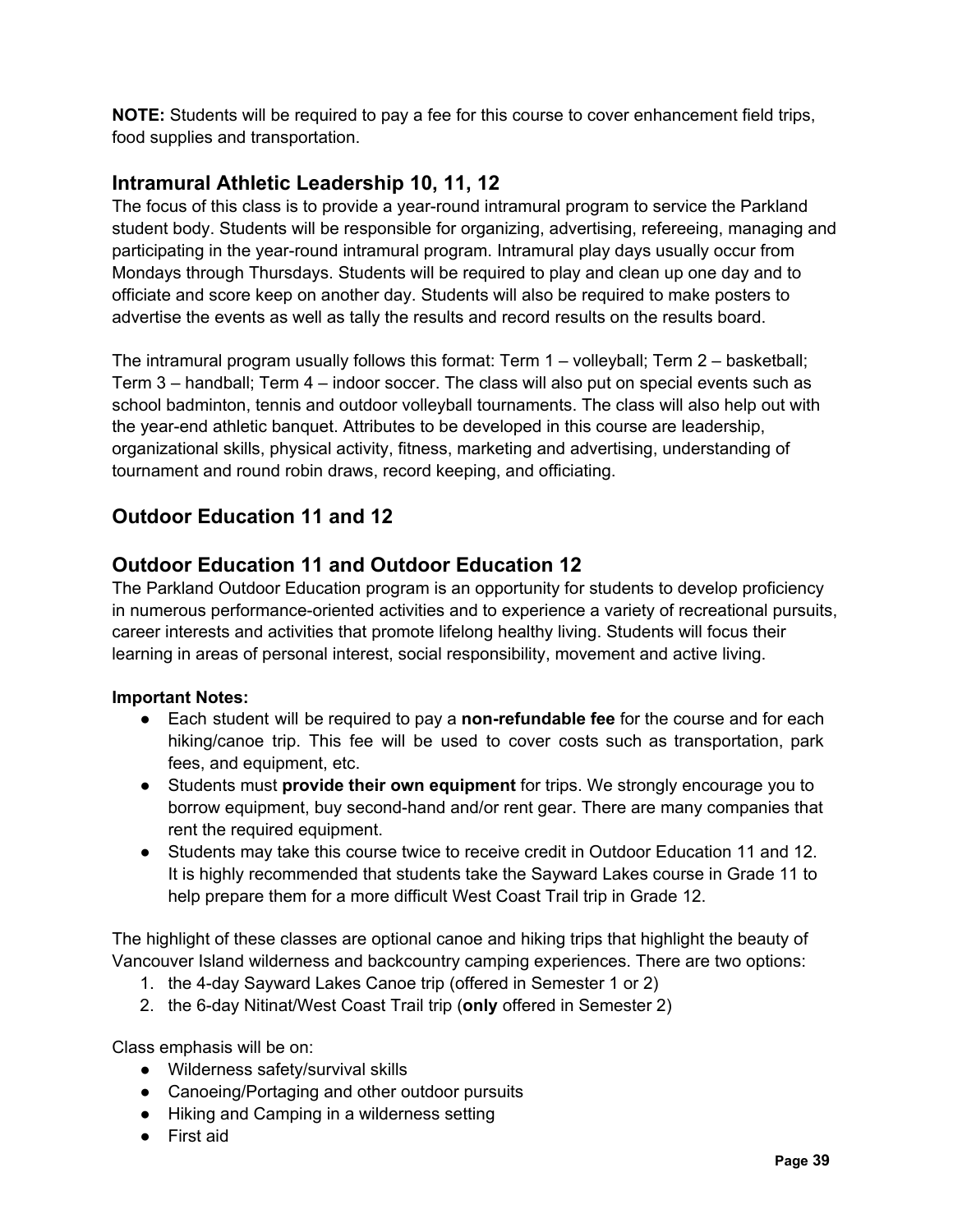- Nutrition
- Dehydration/cooking in the wilderness
- Navigation
- Environmental practices/nature appreciation
- Team building
- Leadership
- Personal Fitness

## **Sport Performance Basketball 10, 11, 12**

This is a full year course that provides elite level instruction for motivated players who want to improve and further develop their basketball and athletic skills. The main focus of this course will be to help each athlete achieve their optimal potential on the court. Student athletes will receive on**-**court skill development,, instruction on fitness and nutrition, goal setting, and basketball-specific strength training in the weight room.

Students in Grade 10-12 who register for this class will receive two credits per semester toward the completion of their graduation program. In addition to quality instruction, athletes will be given the opportunity to hear and learn from a variety of knowledgeable guest speakers and athletes as well as receive a Parkland Sport Performance reversible practice jersey. Students in grade 9 are able to register in this class but enrollment will be dependent on class size restrictions.

#### **Strength & Conditioning 11, 12**

This 4-credit course is designed to prepare the serious athlete for excellence in competition. This is a year-long course with classes held three mornings a week before school (7:00 am to 8:10 am). Beginning with a professional assessment, including speaking with a nutritionist, athletes will learn what they should focus on in order to compete at a higher level. Classes are varied and intense and are meant to push you to the next level of personal fitness.

#### **Yoga 9, 10, 11, 12**

This course is for students wanting to explore the physical and mental benefits of yoga. It is appropriate for beginners or those with yoga experience who want to expand their personal practice. Students will participate in a variety of yoga classes of different styles. These classes will primarily be taught by the course instructor but will also include guest instructors and field trips to local studios.

Course content will also include basic human anatomy and physiology, yoga posture breakdown, (benefits, modifications and variations for a variety of different poses), an introduction to yoga history and philosophy, breathing techniques, relaxation methods and some project work to deepen the students' understanding of topics related to yoga, health, and wellness.

Students at the grade 9 and 10 level will gain credit for PHE 9 or PHE 10.

**NOTE:** There may be an additional cost for this course to cover enhancement field trips, guest instructors and transportation.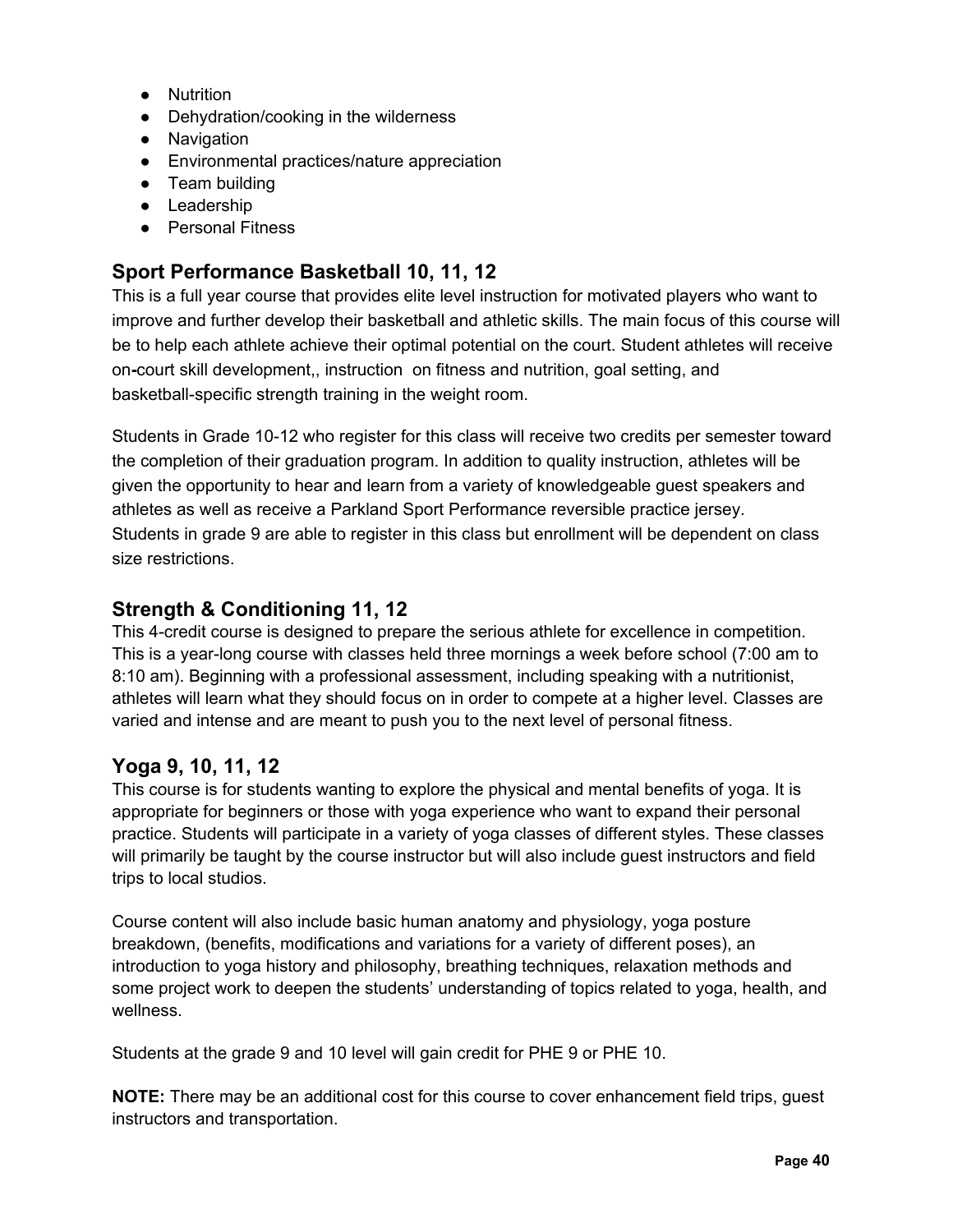## **Science**

### **Science 9**

All grade 9 students must take a Science 9 course. Areas of study are clustered under the following:

- Biology: Cells are derived from cells.
- Chemistry: The electron arrangement of atoms impacts their chemical nature.
- Physics: Electricity is the flow of electrons.
- Earth Science: The biosphere, geosphere, hydrosphere and atmosphere are interconnected, as matter cycles and energy flows through them.

The core competencies – communication, thinking, and personal and social responsibility – will be emphasized.

### **Marine Science**

This course covers the BC Science 9 curriculum as stated above but places an emphasis on the science of the ocean and all its inhabitants. It is recommended that Marine Science 9 students also take Marine PHE 9**.** Students in this course may have the opportunity for additiona**l** activities such as a visit to the Vancouver Aquarium, a tour of a Coast Guard vessel, and a study of intertidal life.

### **Science 10**

All students must take a Science 10 course. Areas of study are clustered under the following:

- Biology: Genes are the foundation for the diversity of living things.
- Chemistry: Chemical processes require energy change as atoms are rearranged.
- Physics: Energy is conserved and its transformation can affect living things and the environment.
- Earth Science: The formation of the universe can be explained by the Big Bang theory.

#### **Marine Science/PHE 10**

Students will take Marine Science 10 as **a linear class** paired with Physical and Health Education 10 and will receive credit for both courses. The courses will be taught with a marine focus in an interdisciplinary, project-based way that will take students from the classroom into the marine environment.

Students will have the option to earn their Pleasure Craft Operator Card and/or complete the PADI Open Water Diver course, and will gain experience on the water by learning to canoe during the PHE portion of the class. A year end optional canoeing and camping trip to Bamberton Provincial Park is offered as part of this course. There may be a cost to students who choose to participate in a variety of local field trips that occur throughout the year.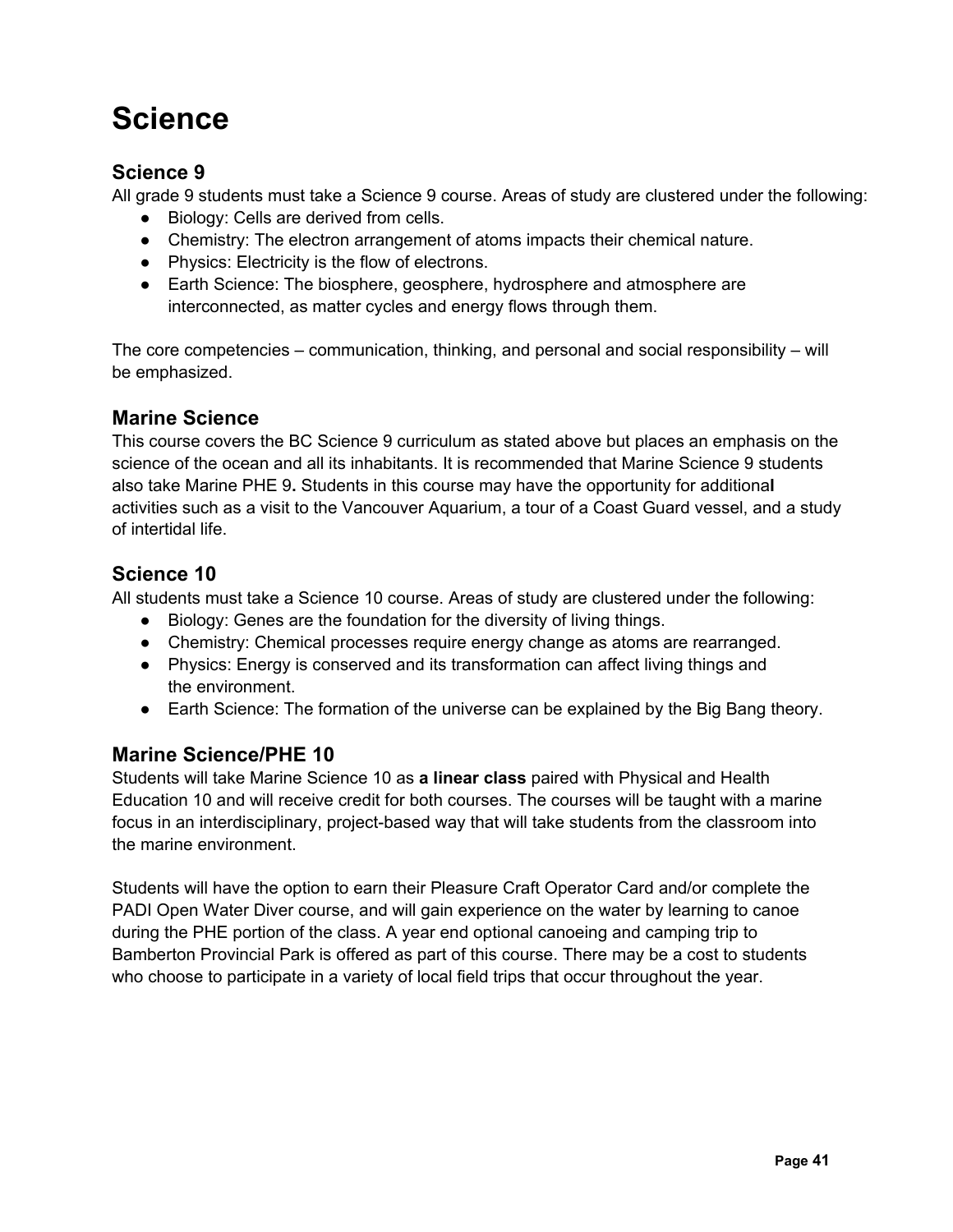## **Marine Biology 11**

The Marine Biology 11 course is a single semester course with students earning credit for Biology 11. This will be a very different experience from a regular Biology 11 course as it is taught with a marine theme and has a much larger lab and outdoor component. Students successfully completing this course are encouraged to continue to Biology 12 and Geography 12.

Experiential lab work will include:

- kayak trips in local waters to experience hands-on marine biology,
- field trips to the Vancouver Aquarium, Beaty Biodiversity Museum at UBC, and Shaw Ocean Discovery Centre,
- an optional 4 day marine biology field trip to the Bamfield Marine Science Centre,
- an emphasis on current climate change research,
- understanding local forests as part of marine ecosystems,
- measurement of oxygen production in kelp forests,
- analysis of satellite data to measure changes in ocean salinity,
- Expert guest speakers from biology and climate change fields both in the classroom and with a visit to the University of Victoria Biology Department.

Through these kinds of local, experiential activities, students will have a better understanding of marine environments as interconnected systems and responsible ocean stewardship.

#### **Life Sciences 11**

In Life Sciences 11, students will be introduced to the realm of life's diversity – from bacteria, to squid, to the giant Douglas Fir. Students will gain a better understanding of the interaction between people, other life forms and our environment. Life Sciences 11 is not a prerequisite for Biology 12 - they are two separate courses.

Life Sciences 11 is made up of the following units:

- Microscopy
- Adaptation and Evolution
- Viruses, Bacteria, Protists
- Mycology, Green Algae, Mosses, and Ferns
- Gymnosperms, Angiosperms
- Invertebrate Zoology, Vertebrate Zoology
- Ecology

The emphasis in this course is on lab work, which is a must to learn skills and processes for post-secondary work.

#### **Chemistry 11**

In order to be successful in Chemistry 11 it is recommended that students have attained a minimum grade of 75% in Science 10 and in Foundations of Math and Pre-Calculus 10.

This Chemistry program introduces students to the varied topics of Chemistry. Students will study:

• Lab Safety, Measurement, and Significant Figures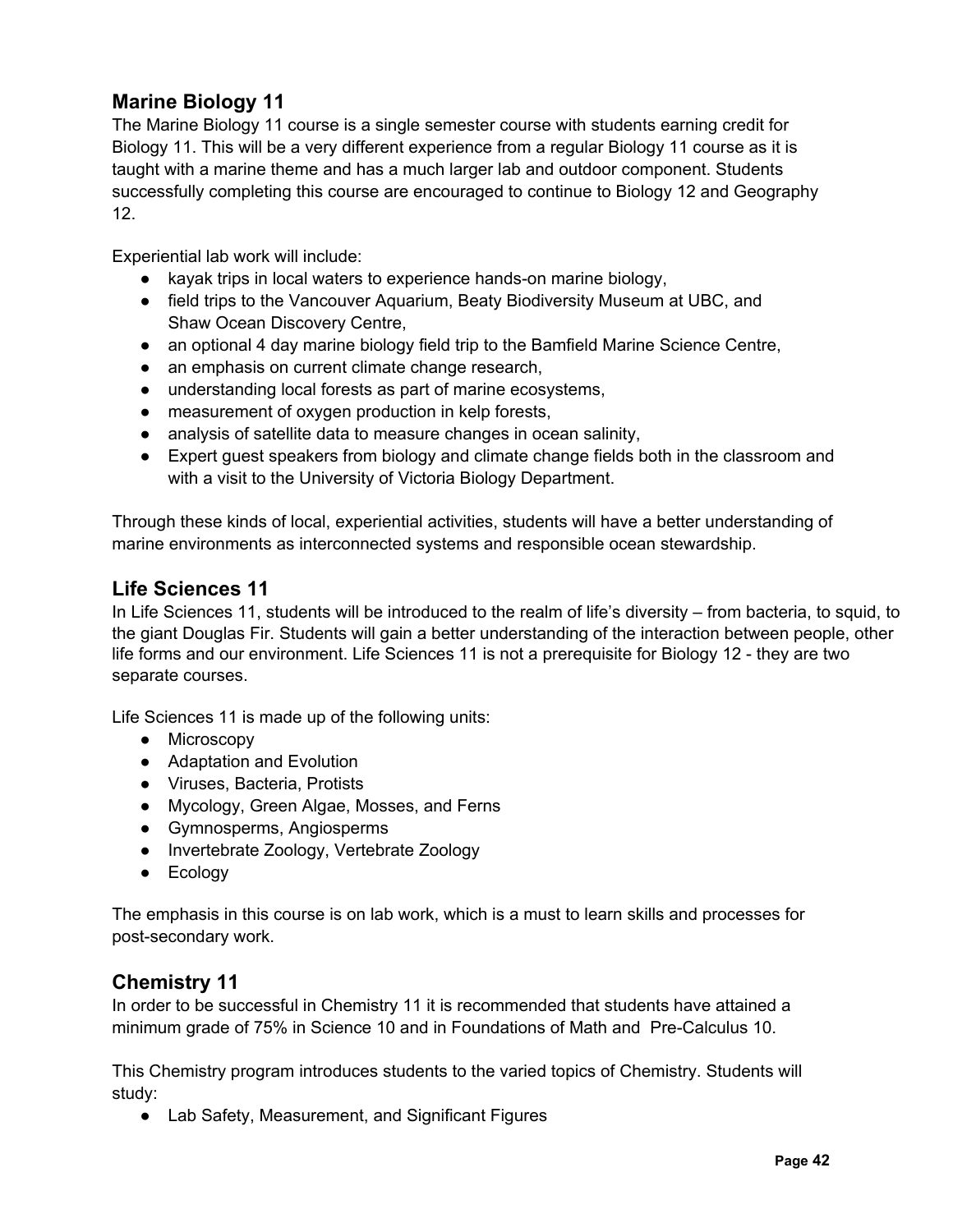- Composition and States of Matter
- Atoms, Molecules, and Ions
- IUPAC Nomenclature (Organic and Inorganic Compounds)
- The Mole Concept
- Molar Volume of Gases, Percent Composition, Molarity
- Chemical Reactions
- Stoichiometry
- Atomic Theory and Periodic Table
- Chemical Bonding and Solution Chemistry
- Organic Chemistry

Laboratory techniques, accurate analysis of data and formal presentation of results will be emphasized. Through laboratory work, problem solving skills will be developed. There is a large math component in this course.

#### **Earth Science 11**

Earth Science helps to bridge the gap between Social Studies and Science and prepares students for Geography 12.

The major units of study in Earth Science include:

- Astronomy: including star systems, planets, moon and earth motions;
- Geology: including rocks and minerals, earth's biography and zoological time, plate tectonics and the changing planet;
- Oceanography: including seawater analysis, currents and tides, meteorology, studying the atmosphere and energy and resources.

#### **Physics 11**

In order to be successful in Physics 11 it is recommended that students have attained a minimum grade of 75% in Science 10 and in Foundations of Math and Pre-Calculus 10.

The Physics 11 course is intended to provide insight into the scope, nature, relevance, and limitations of physics, in order that students may enter academic and technical careers.

The core sections of the course are:

- Right-Angled Vectors
- Kinematics and Projectile Motion
- Dynamics of Forces
- Work, Energy, and Power
- Mechanical Waves and Optics
- Electric circuits (DC), Ohm's law, and Kirchhoff's laws, including safety, power distribution, fuses/breakers, switches, overload, short circuits, and alternators

#### **Science for Citizens 11**

This course provides students with the opportunity to view their everyday lives through a thoughtful, scientific lens. It develops scientific literacy skills used for critical thinking as a productive member of our democratic society in an era filled with excess information. The topics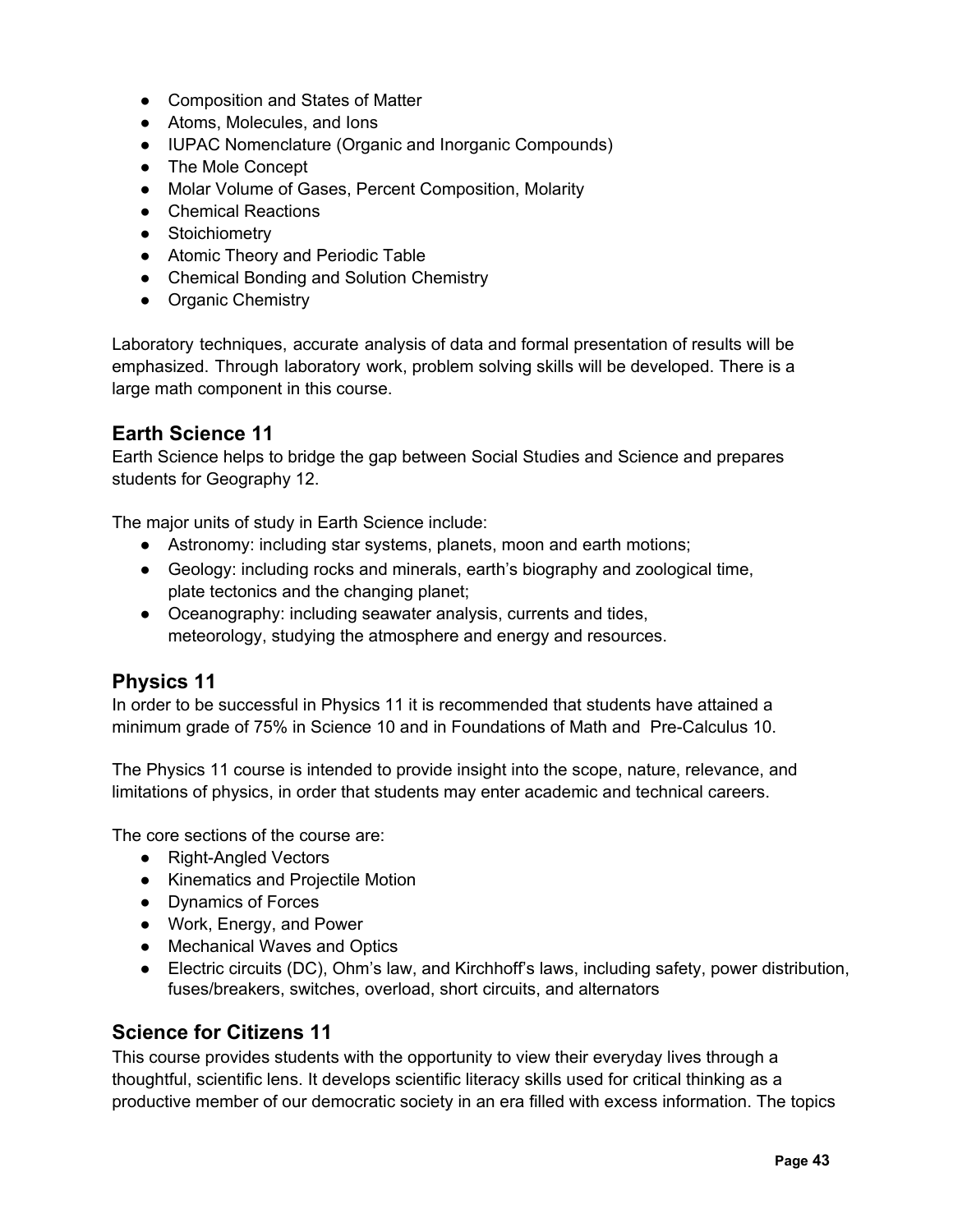covered in this course are chosen collaboratively by the students and teacher. Sample topics could include:

- Green transportation technologies
- Personal genetics and evolution
- Climate change

,

- Impact of agriculture and the global food industry
- Safety of GMO foods, vaccines, and antibiotics
- Solving crimes using forensics

This is a diverse and relevant course that examines science topics through a variety of mediums such as class discussions, presentations, videos and documentaries, experiments, and other activities.

Science for Citizens 11 satisfies the Science 11 requirement for graduation but does not qualify as a science prerequisite for most university programs.

#### **Anatomy and Physiology 12**

The main units studied in Anatomy and Physiology 12 are:

- Cellular Biology
- Cellular Processes
- Biochemistry
- Human Body Systems and Physiology

Students will do lab exercises although the emphasis in the course is on lectures and formal classroom instruction. The reading demand in the course is fairly high since the textbook, which is the prime reference source, is quite advanced. Students are encouraged to work toward scholarship standing. Biology 12 is not a continuation of Biology 11: they are two separate courses. Biology 11 teaches lab technique; Biology 12 teaches formal instruction – both required skills for post-secondary studies.

#### **Chemistry 12**

Students are advised to have a minimum of 75% in Chemistry 11 and it is strongly recommended that the student also have a 75% in Pre-Calculus 11 as prerequisites for this course.

Material and mathematics learned in Chemistry 11 will be used to study the following selected areas in greater depth:

- Reaction Kinetics
- Solubility
- Chemical Equilibrium
- Acids and Bases
- Electrochemistry

#### **Physics 12**

Physics 12 is a continuation of Physics 11, and it is recommended that students have a mark of at least 75% in Physics 11 and Pre-Calculus 11 to take this course.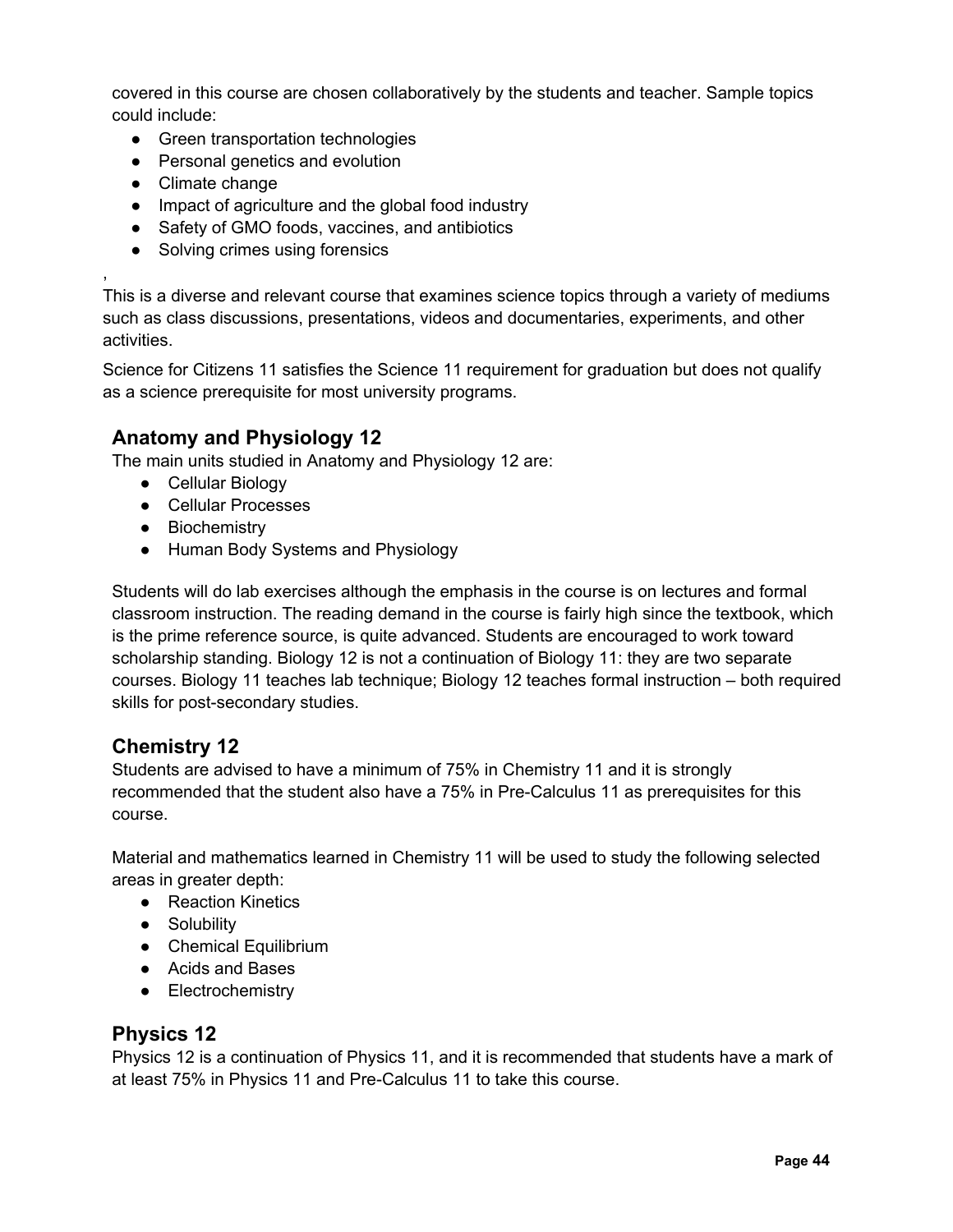Physics 12 covers similar topics to those in Physics 11, but moves away from more simple one-dimensional problems into more sophisticated two-dimensional problems by emphasizing the use of vectors. Physics 12 is a requirement for most university programs in the faculties of science and engineering.

The core sections of the course are:

- Two-Dimensional Vectors
- Relative Velocity
- Frames of Reference and Special Relativity
- Static Equilibrium
- Uniform Circular Motion
- Gravitational Fields
- Impulse and Momentum
- Electrostatics
- Electromagnetism

## **Technology Education – Auto**

#### **Mechanics 9 & 10**

This course is designed to explore the concepts of power and energy and the mechanics behind it. Starting with simple mechanical devices, students progress to rebuilding a small engine! Students will learn about the basic engine systems (e.g. Ignition and lubrication systems). The basic skills developed in this course can be applied to students' own projects at home (skateboards, go-karts, bikes, motorcycles, etc.) or to the automotive, marine and aviation industries.

Grade 10 students who have taken Mechanics 9 will take on projects of greater complexity and depth – e.g. working on chainsaws, or basic car repair.

#### **Auto Technology 11**

This course is designed to introduce the skills and knowledge involved in the function and maintenance of the automobile. It will appeal to students who want some general understanding of basic car care service as well as those who are interested in auto mechanics as a career. All skills learned are transferable to the automotive, marine and aviation industries. Topics covered include things like: cooling, brakes, fuel systems, engines, transmissions and more.

#### **Auto Technology 12**

This course is designed to further enhance knowledge and skills developed in lower level courses. It is recommended that Auto 12 students would have taken Automotive 11 as they will be expected to undertake projects of greater complexity and depth.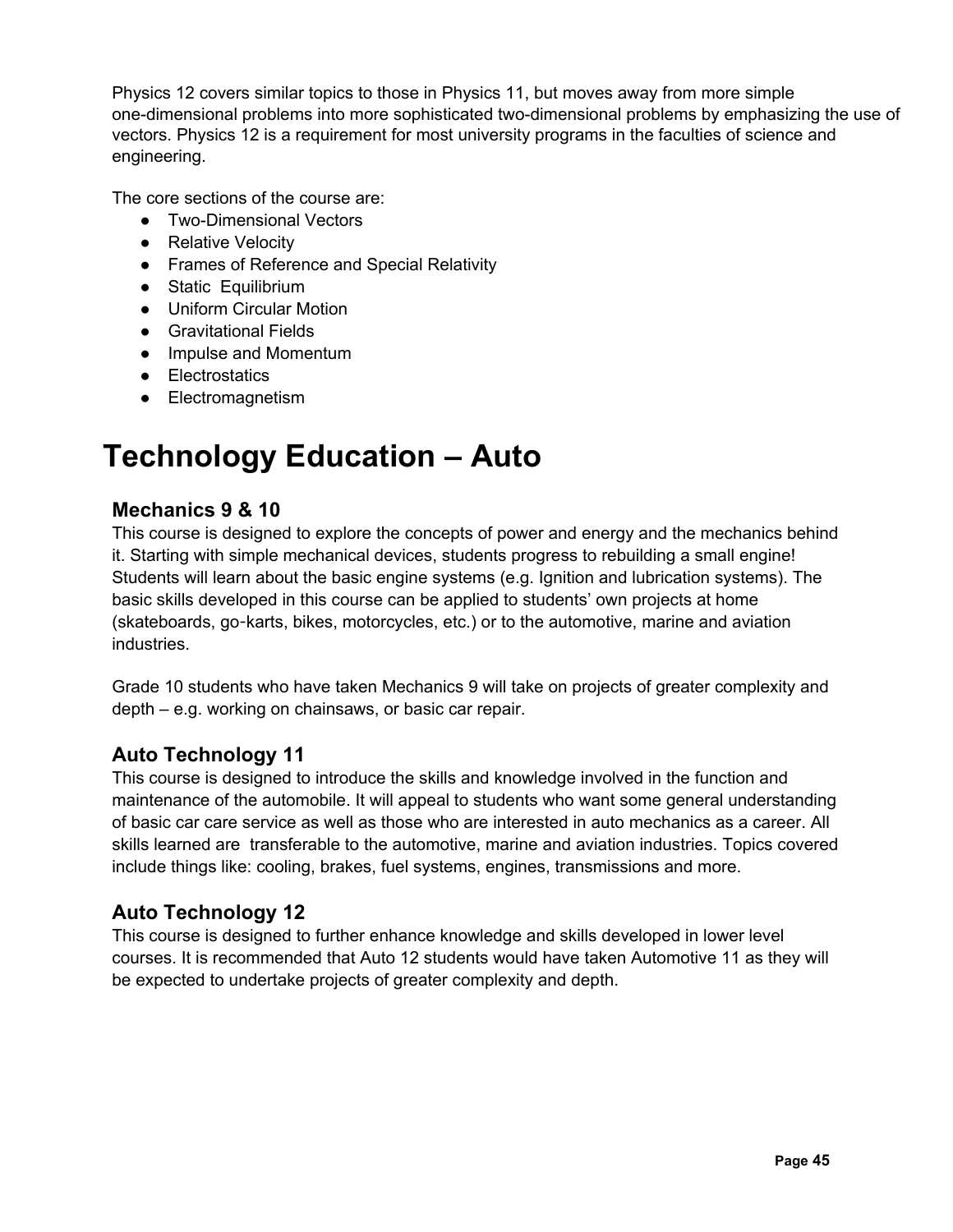## **Technology Education – Drafting**

### **Drafting & Design 9 & 10**

Drafting is a drawing process used to communicate an idea or plan in an accurate and standardized way. Being able to communicate your ideas effectively through different drawing styles is a key for success in many careers and occupations. This course will give students essential drawing skills from a technical perspective, providing experience in creating working drawings, realistic graphic representations and understanding basic design principles. You will also be developing files to be printed on a 3D printer.

If you are interested in becoming an architect or engineer, this course is for you. This course is also a great asset to help read and develop plans for the metalwork and woodwork courses.

Hand sketching and drawing processes are emphasized at the start of the course, with computer-aided drawing techniques being introduced mid-way through the course. Some of the topics covered include:

- Isometric, oblique, perspective and orthographic views
- Dimensioning
- Architectural design
- Mechanical drawing

#### **Drafting & Design 11**

This drafting and design course will provide opportunities for students to develop hand and computer based drafting and technical drawing skills. Projects involve both mechanical (e.g. machine parts) and architectural (e.g. house plans) drafting. You will also be developing files to be printed on a 3D printer.

If you are interested in becoming an architect or engineer, this course is for you. You will also be able to apply your knowledge to other areas such as reading and designing project plans for metalwork and woodwork courses.

Topics covered include:

- Basic drawing views
- Advanced drawing views (shadows, auxiliary, exploded and assembly views)
- Architectural design
- Mechanical drawing

#### **Drafting & Design 12**

Drafting & Design 12 will build on the hand and computer based drafting and technical drawing skills which were introduced and developed at the lower grade levels. **It is recommended that Drafting 12 students would have taken Drafting 11 as they will be expected to undertake projects of greater complexity and depth.**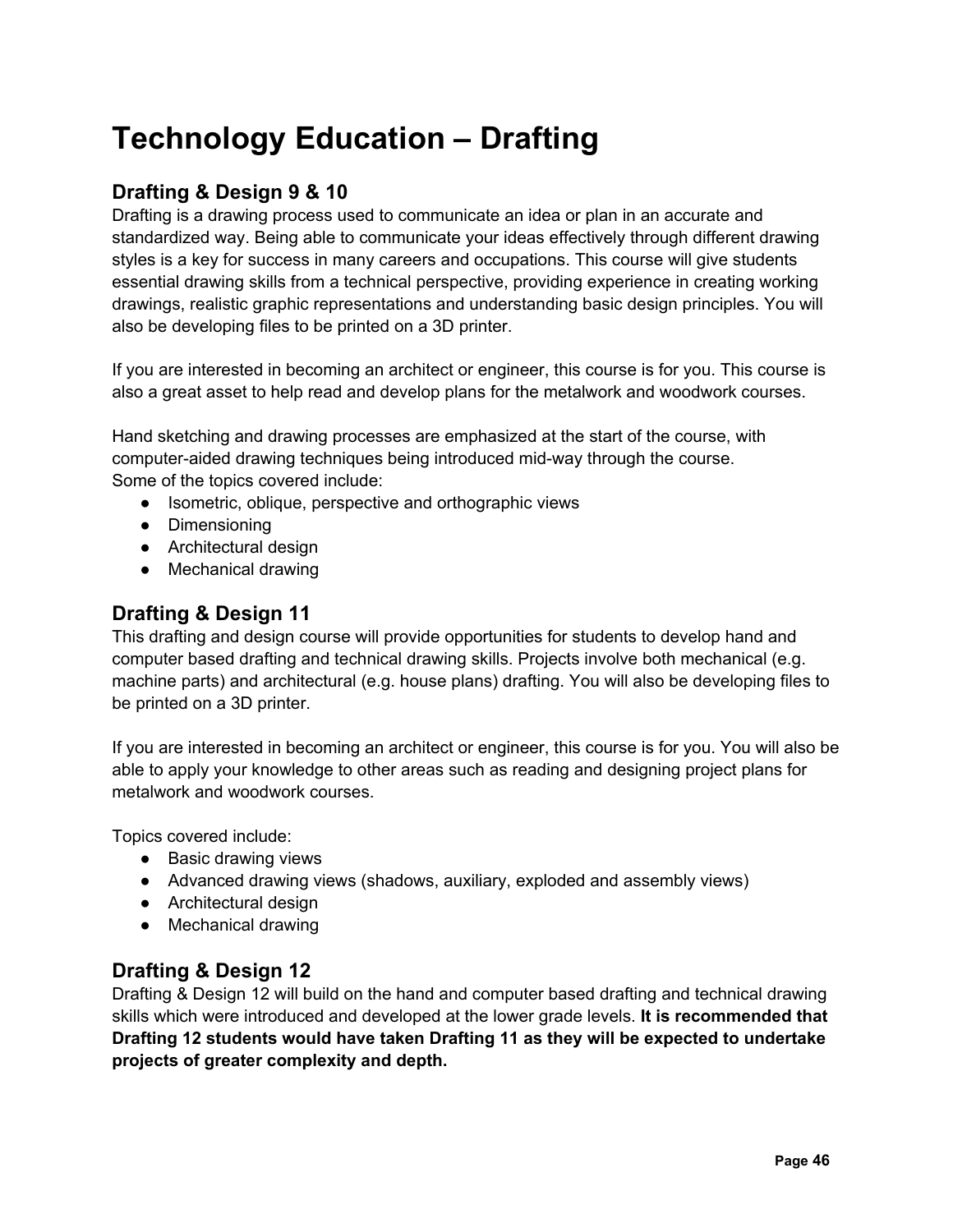## **Technology Education – Electronics**

## **Electronics Jr (9 &10), Sr (11& 12)**

Excellent careers can be found in engineering, electronics and robotics. Students in any grade taking this course for the first time will start with a curriculum that builds students abilities in designing, breadboarding, constructing and soldering circuits. Students that have taken the course before and feel comfortable enough with the basics will be given the opportunity to design and build an independent project of their choice. Past students have made metal detectors, solar powered cellphone charges and even a PiStation.

For the remainder of the course, students use Vex Robotics Kits to build and program remotely controlled robots. The first step is to build several robots using step-by-step plans to learn how to use the parts available – motors, optical sensors, limit switches. These robots are then programmed to run either by themselves, or with remote controls. Next, robots are built to compete in a number of classroom challenges – running mazes, following a path marked on the floor, picking up the most objects in a fixed time period. Students who have taken this course before and feel comfortable with the remote controlled robots will be challenged to build autonomous Vex Robots.

A passion for solving logical programs and science is recommended.

## **Technology Education - Marine**

#### **Marine Repair and Restoration 10, 11, 12**

This course has been designed as an introductory level course for students interested in pursuing a career or gaining experience in the marine repair industry. Students will learn various marine repair and boat building skills while actively participating in the reconstruction of Parkland's vessels and constructing new smaller vessels. Various other boat projects and personal student projects will be undertaken as time and teacher discretion permit.

The aim is to instruct students through the various areas of boat restoration and marine repair, including: health and safety, use of hand/power tools, marine terminology, boat hulls and engine systems, plumbing and electrical systems, composite structures, marine woodworking, sailing and rigging, employable skills and job search techniques. Skill development will be compatible with the Industry Training Authority Marine Foundation Program.

Students enrolling in this course should have a mature attitude, be capable of working in a team or independently, have strong basic woodworking skills and demonstrate an interest in using power tools. Theory work, practical work and evaluations differ in their range and complexity for each grade level.

## **Marine Service Technician Program (MST) 12A, 12B**

The MST program is a district program hosted at Parkland Secondary and 1 night per week at Quadrant Marine in Canoe Cove, North Saanich. This course has been designed for students interested in pursuing a career in the marine repair industry. Students will learn various marine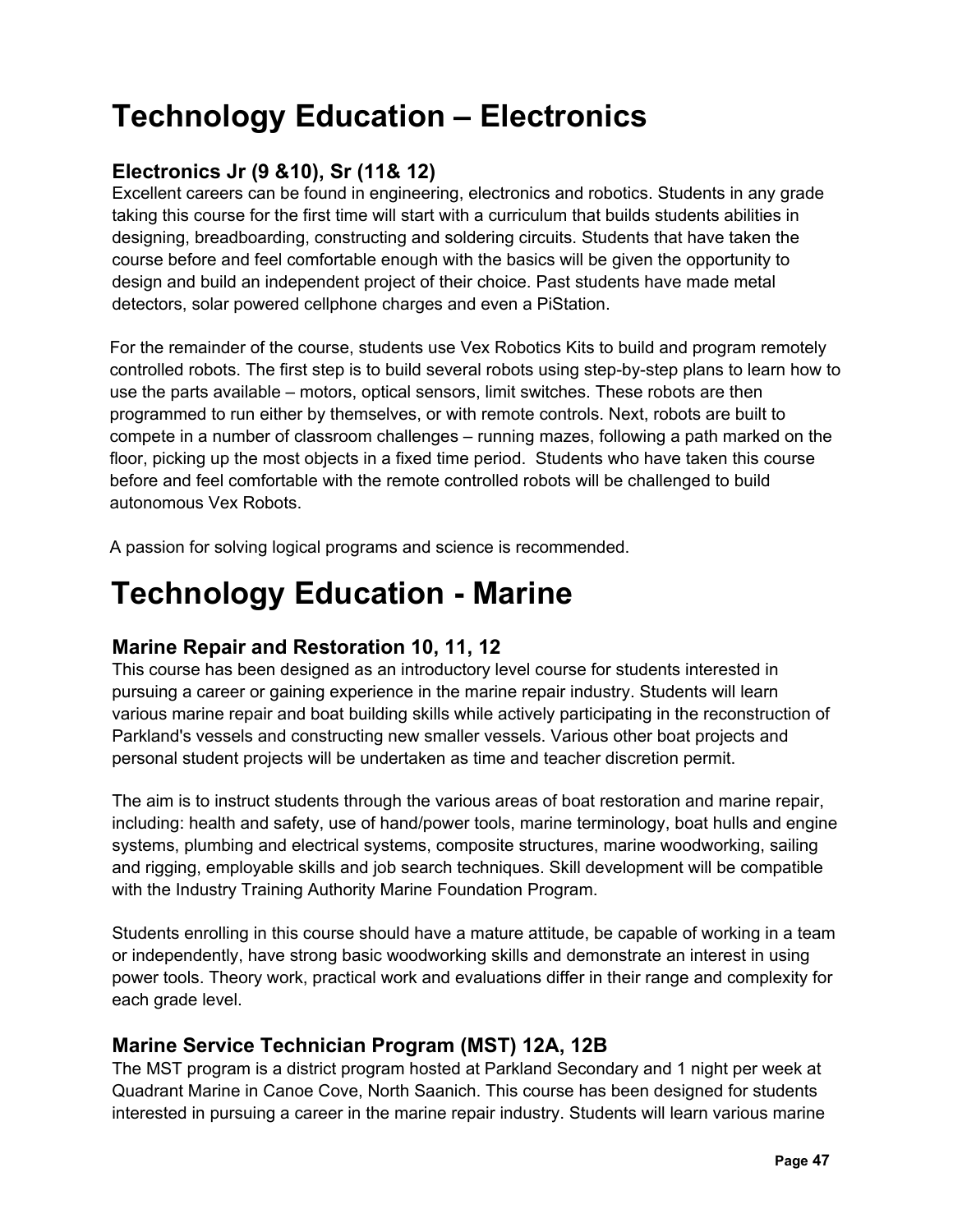repair skills while actively participating in the restoration of a variety of boat projects. Skill development will be compatible with the Industry Training Authority Marine Foundation Program.

Please see the Career Counsellor Ms. McNamee for more information.

## **Technology Education – Metal**

### **Jewelry & Metal Art 9, 10, 11, 12**

Jewelry and Metal Art is being offered to students who wish to create jewelry, metal art and glass objects. A range of jewelry-making activities will be undertaken, including ring-making, bracelet-making, etching, casting, art sculpture, glass beading, as well as art metal and glass objects. If you enjoy being creative, being artistic or jewelry, then this course is for you!

### **Metalwork 9 & 10**

This is a course for students who want to use their hands and minds to design and make exciting projects out of metal. Students will learn the use of hand and machine tools and processes, including the drill press, metal lathe, forge, and welding. A number of set projects will be given to develop the basic skills and understanding of the machines and processes. Time may be available for self-directed projects as well.

Grade 10 students who have taken Metal 9 will take on projects of greater complexity and depth.

## **Metal Fabrication & Machining 11**

This course is designed to expand and enhance students' knowledge of metal work (machining**,** cutting, forming and fabrication) learned at the 9 / 10 level. This could include lathe work, foundry and welding techniques and plasmacam. After the assigned projects, students are expected to be able to design and build projects out of metal that meet their specific needs.

## **Metal Fabrication & Machining 12**

This course emphasizes career and vocational pathways that may be pursued in the metal fabrication area. Students will participate in advanced processes and applications which are directed by individual interests. A more in-depth understanding of the processes taken will be covered with the aim being students taking responsibility for their own learning.

It is recommended that Metal 12 students would have taken Metal 11 as they will be expected to undertake projects of greater complexity and depth.

## **Technology Education – Wood**

#### **Woodwork 9**

In this course students will learn the safe operation of basic woodworking machines and will build, starting from basic designs, a number of wood projects and/or furniture pieces. Students will learn a variety of skills and processes as they move through this exciting hands-on course.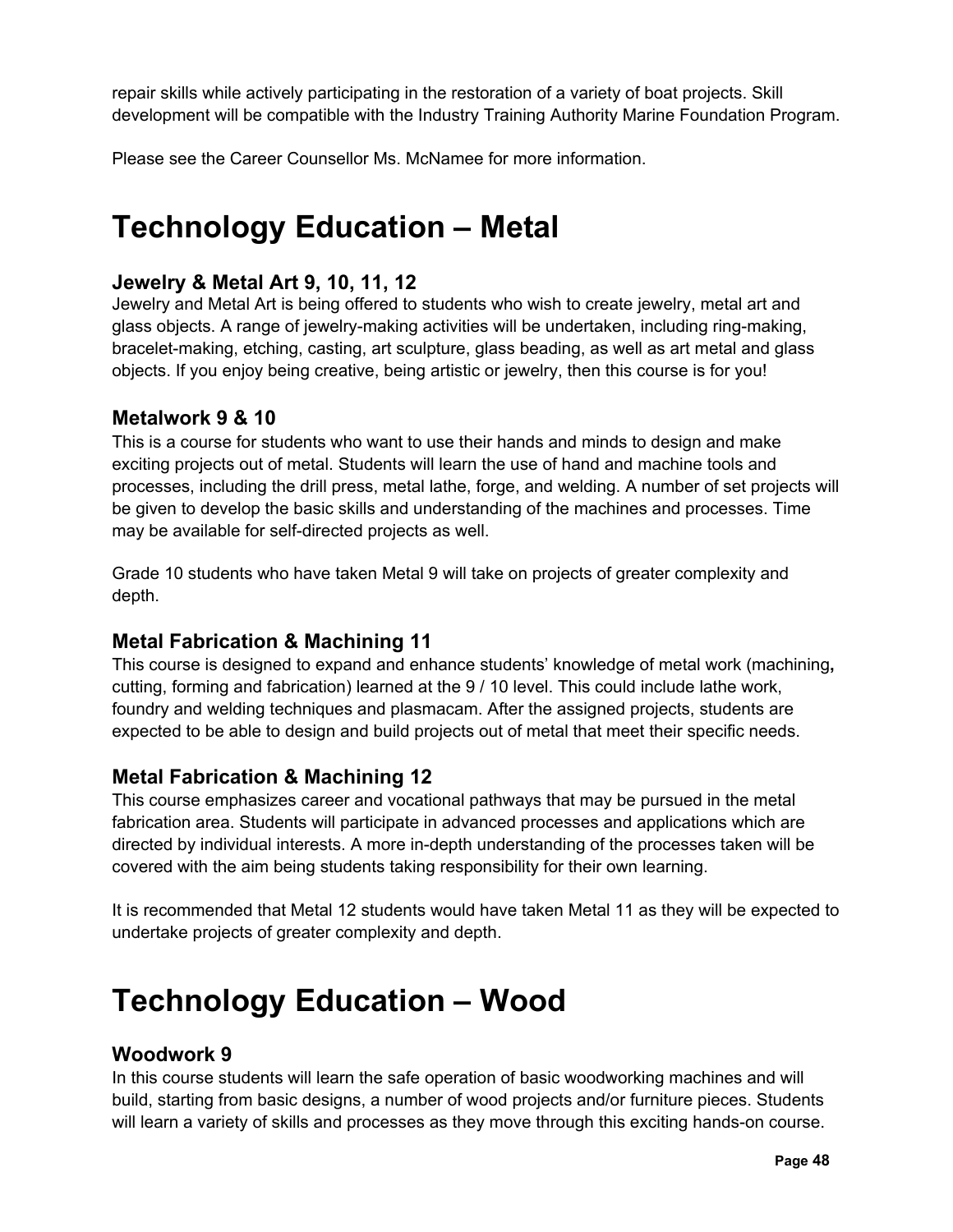The procedures involved in project planning, developing materials lists, costing, gluing, clamping, preparing stock, making six basic woodworking joints, project assembly, and preparing and applying a finish will be taught. Students will be shown the safe use of hand/power tools and will be introduced to CNC (computer numerical control) router engraving as well as laser cutting and engraving processes.

### **Woodwork 10**

Woodwork 10 is an extension of Woodwork 9, teaching students the skills of more complicated machine processes and requiring them to take on more sophisticated and exciting projects. Students will make their own project sketches, full-size working drawings, materials/cost lists and production path plans. The major project will include fitting a drawer or door and involve some degree of CNC machining and/or laser cutting and engraving. A secondary project will be completed on the lathe and small side projects can be incorporated as time and teacher discretion permit.

## **Carpentry & Joinery 11**

Students in Carpentry and Joinery 11 will start with simple exercises that will help to build knowledge in the essential skills associated with design and construction in carpentry and joinery (furniture making). Students will be offered a start-up project to practice their skills. From that foundation, students will then progress to designing and making their own projects (or choosing pre-designed projects) and constructing them from a wood type of their choice. Students generally produce one or two smaller projects and then concentrate on one major project.

In this course students will be provided with opportunities to develop the ability to apply relevant mathematical and technical language skills, see the relationship of their studies to potential career paths, apply organizational and problem-solving skills, plus build challenging projects using hand and power machinery. Students will be encouraged to become familiar with CNC (computer numerical control) router machining and/or laser cutting/engraving technologies and incorporate these into their project work.

Current industry-related information and theory is provided through practical contacts with Camosun College.

## **Carpentry & Joinery 12**

Carpentry and Joinery 12 continues on with the design and problem solving approach undertaken in Carpentry and Joinery 11. Students will plan and manage activities in greater depth. Personal and project management, literacy and numeracy skills, career pathways, health and safety, environmental issues, future technologies, plus advanced tools and equipment processes will be covered. Theory and assignment work will be related to the student's area of interest. A preliminary start-up task is offered and then the student is expected to embark on the process of designing and making one major project of complexity and merit (students may also choose to build pre-designed projects). Projects may be constructed from a wood type of their choice. Students at the senior level also have opportunities to take on more complex CNC (computer numerical control) router projects, including design, industry-style production of components and guitar building. Laser cutting and engraving is also available to customize and enhance individual projects or constructed detailed signs.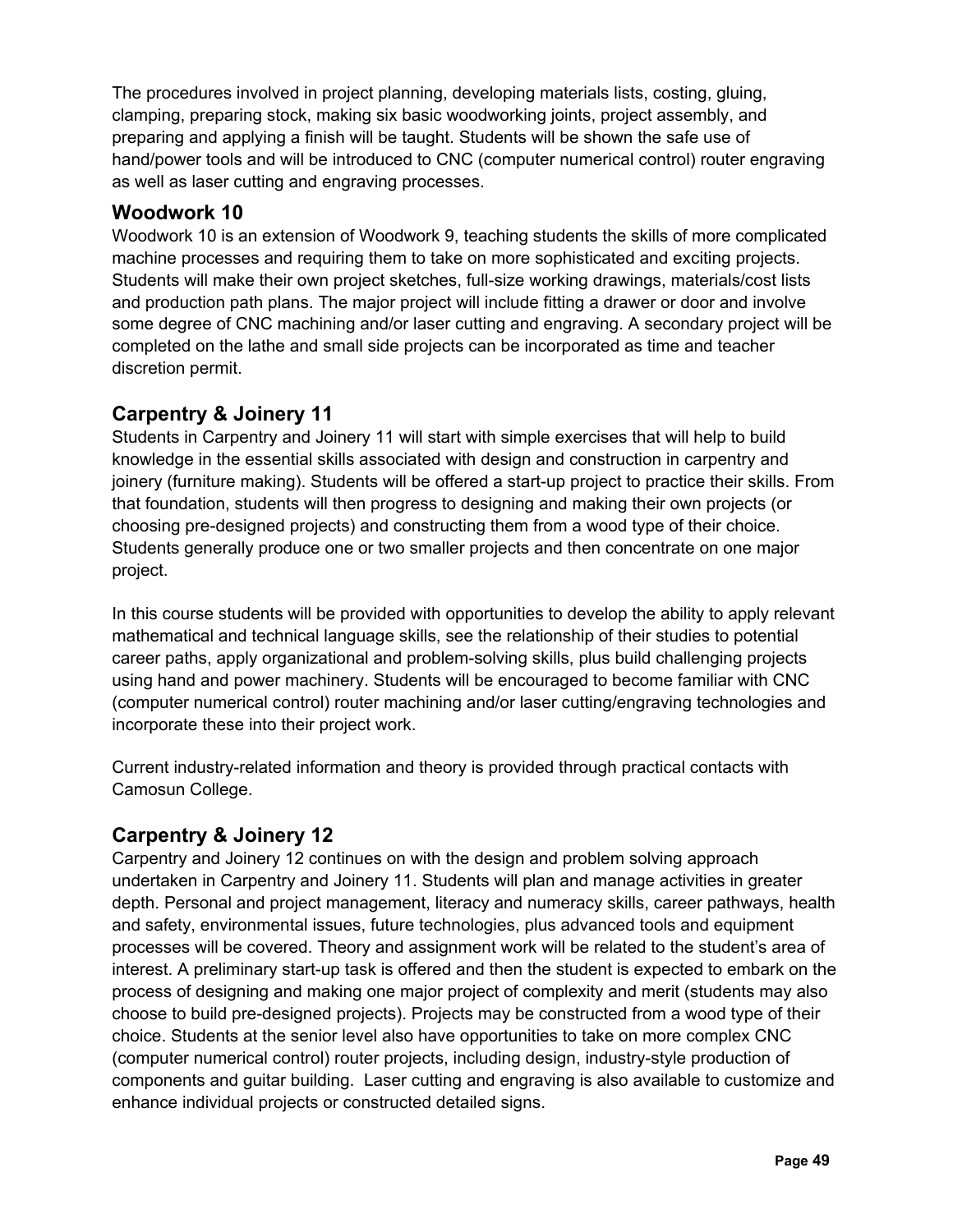Current industry-related information and theory is provided through practical contacts with Camosun College.

### **Carpentry & Joinery 12 – Level 1 Apprentice**

Carpentry & Joinery 12: Cabinet Construction continues on with the design and problem solving approach undertaken in Carpentry & Joinery 12. As well, this course will provide some students with a direct line to Camosun College and its Level 1 Cabinet Making Apprenticeship Training Program in Joinery (Youth Train In Trades). The Level 1 technical training content includes safe shop practices, materials, joints, layout techniques, hand tools, portable power tools, woodworking machines, assembly techniques, finishing and installing millwork.

Students are expected to complete a standardized project that is recognized by Camosun College and complete a Level 1 course theory workbook and exam. Students that successfully complete the high school portion of this course will be recommended by the Joinery Instructor to be enrolled for the 6-week completion course which takes place at Camosun College.

This course is intended for students who are participating in the Camosun College Linkage course and who have created an educational plan with the Career Counsellor Ms. McNamee. Any excess space will be available to other students on approval of the Joinery Instructor.

### **Carpentry & Joinery 12 – Cabinetmaking**

Carpentry and Joinery 12 'Cabinetmaking' is an extension of Carpentry and Joinery 12. This course is designed for students interested in pursuing a career pathway in the cabinet making industry. Students will learn the skills of more complicated machine processes and they will be encouraged to take on more sophisticated and exciting cabinet based projects. Students will make their own project sketches, full-size working drawings, materials/cost lists and production path plans. One major project will be designed and completed using materials and joinery of the student's choice. Subsequent post-secondary school and apprenticeship options will be explored with a career counsellor.

#### **Carpentry & Joinery 12 – Furniture Construction**

Carpentry and Joinery 12 'Furniture Construction' is an extension of Carpentry and Joinery 12. This course is designed for students interested in pursuing a career pathway in the furniture making industry. Students will learn the skills of more complicated machine processes and they will be encouraged to take on more sophisticated and exciting furniture based projects. Students will make their own project sketches, full-size working drawings, materials/cost lists and production path plans. One major project will be designed and completed using materials and joinery of the student's choice. Subsequent post-secondary school and apprenticeship options will be explored with a career counsellor.

#### **Carpentry & Joinery 12 – Residential Construction**

This course provides students with a direct line to Camosun College and their Entry Level Training Program in carpentry. The activities undertaken at Parkland involve construction techniques, material selection, joining methods, workshop safety and tool use, drafting techniques and employability skills. A major activity will be the construction of a garden shed, for example. Work site visits and guest speakers are a key part of this course.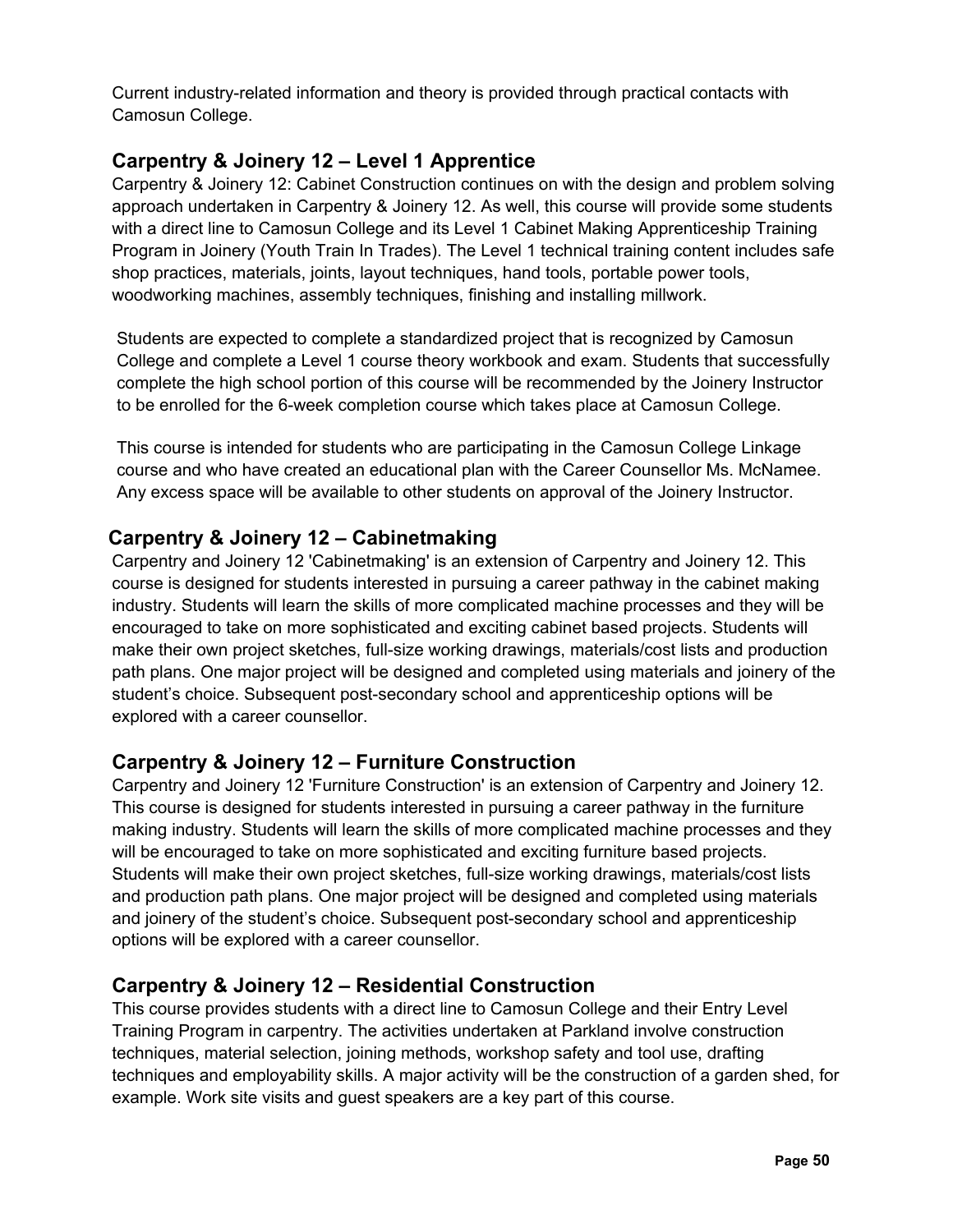This course is intended for students who are participating in the Camosun College Linkage course and who have created an educational plan with the Career Counsellor Ms. McNamee. Any excess space will be available to other students on approval of the Construction teacher.

## **Visual Arts**

## **Art 9**

In this course, students will have an opportunity to develop foundation skills in drawing, painting, clay sculpture, pottery, and graphic design. This survey course also covers a variety of approaches to creative thinking and development of visual imagery. In addition to exploring creative potential in a variety of visual media, students will study art history as a way of broadening their understanding of art in a variety of contexts and cultural settings.

## **Art 10**

In this course, students will develop a more thorough understanding of image-making in terms of elements and principles of design and art history by further exploring techniques in drawing, painting, sculpture and graphic design. Students will be given additional opportunity to explore media of their choice through technical experimentation and creative investigation. While the Grade 10 course builds upon the Grade 9 course with the expectation that work will be completed at a higher level, it is not necessary for students to have completed Art 9 prior to joining Art 10.

## **Art 11**

This course gives students the opportunity to develop skills and techniques in drawing, painting, traditional sculpture, assemblage and mixed media. The emphasis of this course is on helping students develop a personal creative voice through experimentation and independent investigation. Students will also study historical and contemporary art practices as a means of further developing their own creativity and visual literacy. This course is open to all students and does not require prior experience in visual art.

## **Art 12**

Art 12 is designed to meet the needs of students wishing to continue their studies in visual arts through in-depth study of media of their choice. While students will be presented with opportunities to explore and develop their technical skills and abilities, this course has a strong emphasis on developing independent creative practices. Students applying to post secondary studies in art will be given guidance and time to complete application portfolios. Although not required, it is recommended that students have some visual art experience prior to joining Art 12.

## **Ceramics and Sculpture 11 & 12**

These courses provide students with the opportunity to further develop skills and abilities in a variety of three dimensional media. While it is not a requirement for students to have extensive visual art experience prior to registering in Ceramics and Sculpture 11 or 12, it is strongly recommended that students have taken one or more general art classes. Media explored during the class may include:

• Site specific sculpture using mixed media;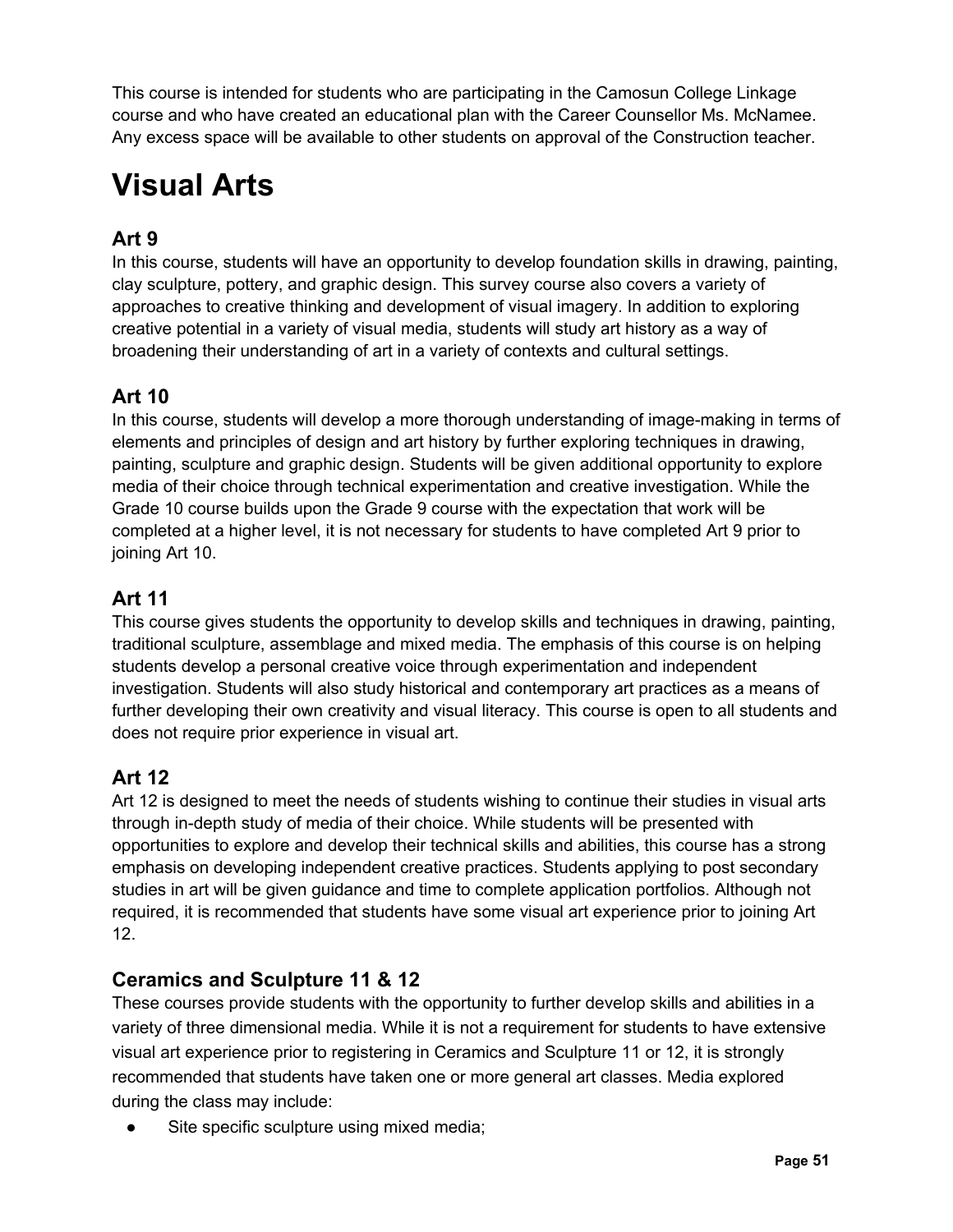- Plaster;
- Assemblage;
- Polymer clay.
- Handbuilding with clay, throwing on the potter's wheel and ceramic processes

## **Drawing and Painting 11 & 12**

These courses provide students with the opportunity to further develop skills and abilities in a variety of two dimensional media. While it is not a requirement for students to have extensive visual art experience prior to registering in Drawing and Painting 11 or 12, it is strongly recommended that students have taken one or more general art classes. Media explored during the class may include:

- Drawing in graphite/pencil, conte, charcoal, pen and ink, pastel, chalks;
- Painting in oil pastel, watercolour, acrylics and ink
- 2-D mixed media;
- Design using fabric, illustration techniques and collage;
- Enhancing and/or altering images using digital technology.

## **Visual Arts – Digital**

## **Digital Media 10, 11, 12**

This course focuses on digital photography, photo/image manipulation, graphic design and video editing as well as providing opportunities for exploring new and emerging technologies such as Tilt Brush in our developing VR lab. Copyright, ethics, competitions, graphic design principles, and client/business opportunities and considerations are incorporated throughout the course. Students are given the opportunity to not only explore personal creativity and skill development but to experience the process of taking on graphic design assignments and requests from other departments in the school as well as the community at large. Each year builds on concepts and skills learned previously. Grade 12 students considering post secondary studies in graphic or digital design will be given time and guidance to complete required portfolios. It is strongly recommended that Digital Media students have previously taken a Visual Art course, Tech 9 or another Computer Technology course.

## **Parkland International Baccalaureate Course Guide**

## **DIPLOMA PROGRAM**

The Diploma Program is a two year program that starts at the beginning of grade 11 and is completed at the end of grade 12. Students completing the IB Diploma Program will also fulfil requirements for a BC Dogwood graduation diploma. Students choosing the full Diploma Program over just individual courses will benefit from increased rigor, improved university applications and a more well rounded education experience. There is more information available on the Parkland IB Website: http://www.parklandib.ca/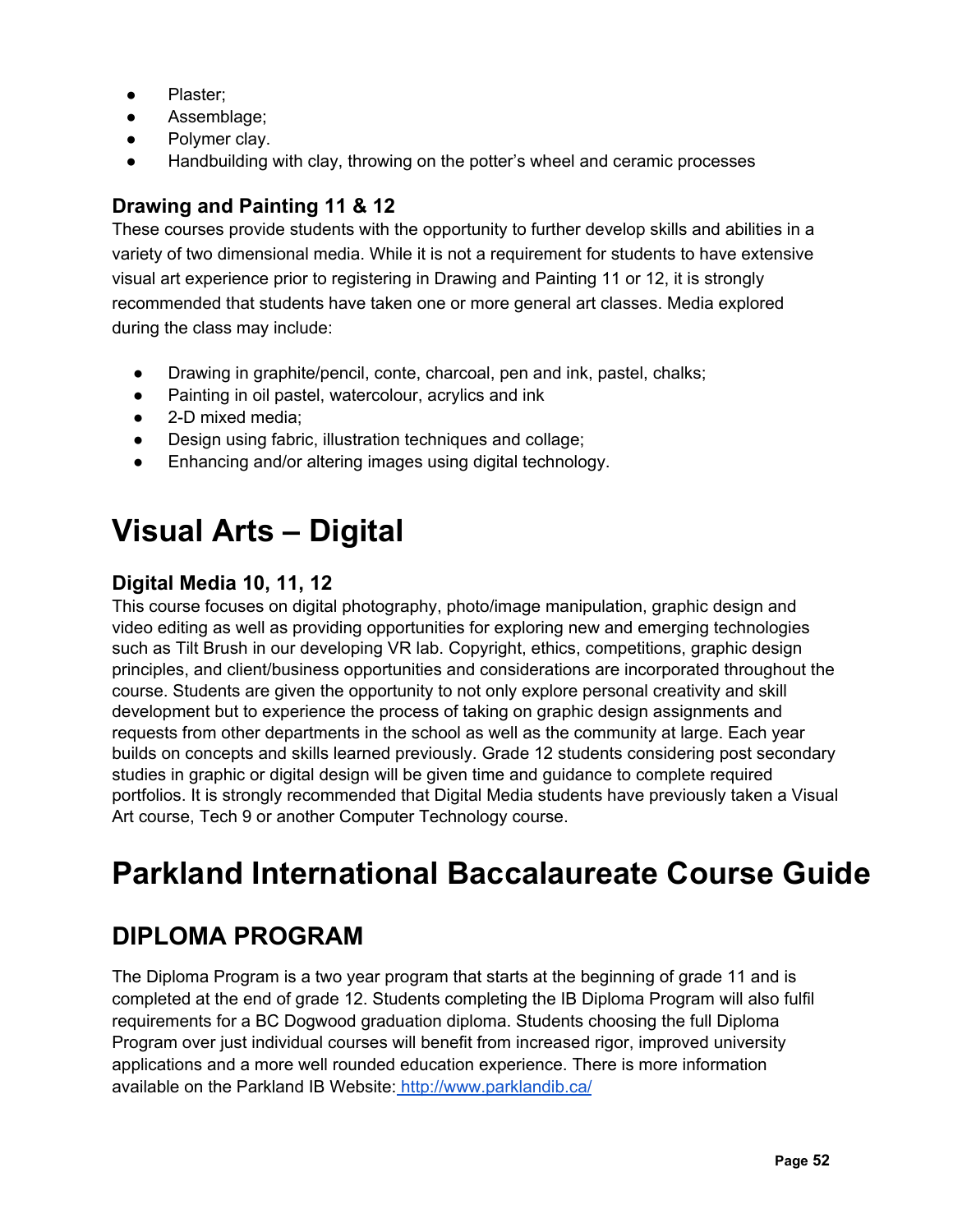The International Baccalaureate Diploma Program (DP) is made up of the Diploma Program Core and six subject groups.

The three Diploma Program Core Courses are comprised of:

- The **Theory of Knowledge (TOK**)--a course that has students reflect on the nature of knowledge and how we know what we claim to know.
- The **Extended Essay (EE)**--an independent, self-directed piece of research, finishing with a 4,000-word paper.
- **Creativity, Activity, Service (CAS)**--students work both independently and collaboratively in self directed CAS projects

Students must select 6 subjects one from each of the following subject categories:

- **● Group 1: Studies in Language and Literature**
- **● Group 2: Language Acquisition (French)**
- **● Group 3: Individuals and Societies**
- **● Group 4: Sciences**
- **● Group 5: Mathematics**
- **● Group 6: The Arts (or take an additional Group 3 or Group 4 course)**

Students doing the full IB Diploma must take three subjects at a Higher Level (HL) and three subjects at a Standard Level (SL) as well as complete the three Core components.

## **COURSE PROGRAM**

Parkland will be offering students the option to complete individual IB subjects:

Students who do not want to complete the full Diploma Program

(http://ibo.org/programmes/diploma-programme/) are able to choose one or more of the IB courses to take alongside their BC secondary school courses. This option is ideal for students who wish to pursue some of the other electives that Parkland offers while still being able to take individual IB courses.

Upon completion of IB courses students will receive a certificate from IB International indicating which IB courses were completed.

## **Course Descriptions**

#### **Group 1: Language and Literature (HL)**

Language and Literature (HL) is a two year course that examines the nature of language and its use in literature. By examining literature from diverse origins and times, students will look at how we use language to understand topics such as gender, power, social relations, history and other cultures. Students will have the opportunity to examine great works of fiction in a variety of formats from diverse writers.

Completion of this course covers both English 11 and English Studies 12 and an IB grade of 5 or higher can earn first year university credit for English.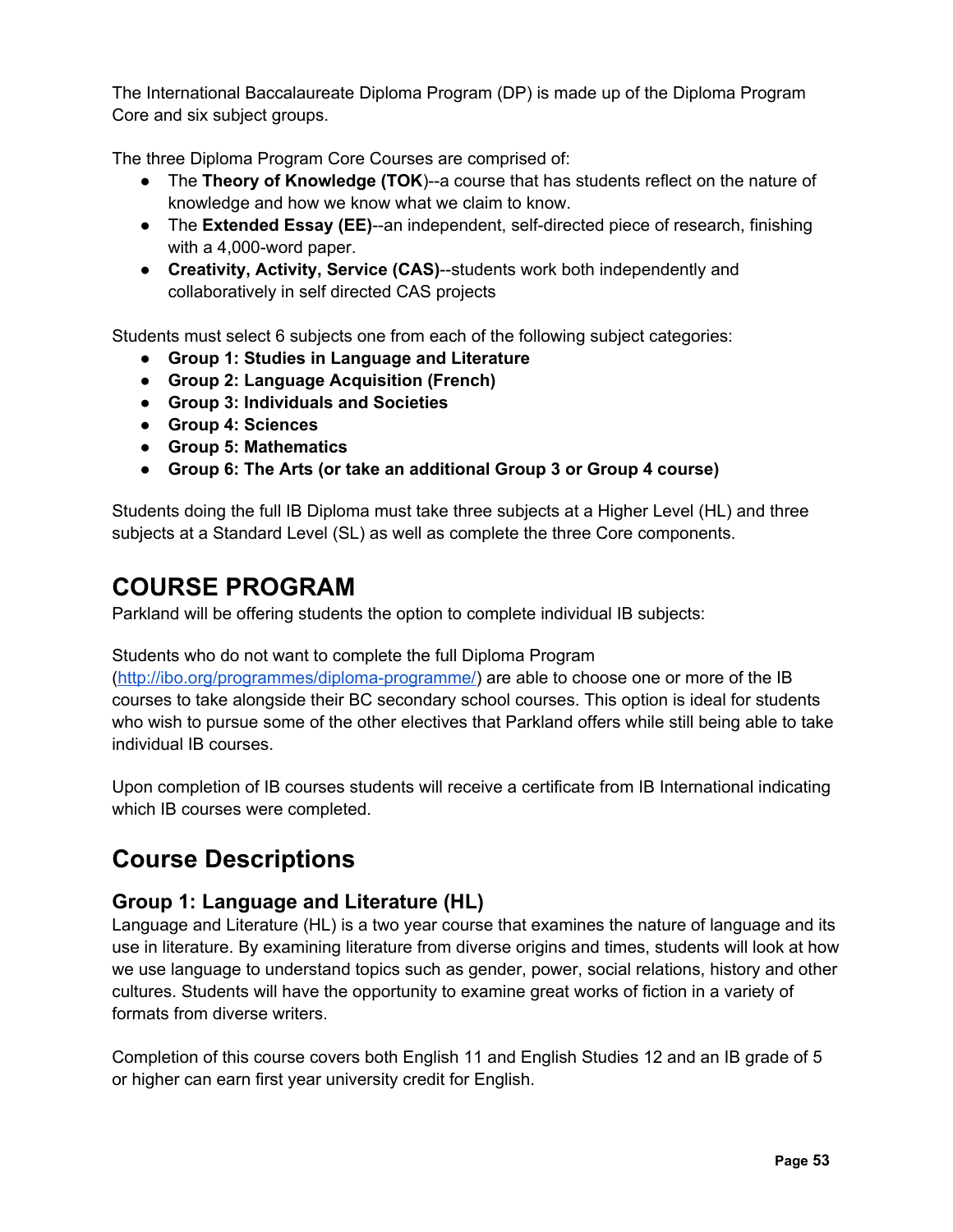## **Group 2: French (SL)**

This course takes place over one year. French (SL) provides students the opportunity to explore, in depth, the literary and cultural aspects of the French-speaking world including excerpts of notable works of literature. There will be a variety of topics covered from bias in the media, to the role and development of language in migration, to name just a few. Students will complete regular oral and written evaluations in the form of presentations, compositions, summaries, posters, blogs, letters, videos and audio recordings. French (SL) aims to provide an enriching and challenging environment for the enthusiastic language-learner.

## **Group 3: Psychology (SL)**

IB Psychology (SL) examines the interaction of biological, cognitive, and sociocultural influences on human behaviour and mental processes. Students exploring IB Psychology SL will develop an understanding of the methodologies that form the basis for the study of psychology in an attempt to answer some of the key questions being asked by contemporary psychologists.

The course takes a three pronged approach (biological, cognitive, sociocultural) while examining the following topics:

**The Evolution of Psychology and Psychological Research (History of Psychology, Statistics, Ethics, Inferential and Descriptive Statistics) Cognitive Approach (Memory, Thought, Learning, Motivation, Emotion) Biological Approach** (Neuropsychology, Endocrine System, States of Consciousness, Psychological Abnormalities, Health and Wellbeing)

**Sociocultural Approach (Aggression, Love, Interpersonal Relationships, Group Dynamics,**

Obedience and Conformity, Culture and Cognition, Enculturation and Acculturation) **Developmental Psychology** (Infant and Childhood Development, Socialization Theories, Gender Roles and Identity)

For the internal assessment, students, as a part of a group, will investigate a published study or experiment that is relevant to their learning in psychology. While the research is collaborative, the interpretation will be done individually.

## **Group 3: Geography (HL)**

Geography (HL) integrates both physical and human geography and is unique in its ability to examine the world from both scientific and socio-economic perspectives. This multidisciplinary approach helps students develop an appreciation of, and a respect for, alternative approaches, viewpoints and ideas.

The geography course embodies global and international awareness in several distinct ways. It examines key global issues, such as poverty, sustainability and climate change. It considers examples and detailed case studies on a variety of scales, from local to regional, national and international. Examples include the connections between food security, freshwater and global health, the effect of climate change on coastlines, and how world tourism and sport affects local communities in developing nations.

The aims of the geography course are to enable students to: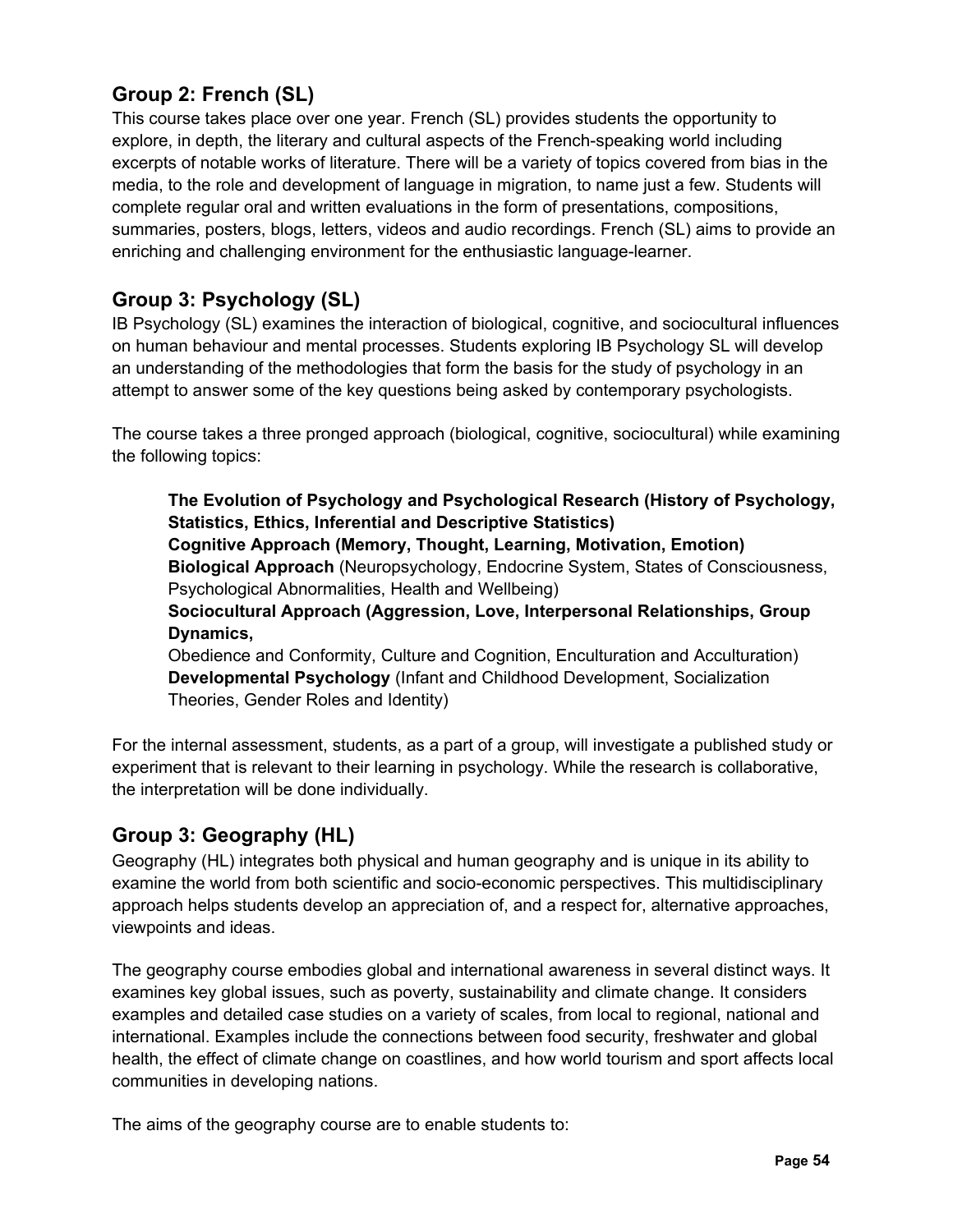- develop an understanding of the interrelationships between people, places, spaces and the environment
- develop a concern for human welfare and the quality of the environment, and an understanding of the need for planning and sustainable management
- appreciate the relevance of geography in analysing contemporary issues and challenges, and develop a global perspective of diversity and change.

To view an interconnected map of the course topics linked to the United Nations Sustainable Development Goals, please click here. Depending on the result in the course, students can receive first year university credit at some post-secondary institutions.

## **Group 3: History (HL)**

The History (HL) course allows students the opportunity to take an in-depth analysis of the 20th century. As an HL course, the curriculum requires three semesters of study and students can receive first year university credit for a number of post-secondary institutions. The first semester will cover the Interwar period in Europe including the rise of nationalism and totalitarianism in a number of countries and the build up to World War Two. Students will also look at World War Two and will also begin their historical investigation on a topic of their choosing. The second semester will primarily focus on the Cold War and will include case studies of authoritarian states in Cuba and China. The final semester will analyze the rise and fall of the Soviet Union and the impact this regime had on the world.

## **Group 4: Physics (SL)**

This course will give you a solid foundation in the fundamentals of physics for university. The topics covered in this course are Kinematics, Dynamics, Energy, Momentum,Optics, Special Relativity, Circular motion, Electrostatics, and Electromagnetism . This course is taken over two semesters. Students may choose to do their extended essay in this class. All students must complete a Group 4 project. This project will connect all science classes together in a collaborative environment, utilizing technology to collect and interpret data.

## **Group 4: Chemistry (HL)**

Chemistry (HL) provides the foundational skills and knowledge for students to move directly into second-year Chemistry courses at most universities. Topics covered include Atomic Theory and the Periodic Table, the Mole concept and Stoichiometry, Organic Chemistry, Ionic and Covalent Bonding and Structure, Intermolecular forces, Electrons in Atoms, Reaction Kinetics and Bond Energies, Chemical Equilibria, Acids and Bases, Electrochemistry, Spectroscopy, and Biochemistry.

All students will complete a self-directed experiment for their internal assessment, as well as participate in the collaborative, cross-disciplinary Group 4 Sciences project. A significant part of the course will be dedicated to laboratory work.

## **Group 4: Biology (HL)**

This course will give you a solid foundation in the fundamentals of biology for university. The course is covered over a two year period over three semesters of study. Depending on the result in the course, students can receive first year university credit at some post-secondary institutions. Core Topics covered include Cell Biology, Molecular Biology, Genetics, Ecology,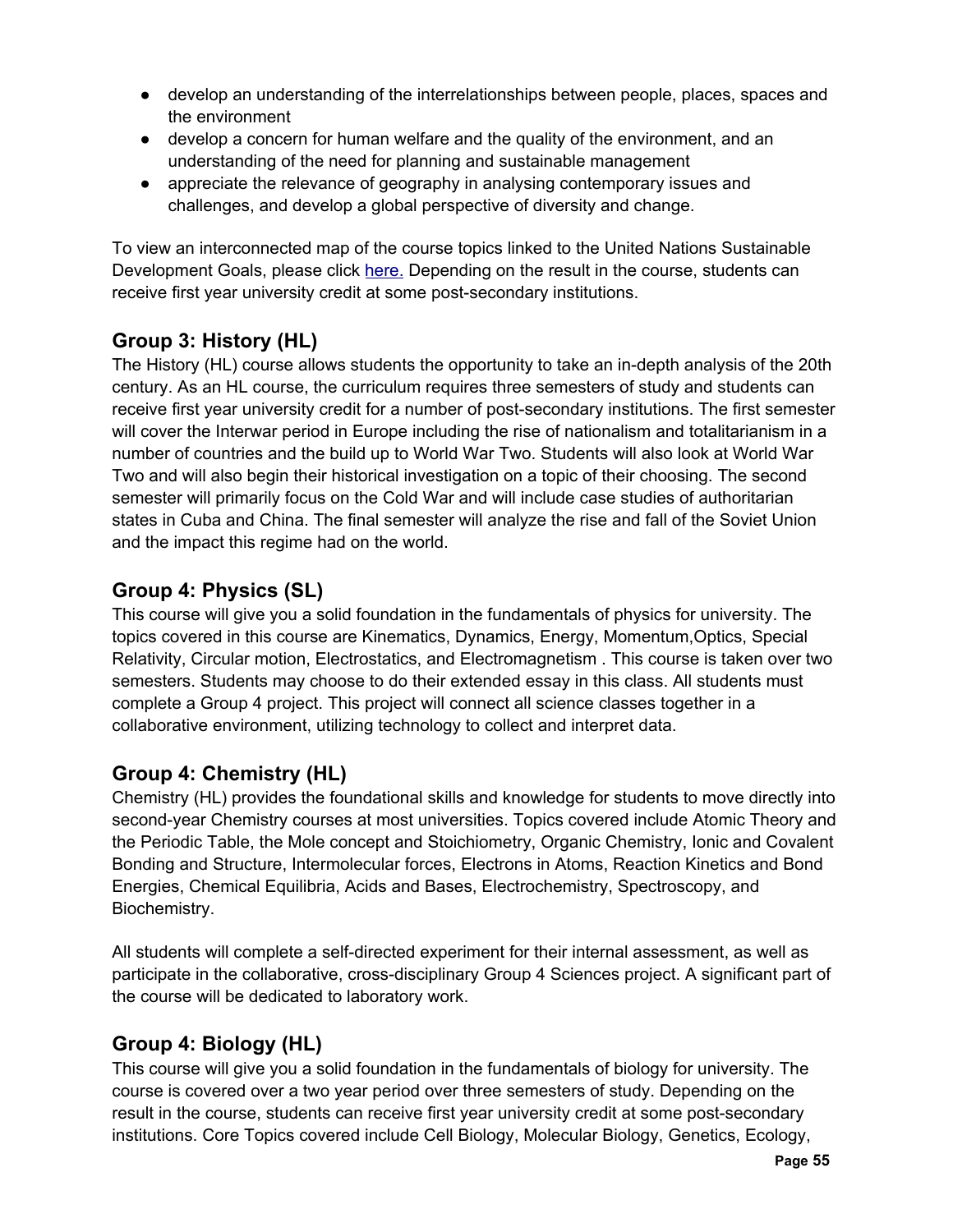Evolution and Biodiversity and Human Physiology. Additional higher level topics include Nucleic Acids, Metabolism (cellular respiration and photosynthesis), Plant Biology, Genetics and Evolution and Animal Physiology. There is also an extended unit on Human Physiology that will be covered.

All students will complete a self-directed experiment for their internal assessment, as well as participate in the collaborative, cross-disciplinary Group 4 Sciences project.

## **Group 4: Computer Science (SL)**

Computer Science (SL) is an investigation into the core concepts of modern computing. This involves both hardware and software and the design principles behind both of them. Students will examine computer architecture, web science, the fundamentals of computer systems, networking and computational logic. Materials for the course require a combination of hands on time with resources and the study of computational theory.

This course, taken over two years, also involves collaborating on a Group 4 project that involves all other Group 4 classes.

### **Group 5: Mathematics (SL)**

This course will give you a solid foundation in the fundamentals of math for university. The topics covered in this course are Algebra, Functions and Equations, Circular Functions and Trigonometry. Statistics and Probability, Vectors, and finally Calculus. This course is taken over two years. The first year will cover from Algebra to Statistics and the second year will cover Vectors and Calculus.

Students will have to write an essay on a mathematical topic of their choice. Students will be expected to learn how to use a graphic display calculator.

## **Group 6: Visual Arts (SL)**

The aims of the course are to enable students to:

- Develop an understanding of contemporary studio art practice
- Identify, develop and refine their creative ambitions
- Explore a variety of cultural and historical art practices and contexts
- Develop their analytical and critical skills
- Develop an understanding of curatorial practices

Students will be expected to demonstrate the following:

- Clarity of meaning and intent in their personal creative practice
- Understanding of historical and contemporary art in a variety of cultural contexts
- Proficiency in at least two different art-making forms
- Analytical critical writing skills when comparing creative works in a variety of contexts
- Development of creative skills and abilities

## **Core Components**

## **Extended Essay (Diploma Students)**

The Extended Essay is an academic, 4000 word paper written on a subject and topic of the student's choosing. Students will work on this essay throughout the 2 year Diploma program,